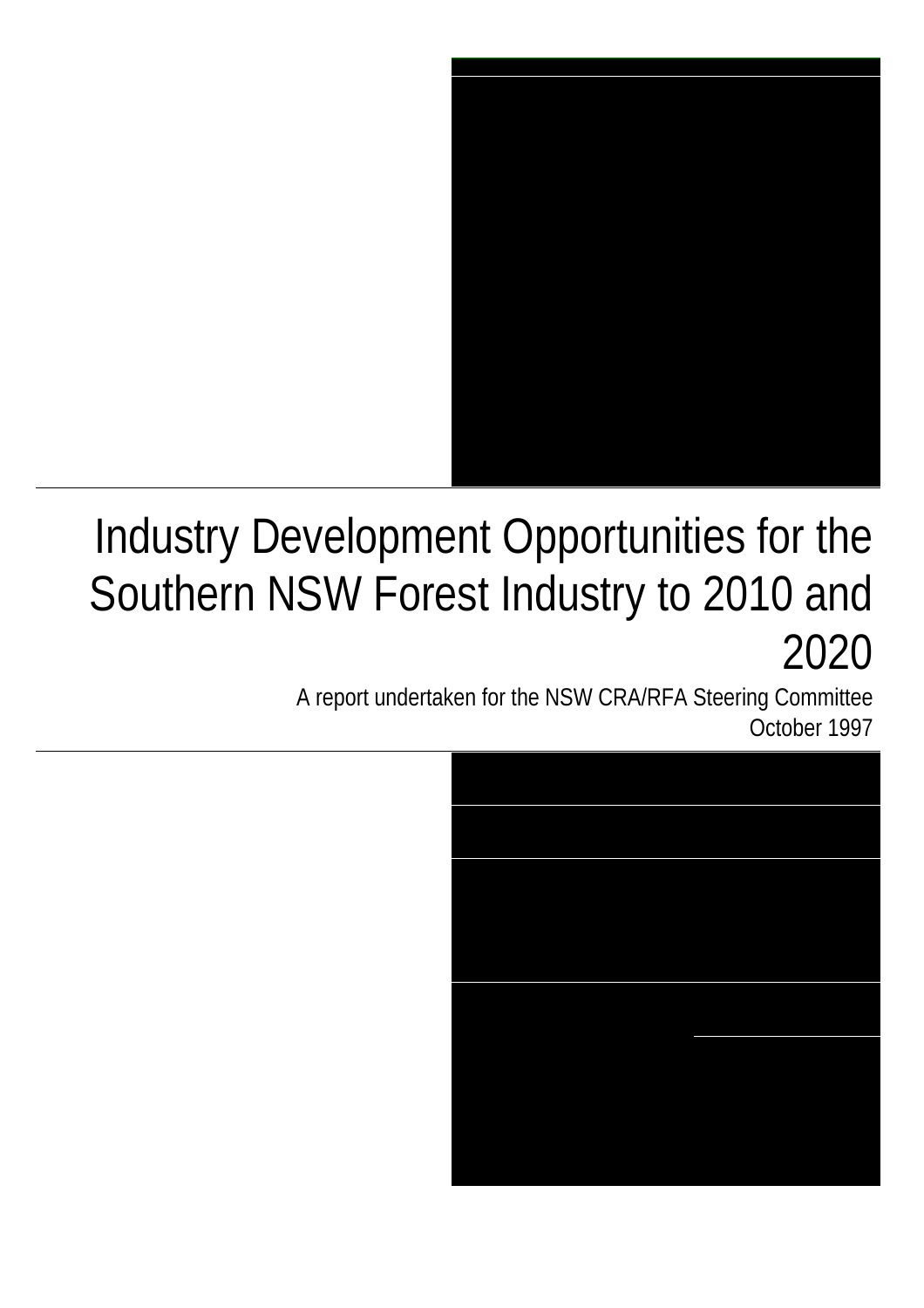# **INDUSTRY DEVELOPMENT OPPORTUNITIES FOR THE SOUTHERN NSW FOREST INDUSTRY TO 2010 AND 2020**

# **MARGULES POYRY PTY LTD**

**A report undertaken for the NSW CRA/RFA Steering Committee project number NA 08/ES**

**October 1997**

Report Status

This report has been prepared as a working paper for the NSW CRA/RFA Steering Committee under the direction of the Economic and Social Technical Committee. It is recognised that it may contain errors that require correction but it is released to be consistent with the principle that information related to the comprehensive regional assessment process in New South Wales will be made publicly available.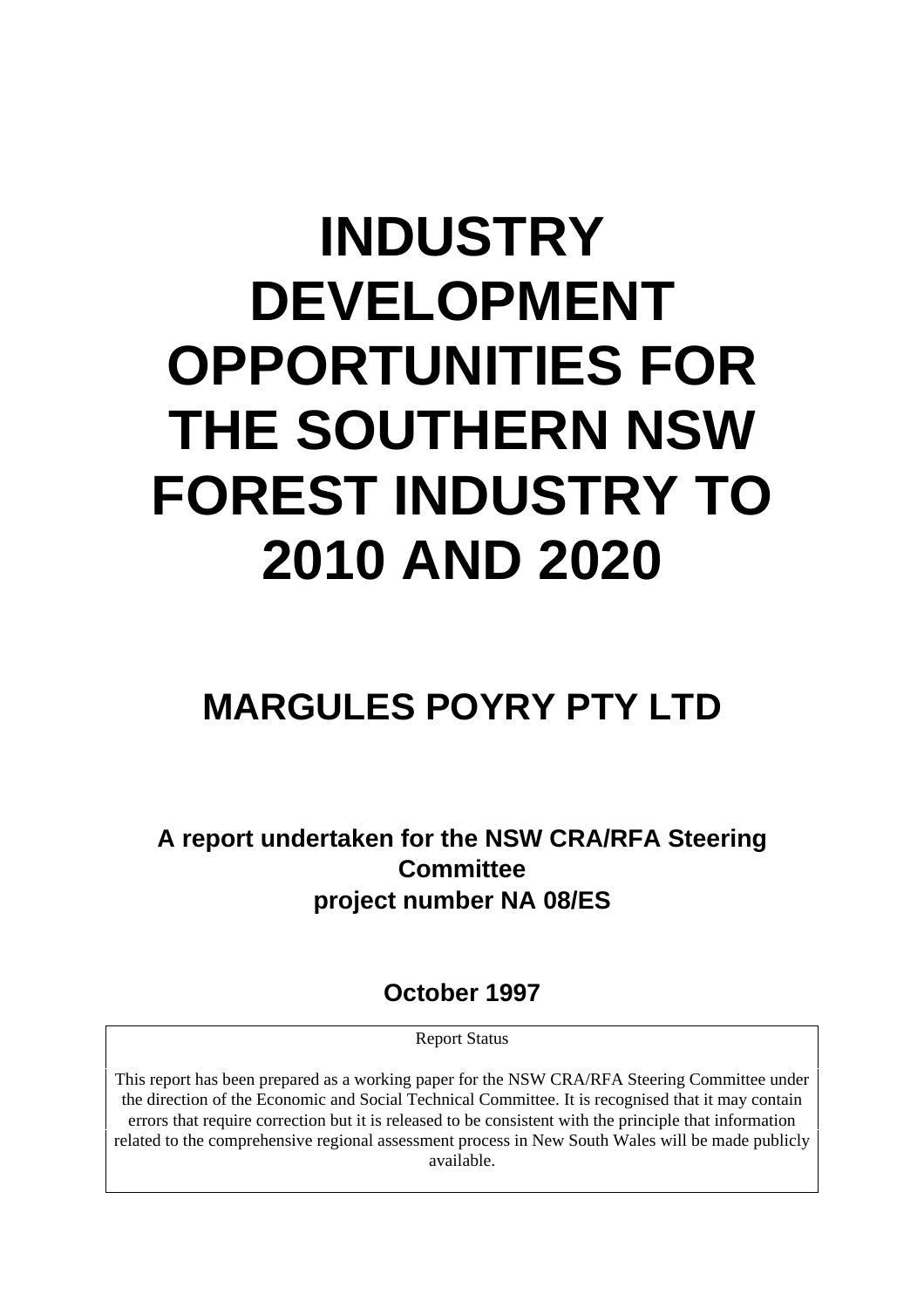#### **For more information and for information on access to data contact the:**

**Resource and Conservation Division, Department of Urban Affairs and Planning**

GPO Box 3927 SYDNEY NSW 2001

Phone: (02) 9228 3166 Fax: (02) 9228 4967

**Forests Taskforce, Department of Prime Minister and Cabinet**

3-5 National Circuit BARTON ACT 2600

Phone**:** 1800 650 983 Fax: (02) 6271 5511

© Crown copyright (October 1997)

This project has been jointly funded by the New South Wales and Commonwealth Governments. The work undertaken within this project has been managed by the joint NSW / Commonwealth

CRA/RFA Steering Committee which includes representatives from the NSW and Commonwealth Governments and stakeholder groups.

The project has been overseen and the methodology has been developed through the Economic and Social Technical Committee which includes representatives from the NSW and Commonwealth Governments and stakeholder groups.

#### **Disclaimer**

While every reasonable effort has been made to ensure that this document is correct at the time of printing, the State of New South Wales, its agents and employees, and the Commonwealth of Australia, its agents and employees, do not assume any responsibility and shall have no liability, consequential or otherwise, of any kind, arising from the use of or reliance on any of the information contained in in this document.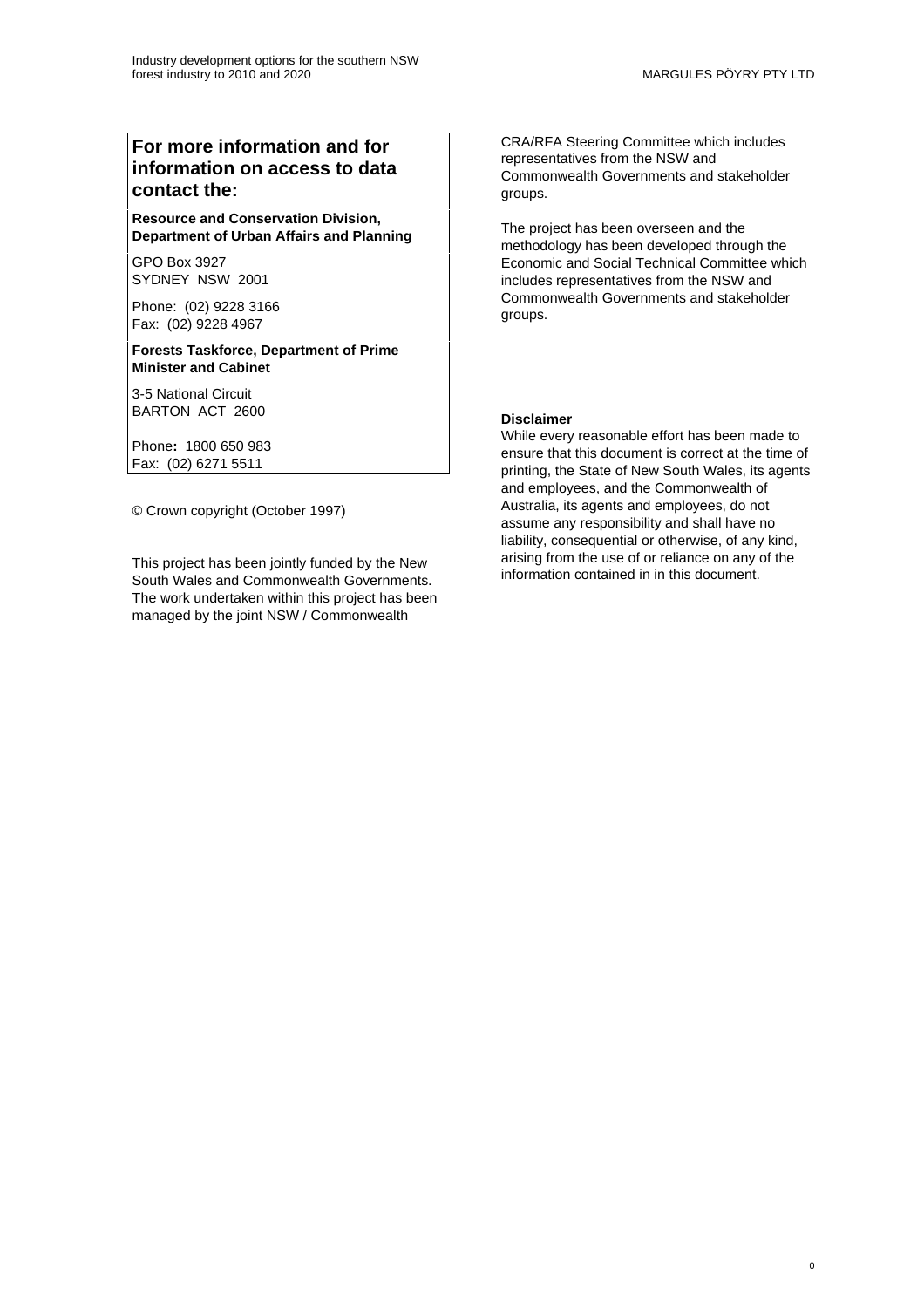**Industry development options for the southern NSW forest industry to 2010 and 2020**

October 1997

Prepared for

#### **ABARE**

Prepared by

**Margules Pöyry Pty Ltd** PO Box 3866

MANUKA ACT 2603, AUSTRALIA Tel: 06-295 2777 Fax: 06-295 2803

All Rights Reserved No part of this publication may be reproduced or transmitted in any form or by any means, electronic or mechanical, including, but not limited to, photocopying, recording or otherwise. © 1997 Margules Pöyry Pty Ltd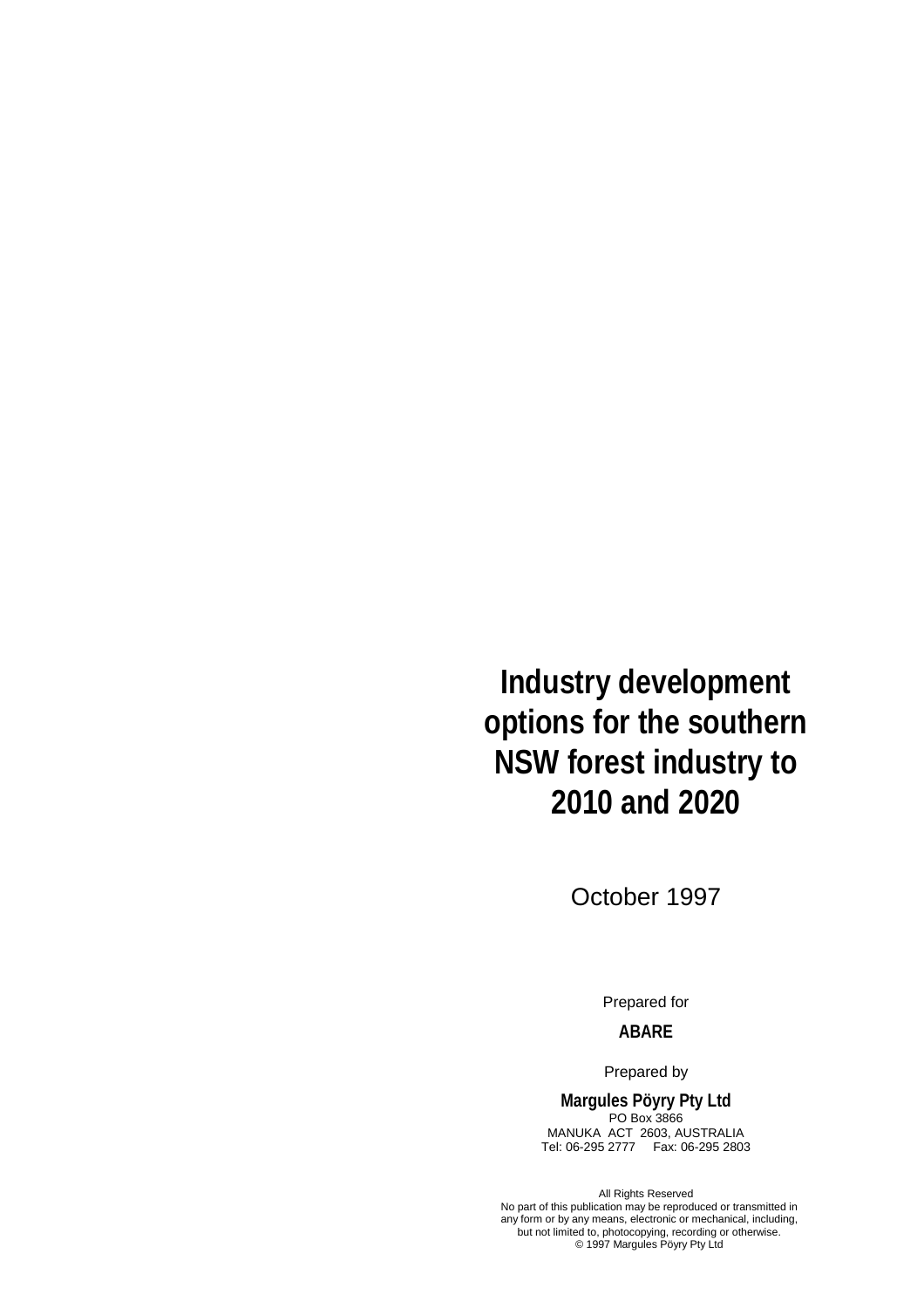# **Table of Contents**

**Page No.**

#### Glossary

#### Summary

#### **Figures**

| Figure 4-1: Current structure of the southern NSW RFA region forest industry - hardwood17  |  |
|--------------------------------------------------------------------------------------------|--|
| Figure 4-2: Current structure of the southern NSW RFA region forest industry - softwood19  |  |
| Figure 4-3: Total annual value of hardwood imports into Japan from Jan 1990 to Dec 199625  |  |
| Figure 4-4: Total annual value of hardwood imports into Korea from Jan 1990 to Dec 199626  |  |
| Figure 4-5: Total annual value of hardwood imports into Taiwan from Jan 1990 to Dec 199527 |  |
| Figure 4-6: Total annual value of hardwood imports into China from Jan 1992 to Dec 1996 28 |  |
| Figure 4-7: Forecast southern NSW RFA region Forest Industry Structure in the Year 2010 -  |  |
| Figure 4-8: Forecast southern NSW RFA region Forest Industry Structure in the Year 2010 -  |  |
| Figure 4-9: Forecast southern NSW RFA region Forest Industry Structure in the Year 2010 -  |  |
| Figure 4-10: Forecast southern NSW RFA region Forest Industry Structure in the Year 2020 - |  |
| Figure 4-11: Forecast southern NSW RFA region Forest Industry Structure in the Year 2020 - |  |
| Figure 4-12: Forecast southern NSW RFA region Forest Industry Structure in the Year 2020 - |  |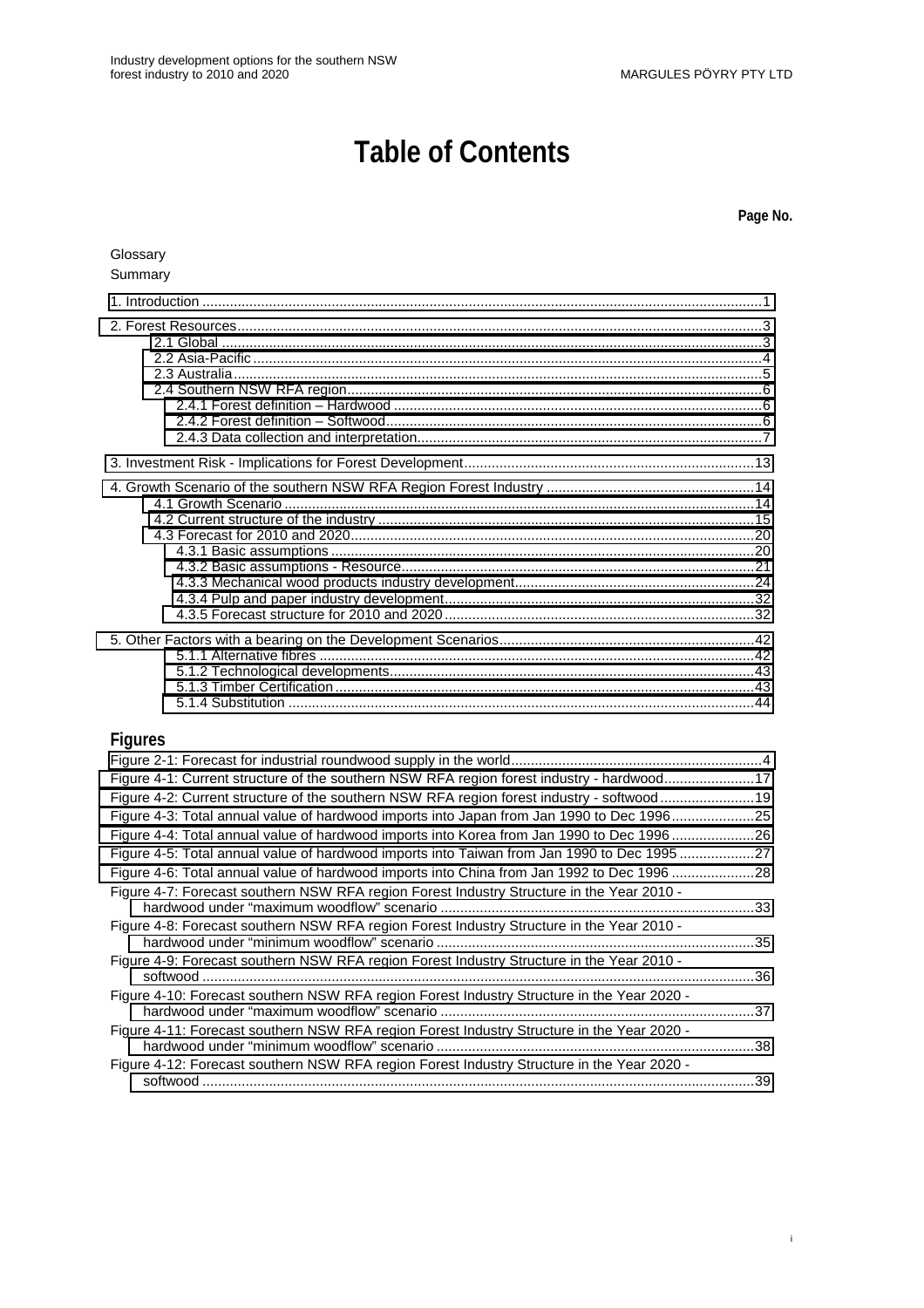#### **Page No.**

| <b>Tables</b>                                                                                  |  |
|------------------------------------------------------------------------------------------------|--|
|                                                                                                |  |
| Table 2-2: Hardwood resource descriptions - State forest and private property - Supply         |  |
| Table 2-3: Hardwood resource description - State forest and private property - Supply Scenario |  |
| Table 2-4: Softwood sawlog resource description - State forest and private property11          |  |
| Table 2-5: Softwood pulpwood resource description - State forest and private property 12       |  |
| Table 4-1: Summary of structure of the southern NSW RFA region, present and possible future    |  |
| Table 4-2: Summary of structure of the southern NSW RFA region, present and possible future    |  |
| Table 4-3: Hardwood resource potentially available under a "maximum woodflow" scenario22       |  |
| Table 4-4: Hardwood resource potentially available under a "minimum woodflow" scenario22       |  |
|                                                                                                |  |
| Table 4-6: Predicted industry output and employment effects to 2020 (hardwood - maximum        |  |
| Table 4-7: Predicted industry output and employment effects to 2020 (hardwood - minimum        |  |
| Table 4-8: Predicted industry output and employment effects to 2020 (softwood) 41              |  |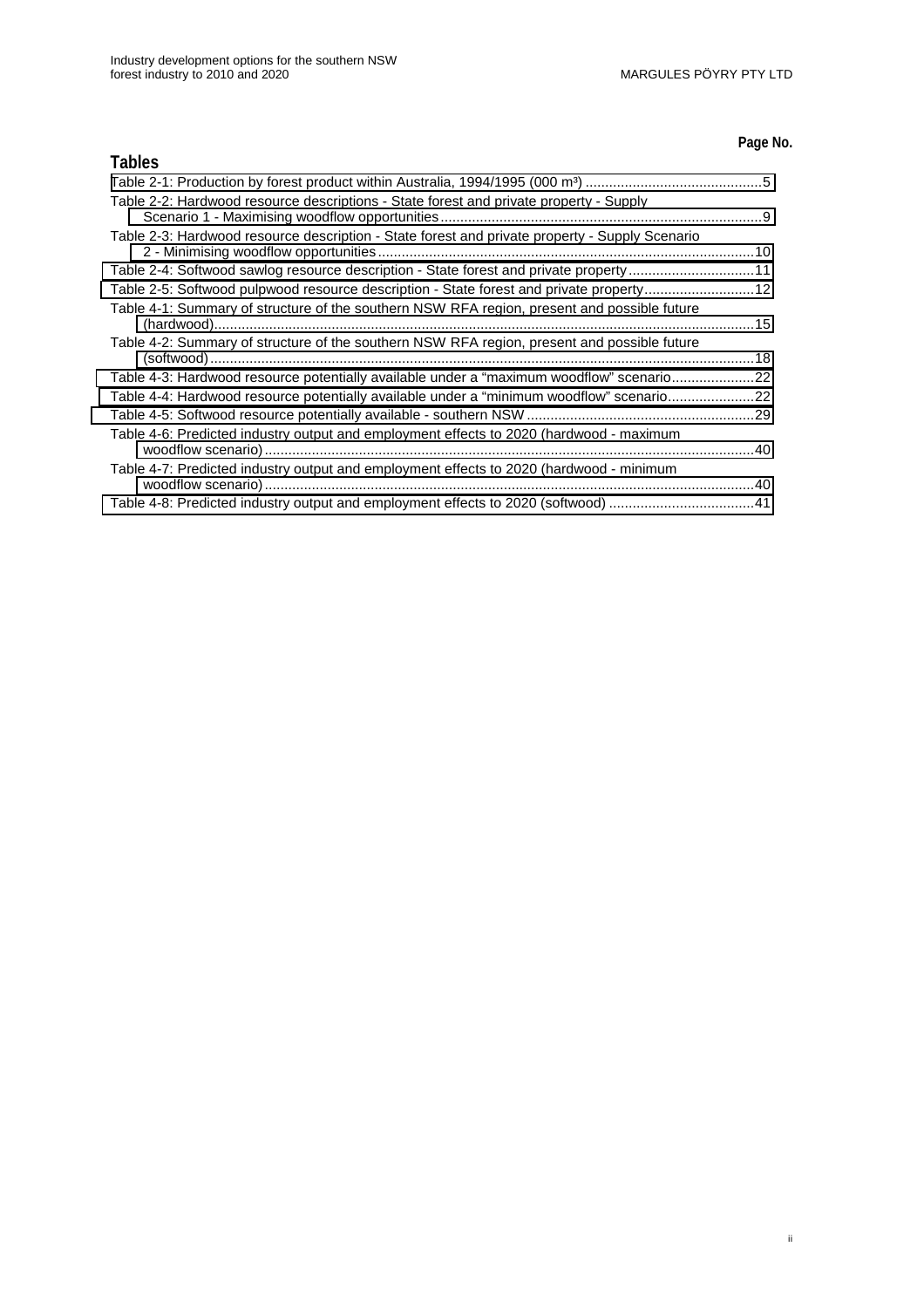### **Disclaimer**

This report is issued by Margules Pöyry Pty Ltd for The Australian Bureau of Agricultural and Resource Economics (ABARE) for their own use. No responsibility is accepted for any other use.

The report contains the opinion of Margules Pöyry Pty Ltd as to the possible industry development options for the southern NSW forest industry to 2010 and 2020. Nothing in the report is, or should be relied upon as, a promise by Margules Pöyry Pty Ltd as to the future growth, yields, costs or returns of the forests or forest industry projects. Actual results may be different from the opinion contained in this report, as anticipated events may not occur as expected and the variation may be significant. Margules Pöyry Pty Ltd has no responsibility to update this report for events and circumstances occurring after the date of this report.

#### MARGULES PÖYRY PTY LTD

Rob de Fégely MANAGING DIRECTOR

February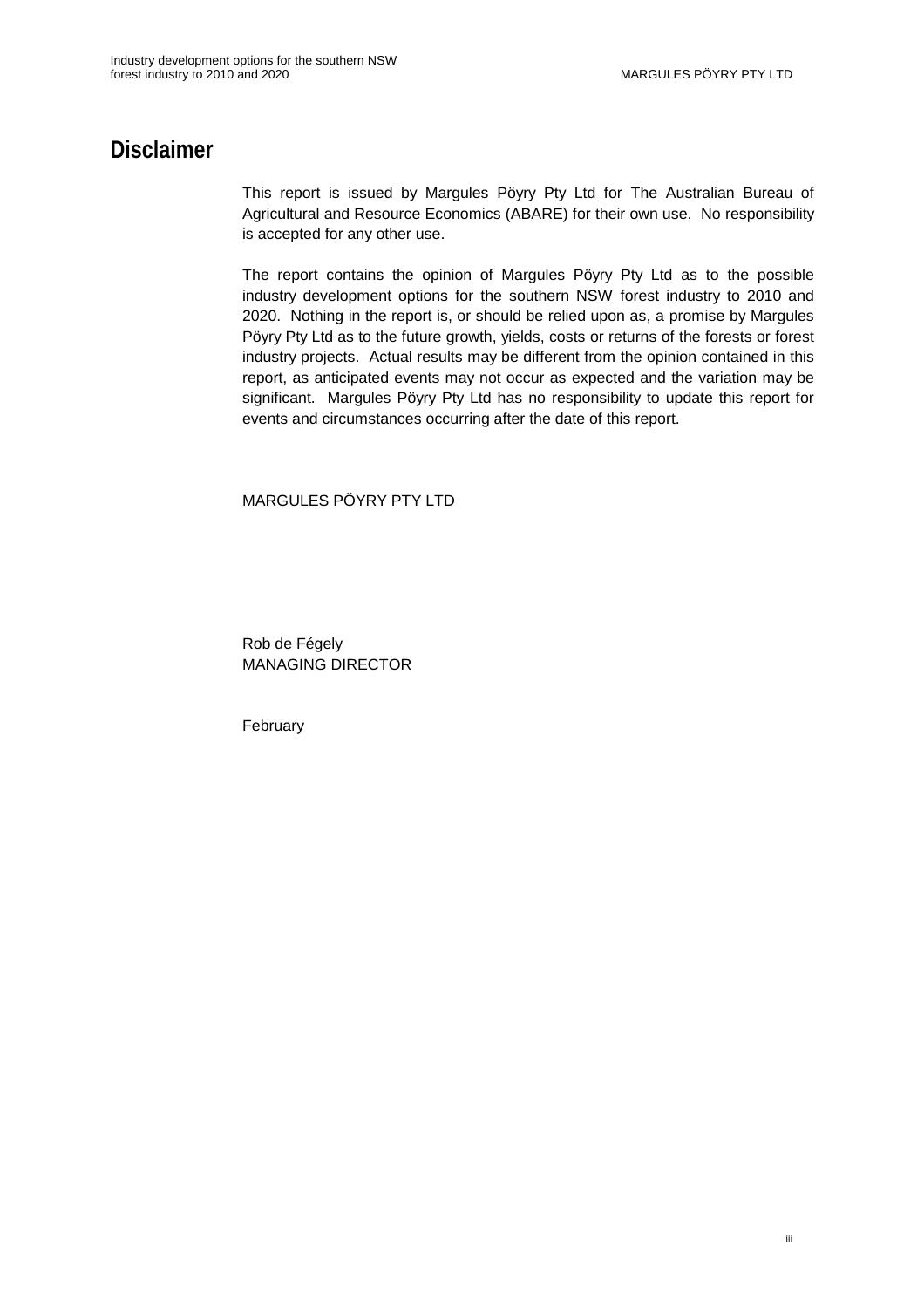# **Glossary**

| ABARE               | Australian Bureau of Agricultural and Resource<br>Economics                                                |
|---------------------|------------------------------------------------------------------------------------------------------------|
| ADt                 | air dry tonnes                                                                                             |
| <b>BDt</b>          | bone dry tonnes                                                                                            |
| <b>BHKP</b>         | bleached hardwood kraft pulp (or bleached hardwood<br>market pulp)                                         |
| <b>BKP</b>          | bleached kraft pulp                                                                                        |
| <b>BSKP</b>         | bleached softwood kraft pulp                                                                               |
| CRA                 | <b>Comprehensive Regional Assessment</b>                                                                   |
| <b>FPA</b>          | <b>NSW Forest Products Association</b>                                                                     |
| Hardwood            | all wood from trees classified botanically as Angiospermae<br>(flowering plants usually with broad leaves) |
| HB                  | hardboard                                                                                                  |
| <b>HWC</b>          | heavyweight coated paper                                                                                   |
| <b>IAP</b>          | Interim Assessment Process                                                                                 |
| <b>LVL</b>          | laminated veneer lumber                                                                                    |
| <b>LWC</b>          | lightweight coated paper                                                                                   |
| MDF                 | medium density fibreboard                                                                                  |
| <b>MWC</b>          | medium weight coated paper                                                                                 |
| <b>OSB</b>          | oriented strand board                                                                                      |
| РB                  | particleboard                                                                                              |
| <b>PGW</b>          | pressurised groundwood pulp                                                                                |
| <b>RCP</b>          | recovered paper                                                                                            |
| <b>RFA</b>          | <b>Regional Forest Agreement</b>                                                                           |
| ROI                 | return on investment                                                                                       |
| SC                  | super-calendered paper                                                                                     |
| <b>SFNSW</b>        | <b>State Forests of New South Wales</b>                                                                    |
| Softwood            | All wood from trees classified as Gymnospermae (cone-<br>bearing trees)                                    |
| TEF                 | totally effluent free                                                                                      |
| <b>TMP</b>          | thermo-mechanical pulp                                                                                     |
| Woodfree pulp/paper | chemically produced pulp/paper                                                                             |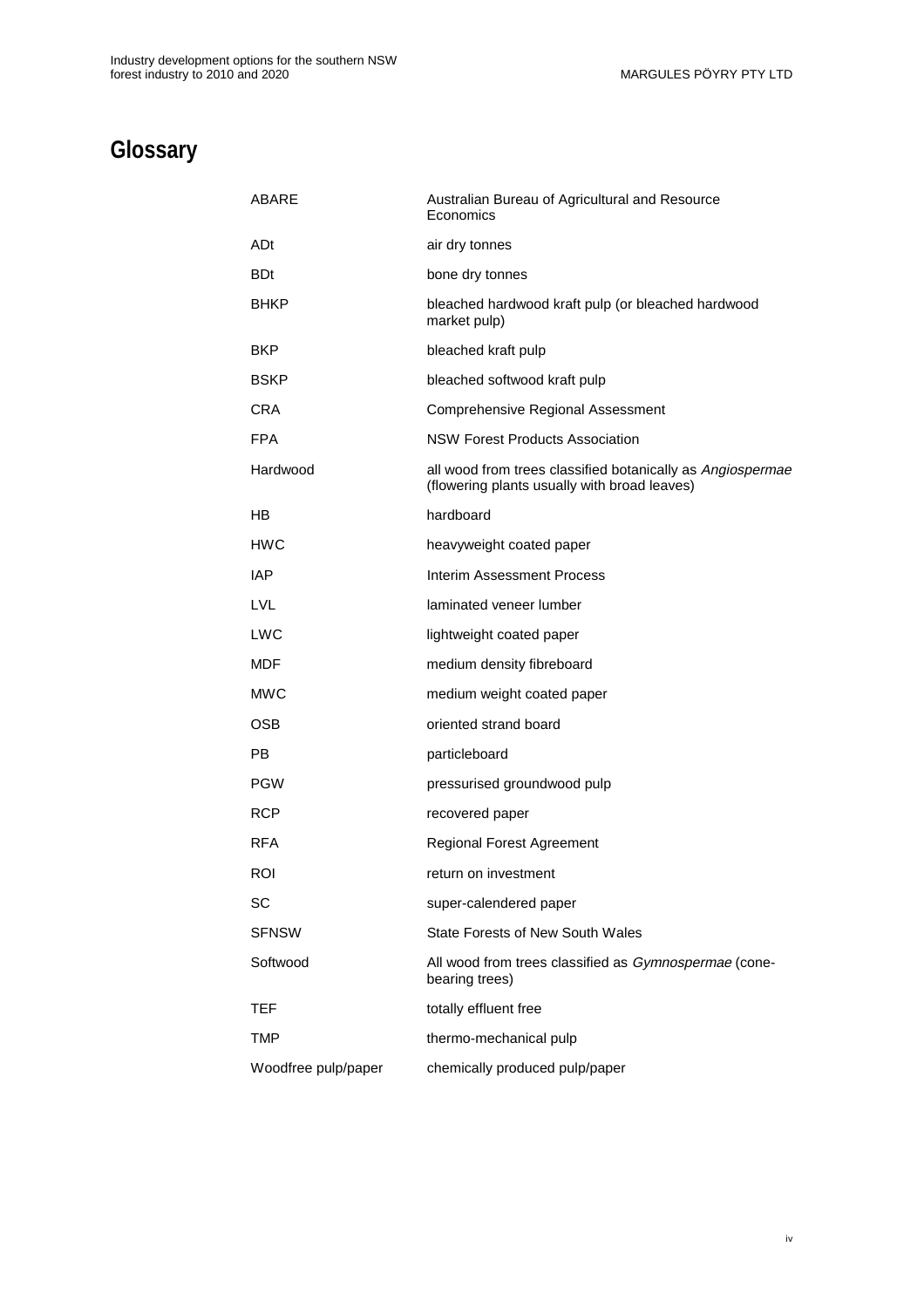## **Definitions**

Paper and paperboard are divided into the following main groups:

- **newsprint**
- **•** printing and writing papers
- tissue
- industrial grades.

Papermaking pulps are divided into the following main groups:

- Mechanical pulp
- **Semi-chemical pulp**
- Chemical pulp (including bleached sulphate, unbleached sulphate, bleached sulphite and unbleached sulphite)
- Recovered paper refers to unprocessed scrap paper (before processing losses)
- Recycled fibre (pulp) refers to processed scrap paper (after processing losses).

Dissolving pulp is not a papermaking fibre, but used for textiles such as rayon.

Pulpwood in this report includes both roundwood and chips used by the pulp, paper and reconstituted wood industries.

Wood-based panels are divided into two groups:

- **Solid wood, plywood and veneer**
- Reconstituted other wood-based panels (all kinds of particleboard and fibreboard).

Net trade is defined as the value of exports - imports.

Backsawing - technique for sawing timber that is often used for exposing feature in attractive timber species.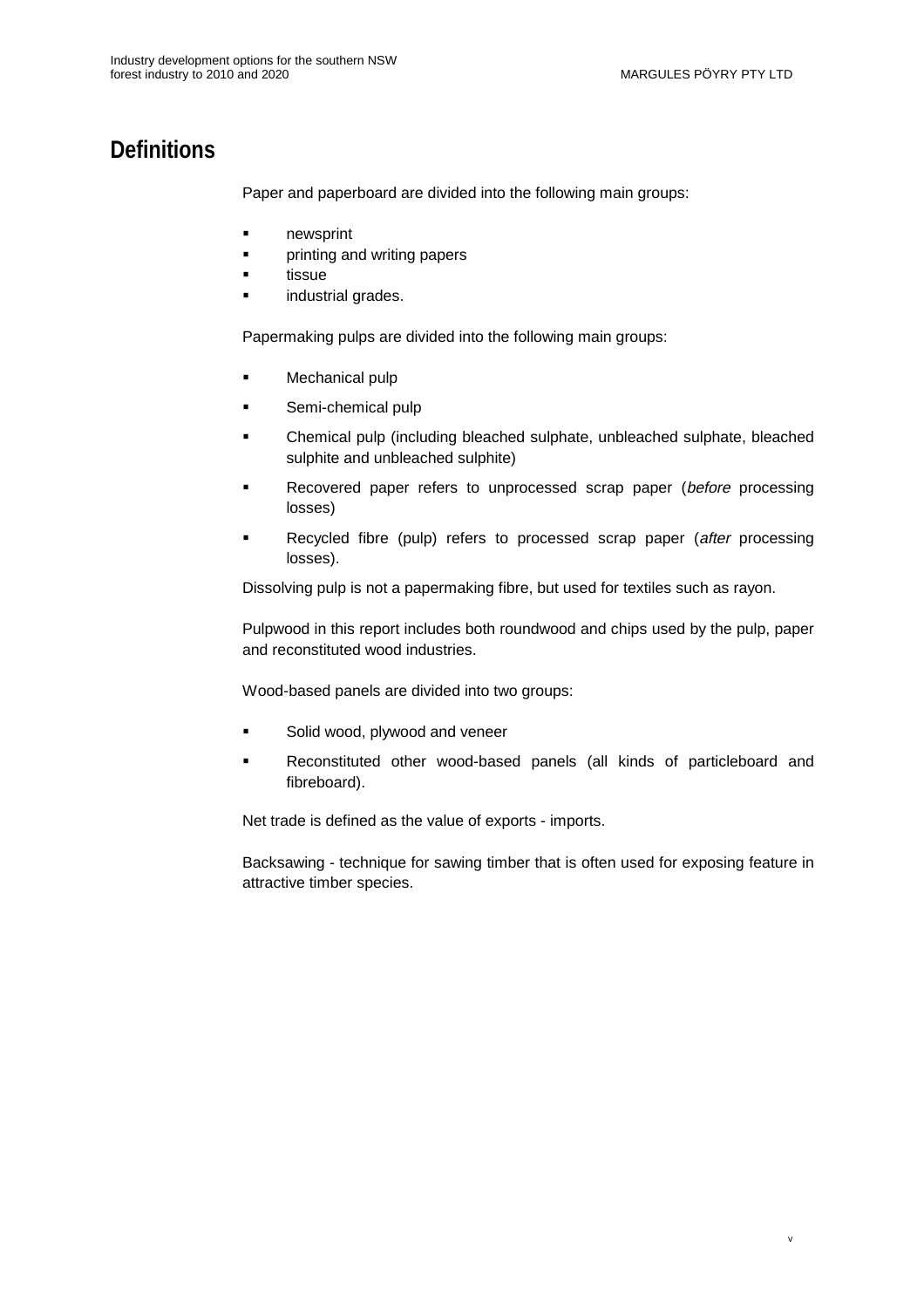### **Summary**

#### PRFAMBLF

The Australian Bureau of Agricultural and Resource Economics (ABARE) and the Economic and Social Technical Committee have engaged Margules Pöyry Pty Ltd (Margules) to identify industry development options for southern NSW illustrated by long term scenarios to 2010 and 2020. The study region is defined as the South CRA and Eden CRA regions. These will be collectively referred to in the report as the southern NSW RFA region.

The background to this study is the inquiry into areas to be reserved under the New South Wales/Commonwealth Regional Forest Agreement, otherwise known as the RFA process. As part of a Comprehensive Regional Assessment (CRA), the value of economic and industry development is to be assessed. Given certain predictions on resource availability and technological advances in processing forest products, it is possible to construct long term scenarios for the forest industry in the region to 2010 and 2020. Importantly, this industry must not only be technically efficient and competitive, but it must also have a solid market base. Hence, the market for potential forest products has also been reviewed.

#### OBJECTIVE OF THE STUDY

The core objective of this study is to project the potential development of a technically feasible and world competitive forest industry in the region in the long term perspective to 2020. Snapshots of resource availability and industry development have been taken for 2010 and 2020.

#### FOREST RESOURCES

Resource assessment and forecasts of development include hardwood and softwood sourced from native forests and plantations owned by both public and private growers. Due to the current state of flux regarding the Interim Assessment Process in NSW, two hardwood resource scenarios have been illustrated for native forest. These are based on published data ex the RACAC Draft Interim Forestry Assessment Report. It is important to note that the resource outcomes illustrated represent a range of volume of wood potentially available to industry and do not predicate the eventual outcomes of the RFA process in NSW.

#### ASSUMPTIONS (FOREST RESOURCE)

A number of assumptions have been made regarding the resource to simplify the overall resource picture. These are detailed in Section 2.4.

#### **Hardwood**

The hardwood resource has been characterised by 3 main areas of supply: Tablelands, Coastal and Tumut/Tumbarumba. Resource potentially available to industry has been quantified at "maximum" and "minimum" woodflow levels. The former represents a "maximum" and the latter a "minimum" woodflow as represented under the Interim Assessment Process and as expressed in the RACAC Draft Interim Forestry Assessment Report, June 1996.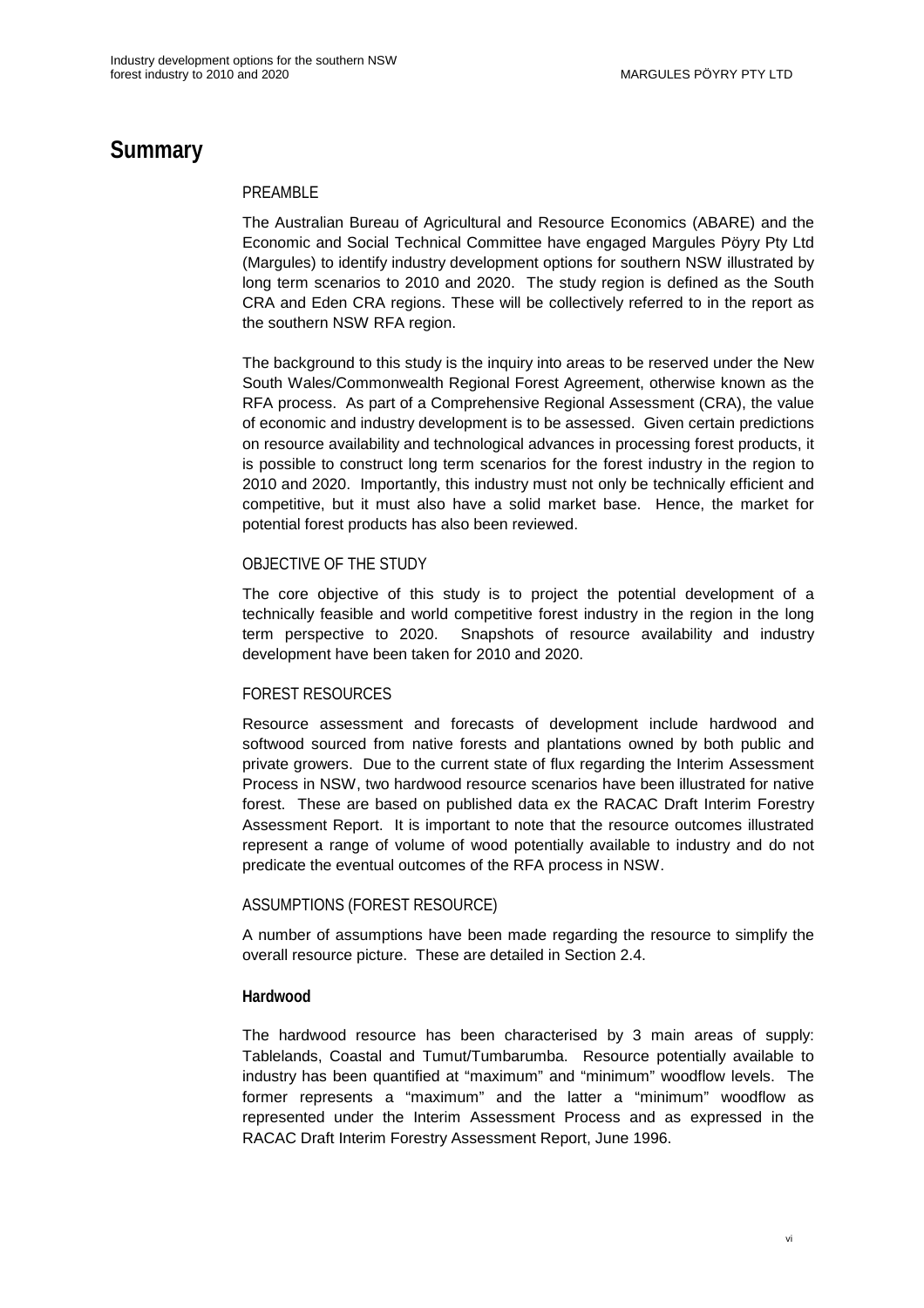It is important to note that these levels of woodflow are illustrative ranges of supply potentially available to industry. The outcome of the RFA process with respect to hardwood availability to industry in southern NSW may be significantly different from scenarios illustrated here.

The current actual and the estimated roundwood supply from the region's forests is shown in the following tables:

#### **Hardwood resource potentially available under a "maximum woodflow" scenario**

| Sawlog (000 $m3$ ) | <b>Current harvest</b> | <b>Current potential</b> | Potential2010 | Potential2020 |  |
|--------------------|------------------------|--------------------------|---------------|---------------|--|
| Tumut/Tumbarumba   | 57.0                   | 60.1                     | 58.9          | 57.9          |  |
| <b>Tablelands</b>  | 26.8                   | 22.0<br>20.4             |               | 21.2          |  |
| Coastal            | 91.3                   | 103.8                    | 100.5         | 96.4          |  |
| <b>TOTAL</b>       | 175.1                  | 185.9                    | 179.8         | 175.5         |  |

| Pulpwood $(000 \text{ m}^3)$ | <b>Current harvest</b> | <b>Current potential</b> | Potential2010 | Potential2020 |  |
|------------------------------|------------------------|--------------------------|---------------|---------------|--|
| Tumut/Tumbarumba             | 22.8                   | 40.0                     | 39.6          | 39.2          |  |
| <b>Tablelands</b>            | 23.6                   | 31.1                     | 37.8          | 72.8          |  |
| Coastal<br>463.9             |                        | 605.2                    | 763.0         | 830.0         |  |
| TOTAL                        | 510.3                  | 676.3                    | 840.3         | 942.0         |  |

| <b>Roundwood products</b><br>$(000 \text{ m}^3)$ | <b>Current harvest</b> | <b>Current potential</b> | Potential2010 | Potential2020 |
|--------------------------------------------------|------------------------|--------------------------|---------------|---------------|
| Tumut/Tumbarumba                                 |                        |                          |               |               |
| <b>Tablelands</b>                                |                        |                          |               |               |
| Coastal                                          | 0.8                    | 3.5                      | 7.0           | 7.0           |
| <b>TOTAL</b>                                     | 0.8                    | 3.5                      | 7.0           | 7.0           |

#### **Hardwood resource potentially available under a "minimum woodflow" scenario**

| Sawlog $(000 \text{ m}^3)$ | <b>Current harvest</b><br><b>Current potential</b> |       | Potential2010 | Potential2020 |  |
|----------------------------|----------------------------------------------------|-------|---------------|---------------|--|
| Tumut/Tumbarumba           | 57.0                                               | 57.5  | 56.3          | 55.3          |  |
| <b>Tablelands</b>          | 26.8                                               | 19.8  | 18.2          | 17.0          |  |
| Coastal                    | 91.3                                               | 79.3  | 76.0          | 72.9          |  |
| TOTAL                      | 175.1                                              | 156.6 | 150.5         | 145.2         |  |

| Pulpwood $(000 \text{ m}^3)$ | <b>Current harvest</b> | <b>Current potential</b> | Potential2010 | Potential2020 |  |
|------------------------------|------------------------|--------------------------|---------------|---------------|--|
| Tumut/Tumbarumba             | 22.8                   | 39.0                     | 38.5          | 38.1          |  |
| Tablelands<br>23.6           |                        | 28.3<br>23.7             |               | 48.9          |  |
| Coastal<br>463.9             |                        | 457.6                    | 572.9         | 615.0         |  |
| <b>TOTAL</b>                 | 510.3                  | 520.3                    | 639.7         | 702.0         |  |

| <b>Roundwood products</b><br>$(000 \text{ m}^3)$ | <b>Current harvest</b> | <b>Current potential</b> | Potential2010 | Potential2020 |
|--------------------------------------------------|------------------------|--------------------------|---------------|---------------|
| Tumut/Tumbarumba                                 |                        |                          |               |               |
| <b>Tablelands</b>                                |                        |                          |               |               |
| Coastal                                          | 0.8                    | 3.5                      | 4.2           | 4.2           |
| <b>TOTAL</b>                                     | 0.8                    | 3.5                      | 4.2           | 4.2           |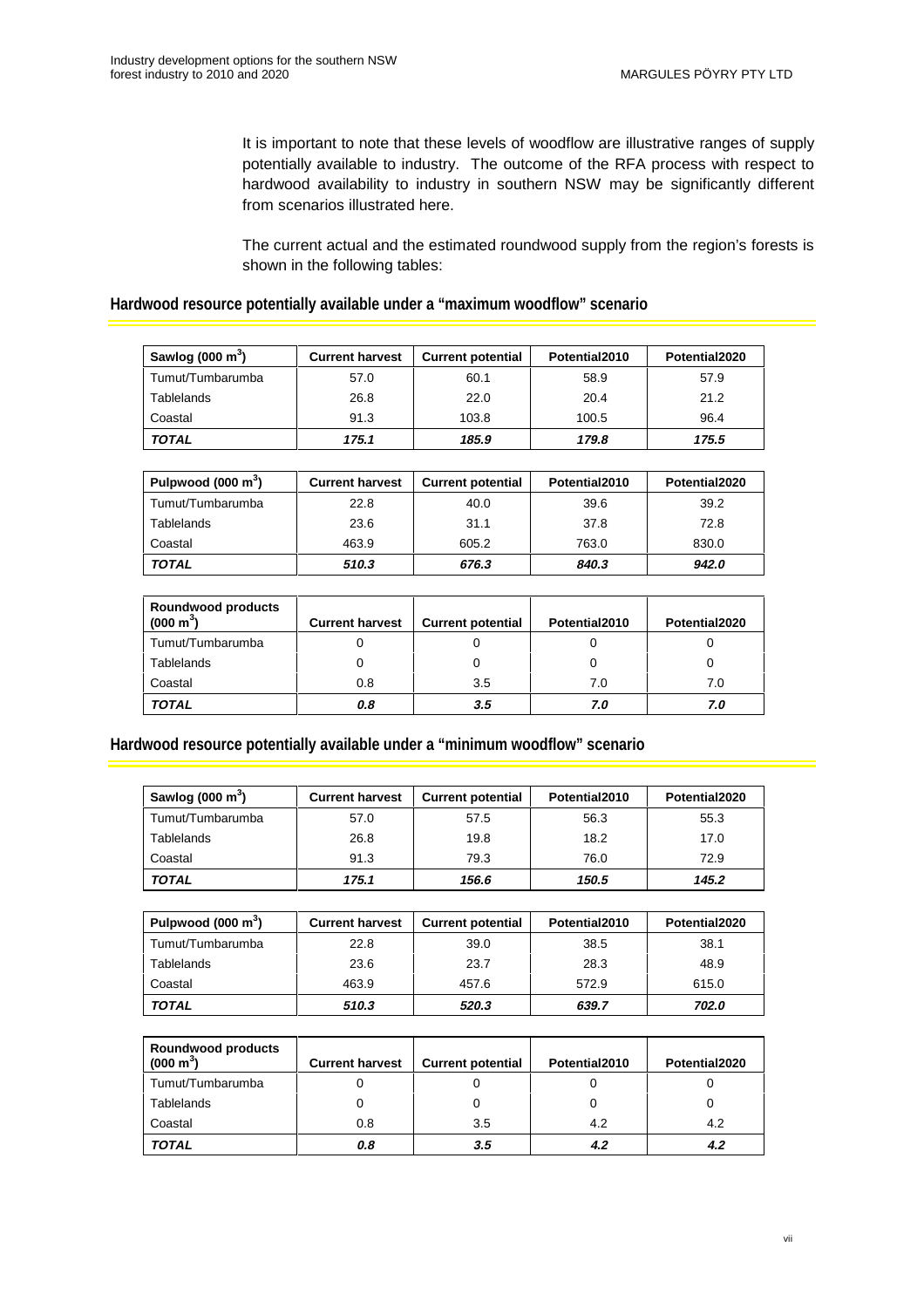#### **Softwood**

The resource is characterised by four predominant areas of supply: Queanbeyan/ACT, Moss Vale, Bombala, and Tumut/Tumbarumba. Predicted woodflow from existing and planned plantation development in each of these areas has been quantified by product.

Although the plantations in the Oberon area are technically part of the southern NSW RFA region, they have not been addressed in any detail in this report because:

- 1. They do not fit with the other parts of the study region due to their geographic separation.
- 2. They are part of the Central Tablelands softwood resource which covers the Oberon, Lithgow, Bathurst and Orange areas.
- 3. Wood flows from the Central Tablelands to the southern NSW RFA region have been very small and infrequent and are likely to remain so.
- 4. The resource in this area will not impact on other developments in the southern NSW RFA region.

#### **Softwood resource potentially available - southern NSW**

| Sawlog (000 $m3$ ) | <b>Current harvest</b> | <b>Current potential</b> | Potential2010 | Potential2020 |
|--------------------|------------------------|--------------------------|---------------|---------------|
| <b>Bombala</b>     | 50                     | 290                      | 380           | 550           |
| Queanbeyan/ACT     | 141                    | 136                      | 152           | 172           |
| Moss Vale          | 30                     | 40                       | 40            | 40            |
| Tumut/Tumbarumba   | 622                    | 692                      | 1.210         | 1,325         |
| <b>TOTAL</b>       | 843                    | 1.158                    | 1,782         | 2,087         |

|                                | <b>CURRENT HARVEST</b> |              | <b>CURRENT POTENTIAL</b> |                |           | POTENTIAL 2010 |           | POTENTIAL 2020 |
|--------------------------------|------------------------|--------------|--------------------------|----------------|-----------|----------------|-----------|----------------|
| Pulpwood (000 m <sup>3</sup> ) | Roundwood              | Residue      | Roundwood                | <b>Residue</b> | Roundwood | Residue        | Roundwood | <b>Residue</b> |
| Bombala                        | 35                     | $\Omega$     | 200                      | 87             | 270       | 114            | 270       | 165            |
| Queanbeyan/ACT                 | 0                      | $\mathbf{0}$ | 35                       | 40.8           | 35        | 45.6           | 35        | 51.6           |
| Moss Vale                      | 12                     | $\Omega$     | 12                       | 12             | 12        | 12             | 12        | 12             |
| Tumut/Tumbarumba               | 235                    | 205          | 785                      | 220            | 825       | 518            | 795       | 571.5          |
| <b>TOTAL</b>                   | 282                    | 205          | 1,032                    | 359.8          | 1,142     | 689.6          | 1,112     | 800.1          |
|                                |                        | 487          |                          | 1,391.8        |           | 1,831.6        |           | 1.912.1        |

Source: RACAC Draft IAP Report, 1996, State Forests of NSW, 1997, Margules Pöyry databases

Note that current harvest equates to current industry commitments.

#### INDUSTRY DEVELOPMENT OPPORTUNITIES

The following industry development opportunities have been considered.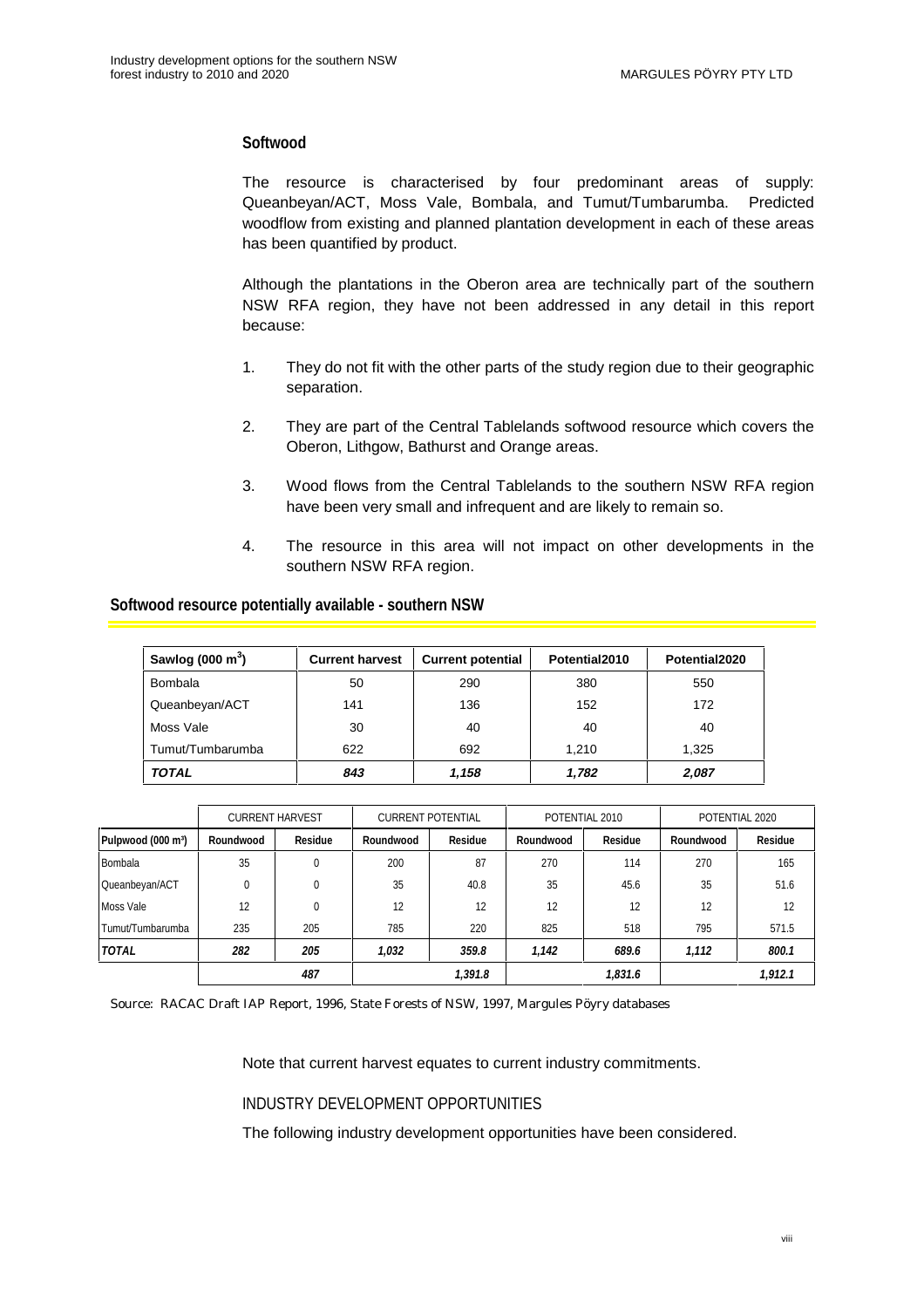#### **Solid Wood Products**

- Furniture grade timber and components, furniture blanks and cabinet making
- Hardwood Veneer
	- sliced and "fancy cut" such as crown cut for appearance grades
	- rotary peeled for laminated veneer products such as plywood and formply, LVL
- Structural and non-structural timbers
- Recovery sawn timber products
- Engineered flooring systems
- **Specialty load-bearing timbers**
- Moulded timber products
- Parquetry, furniture blanks and cabinet making.

#### **Reconstituted Wood-based Panels**

- Particleboard (PB)
- Medium Density Fibreboard (MDF)
- Oriented Strand Board (OSB).

#### **Pulp and Paper Products**

- Uncoated and coated woodfree printing papers
- Coated mechanical printing paper
- BHKP
- Newsprint and mechanical printing papers
- Woodchips for pulping.

#### MARKETS AND COMPETITIVENESS – HARDWOOD

The highest economic value from utilising the forest resource can be secured when production is concentrated in products in which the long term market prospects are good and in which the best competitive position may be achieved.

The long term markets for hardwood based solid wood products (sawnwood and plywood) both in Australia and in the Asia-Pacific region are facing a diminishing supply of large diameter logs. These markets can only be partly supplied by smaller diameter logs, and the prospects for reconstituted panels, such as MDF (medium density fibreboard), to substitute for the decreasing supply of solid wood products are good.

The two supply scenarios illustrated for hardwood in southern NSW represent a range of supply potentially available to industry post-RFA process. Current sawlog utilisation levels are below the potential available resource from the region under the "maximum woodflow" scenario.

Traditional markets for hardwood sawnwood have changed, and the last 5 to 10 years has seen a major shift into kiln dried products, most of which has been structural grade. Kiln driers that initially moved into F17 seasoned structural beams are now moving into appearance grade products. Given increasing softwood supplies and reduced domestic demand, it is possible that Australia could have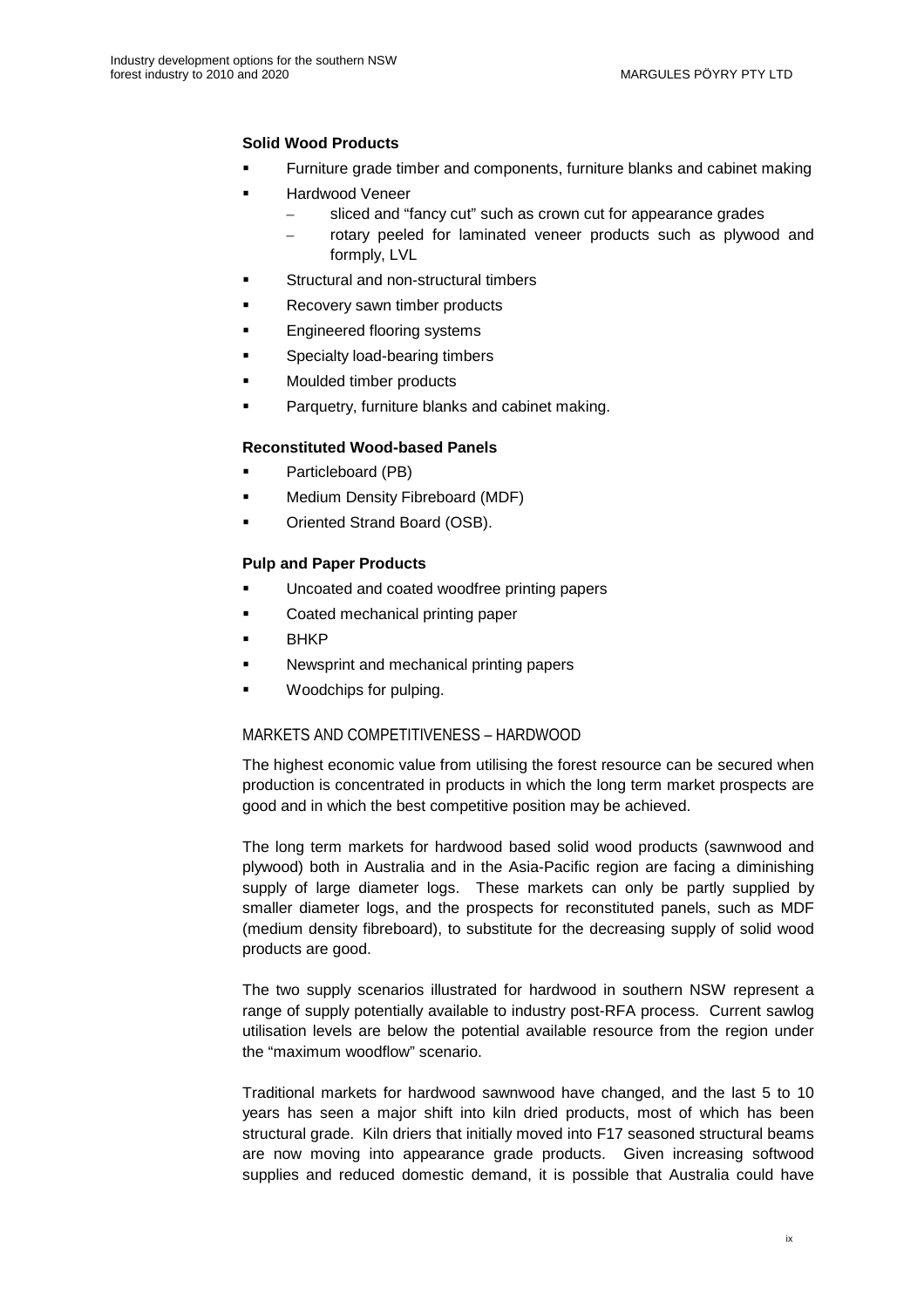exportable timber surpluses by the year 2000. The need to increase the pace of change to 'reposition' hardwood out of traditional structural markets, where hardwoods compete directly with softwood, will be important. The process will involve an initial shift to kiln drying and then following through to more value-added products such as mouldings, componentry and flooring and panelling where available resource permits, and general "pallet/paling grade" products from lower quality raw material.

#### MARKETS AND COMPETITIVENESS – PULP AND PAPER

In paper markets, long term demand growth closely follows economic growth. Because of high economic and population growth, paper demand in the Asia-Pacific region is forecast to grow more than elsewhere in the world. The current growth estimates are about 5% per annum during the next 10 to 15 years, giving a solid basis for considering the status of the pulp and paper industry in the region.

The share of recovered paper in the consumption of fibrous raw materials in papermaking is forecast to grow further. However, the increase in recovered paper supply will be concentrated in lower quality grades. The utilisation of recovered paper in printing papers is currently low because of high quality requirements and the limited supply of high quality recovered paper. For this reason, compared with other paper grades, utilisation of recovered paper in printing and writing papers will remain low in the long term.

The paper industry based on the region can compete on an equal basis in printing paper. Since Australia is importing large volumes of printing paper, currently some 700,000 tonnes per annum, the main market for producers would be the domestic market. In other paper and paperboard grades, it is likely that future expansion of paper making capacity will rely on recovered fibre for additional fibre requirements.

The general cost level in the region, compared with the main competitors, is higher than average, especially regarding the cost of wood and transport costs to export markets. However, in future, with increasing export quantities, more efficient transport methods and reforms in harbour operations (such as those achieved in New Zealand), transport costs are likely to decrease, thus giving a better competitive position for the industry. Still it is likely that the cost level for the forest industry in the region will, in the long term, remain average.

#### MARKETS AND COMPETITIVENESS – SOFTWOOD

Significant potential exists for the softwood-based industry in southern NSW. The increase in resource availability will stimulate development in processing of both solid wood and reconstituted wood products. Softwood framing is expected to take a stronger and more stable position in the market over time. It is predicted that imports of structural softwood (eg Oregon from the Pacific North West and radiata pine from New Zealand) will continue until about 2007, at which stage Australia will have a net exportable surplus. Other options for utilising the sawlog resource include LVL and plywood.

Utilisation of the pulpwood resource in the region is likely to be concentrated on large scale investments in processing for panels (MDF, OSB), pulp and paper and/or linerboard.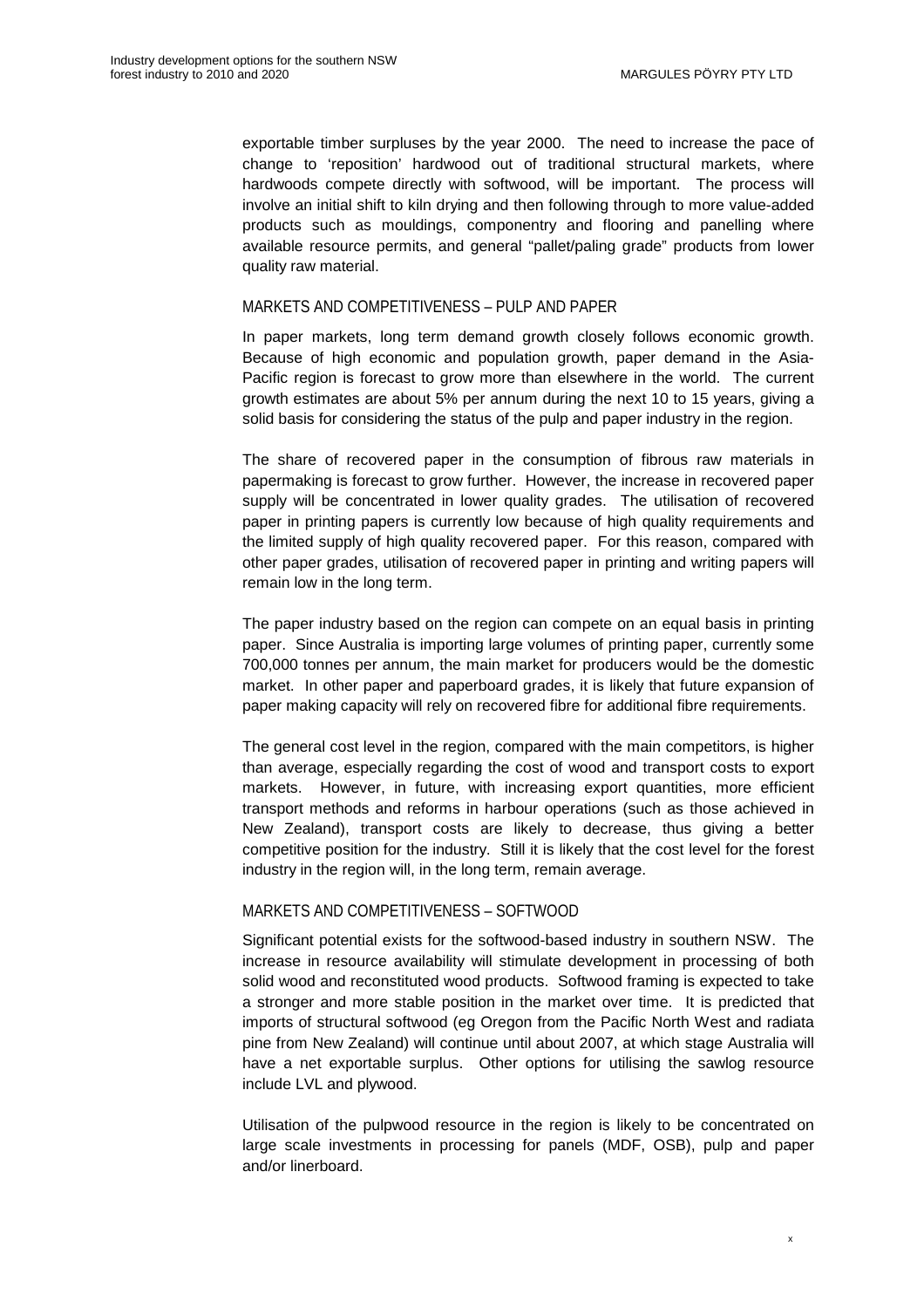#### DEVELOPMENT OPTIONS FOR THE INDUSTRY

Based on the findings of the market review and competition possibilities, the following development strategies for the region's forest industry are illustrated:

- increasing hardwood sawnwood value-adding, and adjustment of operations to utilise the increasing supply of regrowth and lower quality eucalypt sawlogs.
- significant expansion of softwood sawmilling across the region.
- expansion of existing or establishment of new industry utilising softwood pulpwood material.
- reconstituted panel production based on softwood (OSB, MDF).
- building worldscale mechanical wood production units as allowed by the forest resources for achieving full economies of scale.
- woodchip exports will continue as an outlet for surplus residues.

#### ASSUMPTIONS

In formulating potential forest industry growth scenarios for the region, assumptions are made about development possibilities which include the minimisation of impediments to investment in the respective industries. This means that there are no unnecessary obstacles to investing in the region's forest industry as compared with competing regions. More specifically, the assumptions in the scenario are:

- Availability of electric power and energy at competitive prices for future expansions.
- Possibility of utilising cost-efficient and rational transport methods and harbour operations.
- Internationally comparable wood royalties, road tolls and other similar payments/taxes for the industry in the region.
- No import duty protection in either the Australian or in the main export markets.
- Construction of a general purpose freight wharf at Eden (to minimise the significant additional costs and hence reduce competitive disadvantages associated with transporting forest products to Port Kembla).
- Provision of other infrastructural requirements (eg minimum road standards) for industry.

In addition to this, there must be long-term security of wood supply to enable industry to make large-scale investments in processing and in plantation development.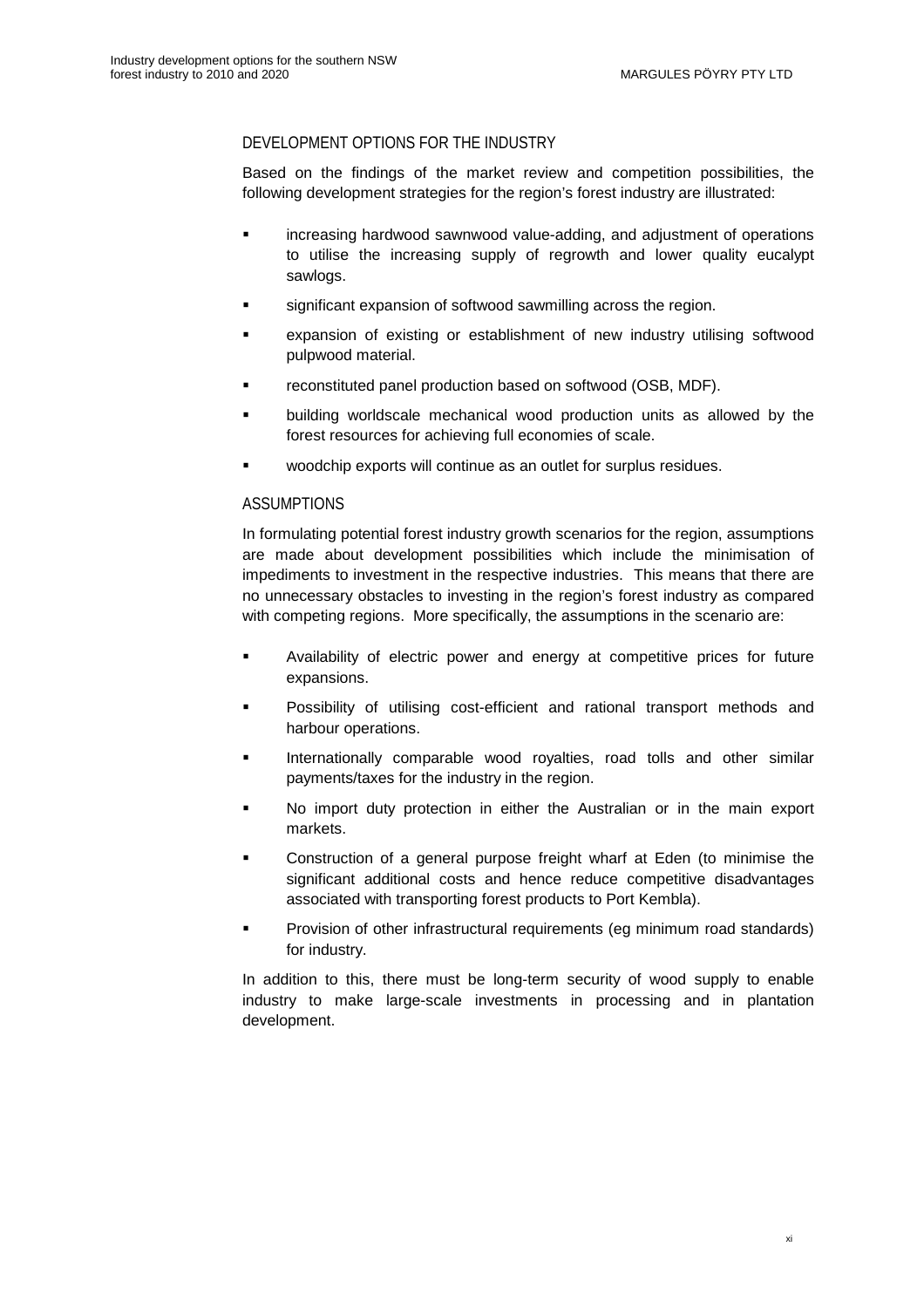A summary of the growth potential of the industry in the region to 2020 under the assumptions stated in the report is as follows:

- a new MDF plant utilising both softwood and hardwood, with an annual intake of 300,000 m<sup>3</sup> by 2010 and 500,000 m<sup>3</sup> by 2020.
- **EXED A** new hardwood sawmill, cutting the high quality ash resource, with a strong value-added focus.
- another new hardwood sawmill, cutting the non-ash resource, with a strong value-added focus.
- expansion of existing hardwood sawmills, with specific investment in kiln drying and value-adding facilities.
- two new world scale softwood sawmills, each with a capacity of 400,000 m<sup>3</sup> pa, and significant expansion of existing softwood sawmilling.
- a new softwood LVL/plywood plant, utilising 120,000 m<sup>3</sup> pa,
- **EXECT** establishment of a large pulp and paper development, utilising around 900,000 m<sup>3</sup> pa of softwood pulpwood by 2010.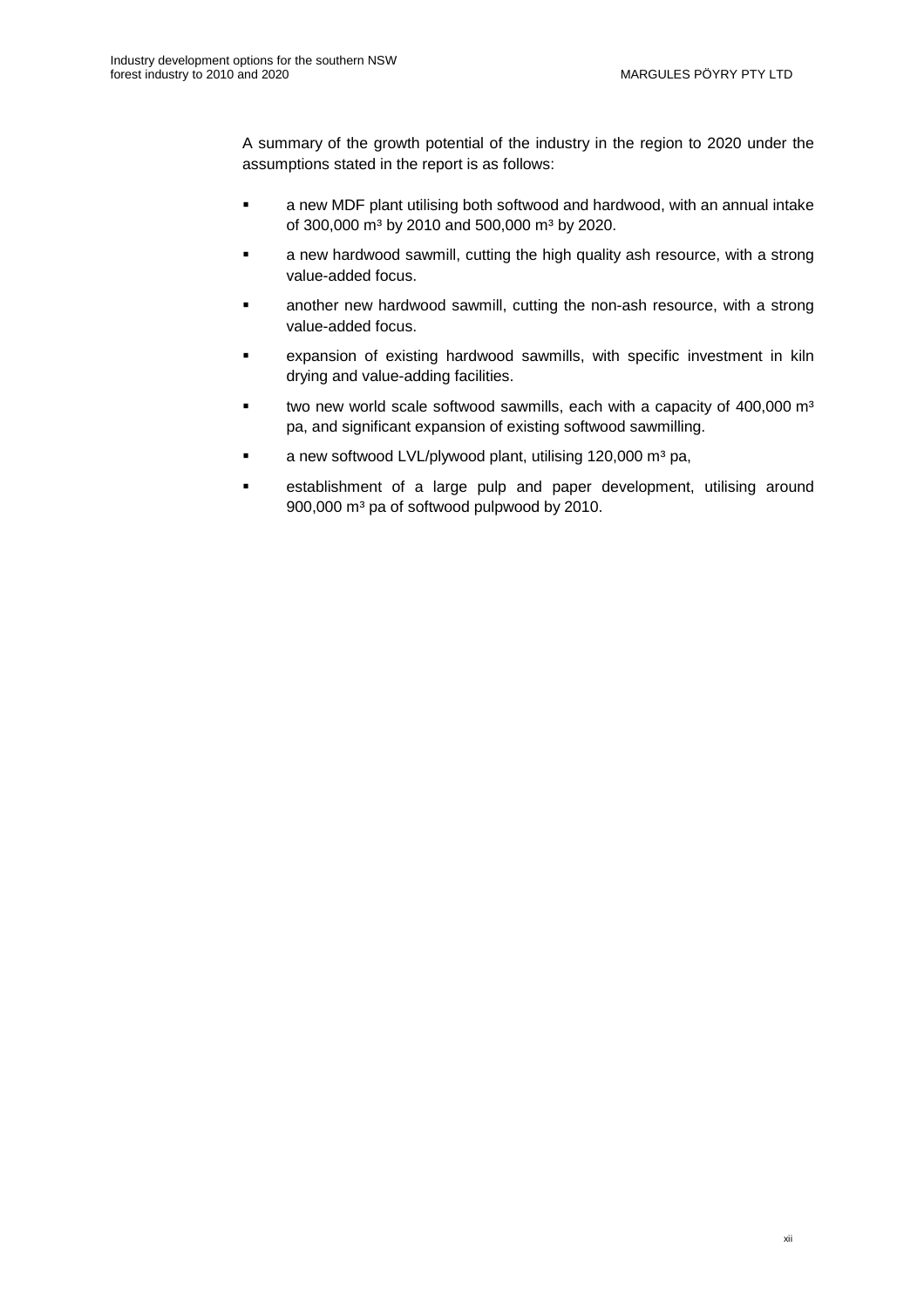# <span id="page-16-0"></span>**1. Introduction**

The Australian Bureau of Agricultural and Resource Economics (ABARE) and the Economic and Social Technical Committee have engaged Margules Pöyry Pty Ltd (Margules) to identify industry development options for southern NSW illustrated by long term scenarios to 2010 and 2020. The study region is defined as the South CRA and Eden CRA regions. These will be referred to in the report as the southern NSW RFA region.

The background to this study is the inquiry into areas to be reserved under the New South Wales/Commonwealth Regional Forest Agreement, otherwise known as the RFA process. As part of a Comprehensive Regional Assessment (CRA), the value of economic and industry development is to be assessed. Given certain predictions on resource availability and technological advances in processing forest products, it is possible to construct long term scenarios for the forest industry in the region to 2010 and 2020. Importantly, this industry must not only be technically efficient and competitive, but it must also have a solid market base. Hence, the market for potential forest products has also been reviewed.

This study presents such illustrative development scenarios for the years 2010 and 2020 which are feasible as per the criteria illustrated in Section 4.1. There are other patterns of development which differ in terms of the specific mix of products and mill types, and the locations of mills, which may be feasible given satisfaction of these criteria.

The study covered three sectors:

- Resource supply (hardwood, softwood)
- Wood-based product competitiveness and potential markets
- Industry development options including solid wood products, reconstituted panels, and pulp and paper products.

#### **RESOURCE**

Resource assessment and subsequent forecasts of development are based on assessment of both hardwood and softwood from native forests and plantations, including both public and private growers.

#### COMPETITIVENESS AND MARKETS

Given the background of resource availability and the feasibility of processing the resource into various products, an assessment of the region's competitiveness in both the domestic and world markets, particularly the Asia-Pacific region is important.

The market assessment is undertaken on available data; utilising the databases within Margules Pöyry and the wider Jaakko Pöyry Consulting Network. Market trends have been predicted to 2010. As Margules has no forecasts beyond this time, trends in markets for specific products have been established and, unless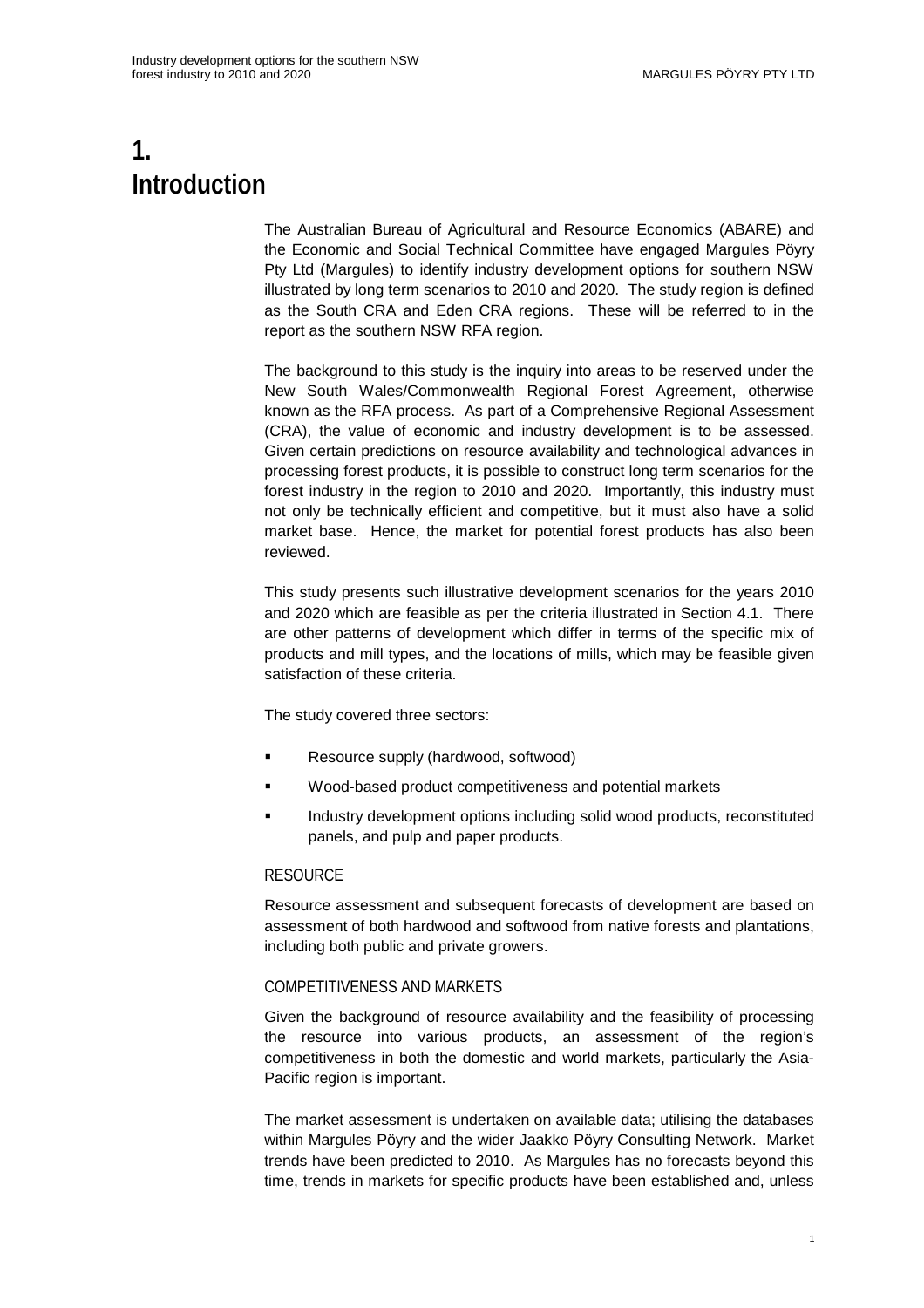otherwise stated, will continue to be expressed to 2020. Hence, there is an assumption of "business as usual" from 2010 to 2020.

The cost competitiveness assessment is based on comparative analysis of the information supplied from mills in the region with hypothetical new mills in the selected main competing countries.

#### INDUSTRY DEVELOPMENT OPTIONS

Industry options will include those that are technically feasible and likely to be economically viable for utilisation of the resource available from 1997-2020. Various assumptions are made about improvements in technology particularly in sawing, kiln drying, finger jointing and further solid wood processing, and in the manufacture of panelboards and pulp and paper.

The Economic and Social Technical Committee was consulted in a series of workshops to ascertain likely development options to 2010 and 2020. Development options having the best market potential and likely to be competitive were presented to workshop participants. These options were considered in the context of participants' knowledge of resource distribution and characteristics, development infrastructure, socio-economic conditions in the region, and existing industry. From these discussions, development scenarios were proposed for 2010 and 2020.

As noted above, the scenarios represent commercially feasible patterns of development which make use of the projected resource. Different scenarios might equally well be proposed.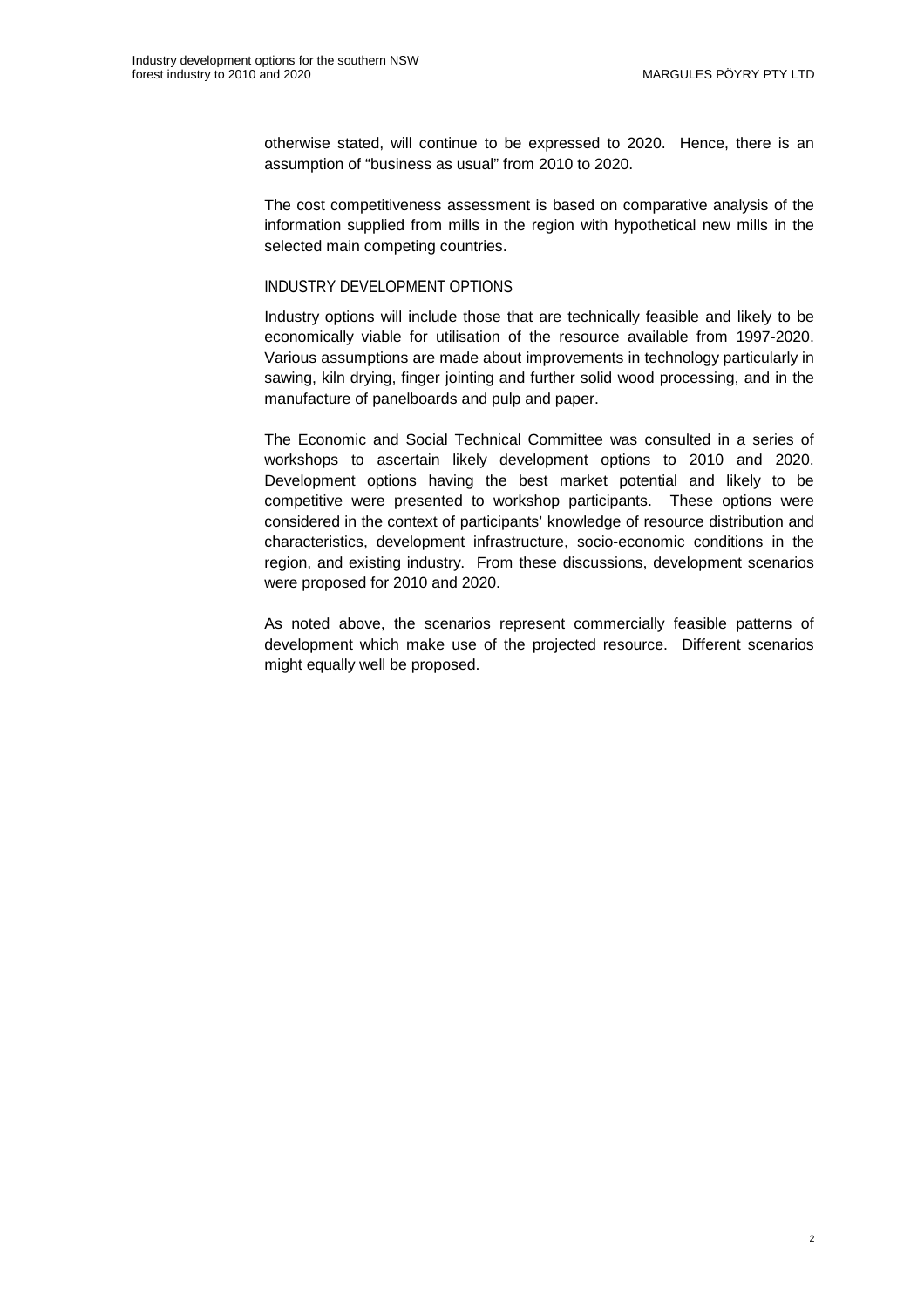# <span id="page-18-0"></span>**2. Forest Resources**

**2.1 Global**

> The world's closed forest area consists of approximately 3.4 billion hectares. The total growing stock is around 385 billion  $m^3$ , of which 40% is softwood and 60% hardwood. The main hardwood resource is tropical rainforest. The vast majority of softwood forests are in the boreal and northern temperate zones, mostly Russia (50%) and North America. These forests have been the source of 70% of the world's industrial wood supply.

> Fuelwood is an important forest product, representing 2.0 billion  $m^3$ , or nearly 56% of total wood use. Fuelwood is regarded in many regions as a low cost or free resource, and as such has been in short supply for many years. If more fuelwood had been available, consumption would have been higher. Defined in this way, the historical fuelwood shortage will increase in line with the increase in population, essentially in Africa, Asia and Latin America.

> In 1995, the annual global harvest was around 3.6 billion cubic metres  $(m<sup>3</sup>)$  of which 2.0 billion  $m<sup>3</sup>$  was for fuelwood and 1.6 billion  $m<sup>3</sup>$  for industrial purposes (sawlogs, veneer logs and pulp logs). Two-thirds of industrial roundwood is softwood, and fuelwood is predominantly hardwood of which around 90% is harvested and consumed in developing countries.

The global fibre usage is approximately as follows:

| Fuelwood               | 56% |
|------------------------|-----|
| Sawlog and veneer logs | 27% |
| Pulpwood               | 12% |
| Other products         | 5%  |

Commercial forest plantations will play an increasing role in the world's developing wood fibre supply:

- **The global area of plantations covers about 135 million hectares, or 4% of** the total forest area. Some 60% softwood and 40% hardwood. The vast majority are located in the northern hemisphere with China accounting for 20%, Russia 15% and Europe, Japan and North America 10% each.
- Industrial fast growing plantations (those with MAI's >12) cover 17 million hectares (or about 0.5% of the total global forest area), roughly evenly divided between hardwoods and softwoods. The area of industrial fast growing plantations is expanding at an annual rate of 600-800,000 hectares, mainly in Latin America, Oceania and Southeast Asia.
- The share of fast growing plantations of the world's industrial wood harvest is at present 7%. It is expected to double by 2010, but still be less than 20% by 2020.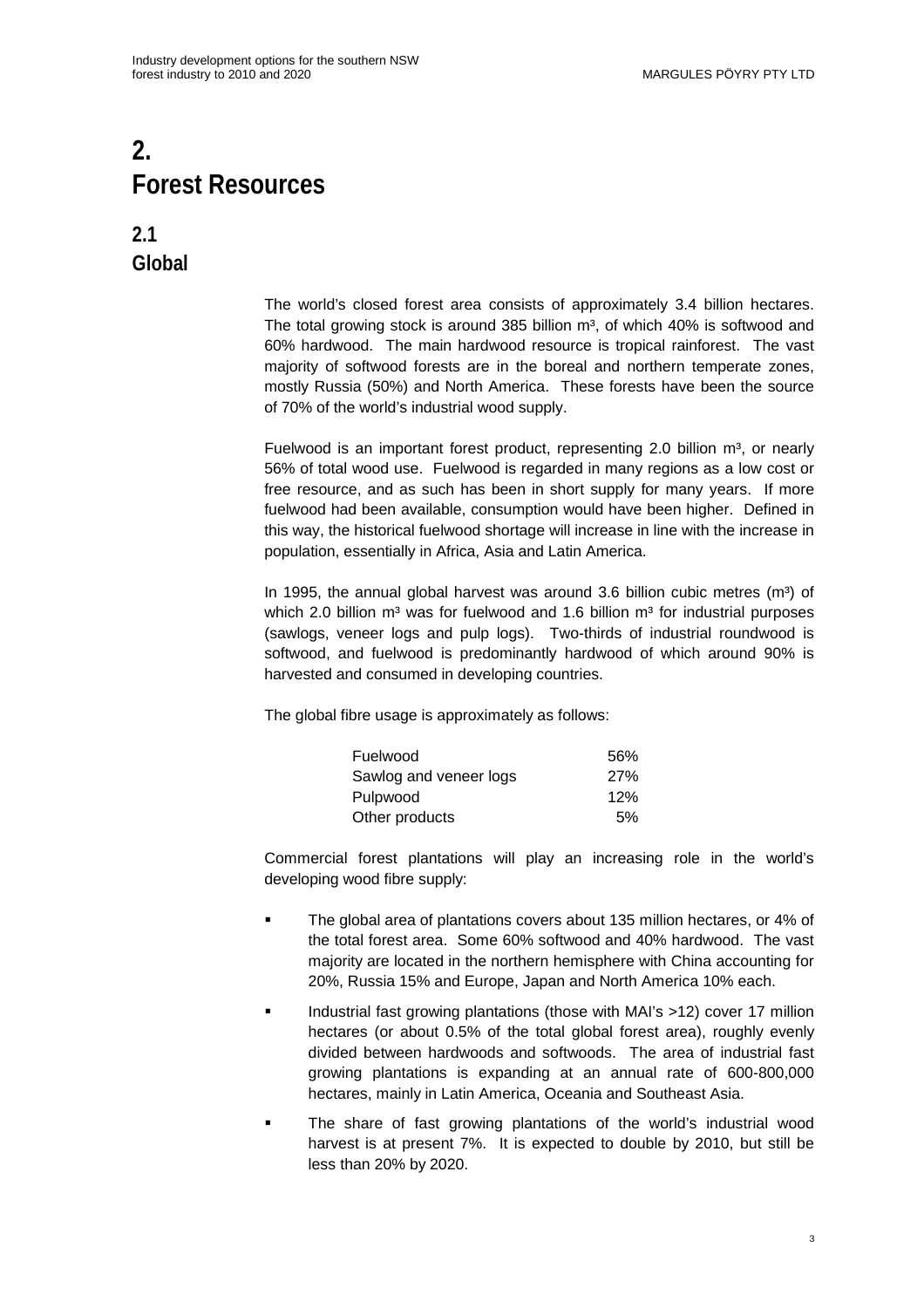#### <span id="page-19-0"></span>**Figure 2-1: Forecast for industrial roundwood supply in the world**



### **2.2 Asia-Pacific**

Over recent decades, the Asia-Pacific forests have been subject to heavy overcutting. The rapid depletion of forest cover and growing stock passed a critical milestone in the early 1980s when the region's wood raw material balance of trade turned from an export surplus into an import deficit. The current annual harvest is around  $90-95$  million  $m<sup>3</sup>$  of softwood and 140-145 million m<sup>3</sup> of hardwood. The net supply deficit for the region is around 21 million m<sup>3</sup> per annum.

Northeast Asia, ie China, Korea and Taiwan have traditionally been dependent on imported wood. Despite rapid reforestation, establishment of plantations and improving infrastructure, any significant increases in harvesting levels will be restrained by the remoteness of forest resources and mountainous terrain. Scattered forest ownership (Korea), a shortage of forest labour (Taiwan), and increasing demand for forest recreation and conservation (Korea and Taiwan) are other major obstacles. The demand for wood in Northeast Asia as a whole continues to outstrip domestic supply, and many Taiwanese and Korean wood processing industries are now moving closer to raw material resources, mainly in Southeast Asia.

The shortage and high cost of domestic wood raw material and overseas competition have undermined the profitability of pulp production in Northeast Asia. The major Japanese paper companies have foreseen these drawbacks at an early stage, investing in upstream operations such as offshore pulp mills and/or fast growing plantations in North and South America, Oceania and Southeast Asia. The Korean and Taiwanese pulp and paper industries are now facing similar hardships and are likely to follow suit. Taiwanese and possibly also Korean market pulp capacity will be gradually withdrawn from the markets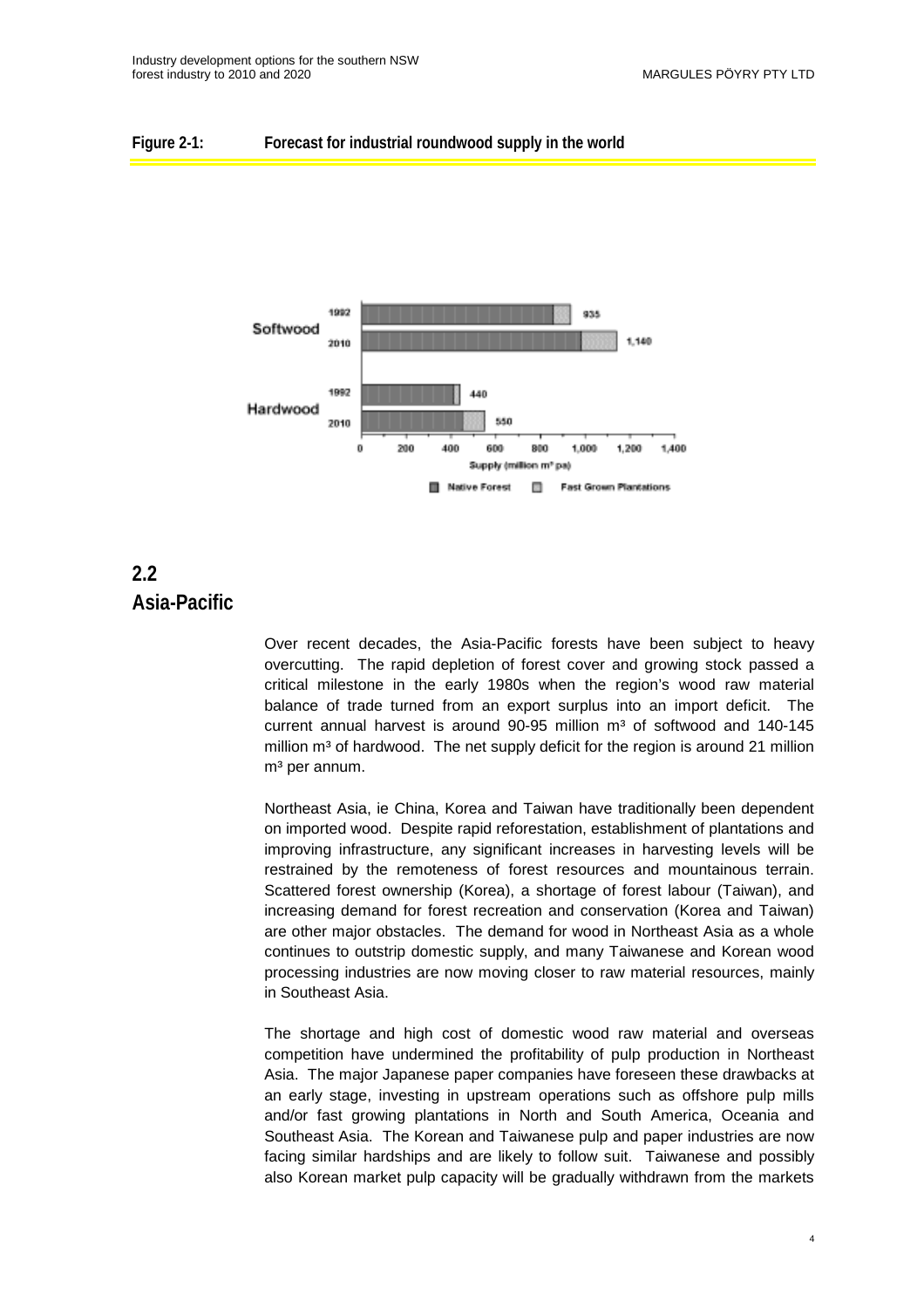<span id="page-20-0"></span>through investments in integrated operations and the establishment of offshore captive pulp mills.

Though heavily utilised, the forests with the most significant supply potential are found in Indonesia, Malaysia and Indochina. The wood species in Southeast Asia's native forests are mainly medium to dense hardwoods (dipterocarpus spp.) which are excellent for production of solid wood products such as sawntimber and plywood. They make poor raw material for mechanical pulping, but are being increasingly used for bleached chemical pulp manufacture.

### **2.3 Australia**

Australia has a total standing forest area of approximately 43 million hectares, representing 5% of the total land area. This is largely distributed in an arc around the eastern, southeastern and southwestern coasts of mainland Australia, and in Tasmania. The total forest harvest in 1995-96 was 18.4 million m<sup>3</sup>, approximately 60% of which was from native forest.

Source: RAC, 1992; ABARE 1996

Australia also has approximately 1.1 million hectares of plantation forest, most of which is softwood (950,000 hectares). Of the total plantation resource, 65% is radiata pine, 22% other softwoods, 12% eucalypt, and 1% other hardwood.

The annual harvest of native forest hardwood has varied with market cycles between 9.2 million  $m<sup>3</sup>$  and 11.4 million  $m<sup>3</sup>$  over the last 15 years, and is currently around 9.8 million m<sup>3</sup>. Softwood harvest levels have nearly doubled from 4.5 million  $m<sup>3</sup>$  in 1980 to nearly 9.0 million  $m<sup>3</sup>$  in 1995-96.

Table 2-1 shows production by end product for the 1994/1995 financial year. This includes both hardwood and softwood production.

#### **Table 2-1: Production by forest product within Australia, 1994/1995 (000 m³)**

| Sawnwood | Panels | Paper and paperboard |
|----------|--------|----------------------|
| 3,691    | .445   | 2.294                |

Source: ABARE 1995.

Regarding sawnwood production, NSW and Victoria produced approximately 25% each of total sawnwood, Queensland approximately 20%, and SA, WA and Tasmania approximately 9.5% each. The ACT produced approx 1.5% of the total.

The approximate percentage of hardwood within the total sawnwood production in each State and Territory in 1995 was as follows: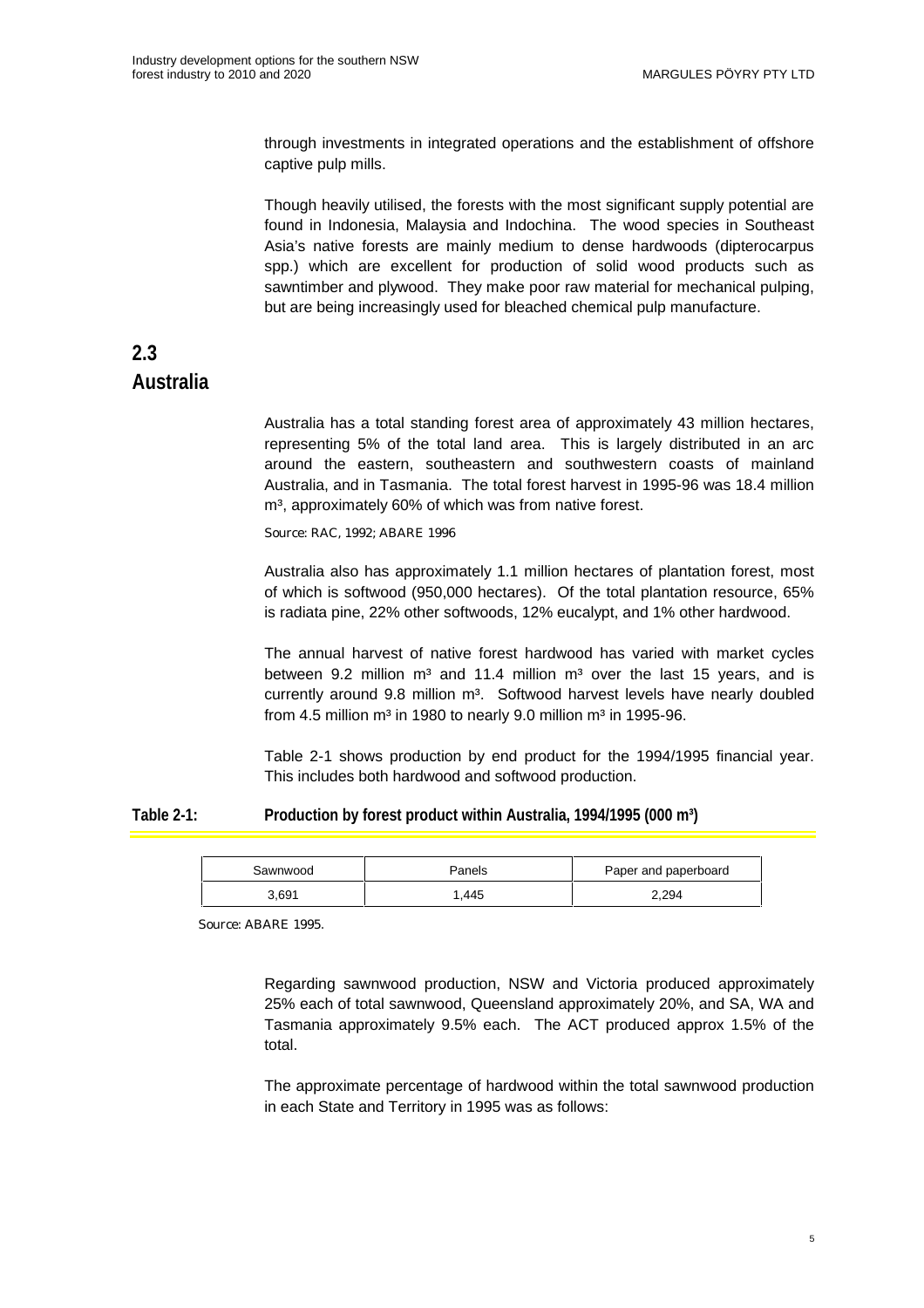| NSW               | 53%   |
|-------------------|-------|
| ACT               | $0\%$ |
| Victoria          | 49%   |
| Queensland        | 27%   |
| South Australia   | $0\%$ |
| Western Australia | 67%   |
| Tasmania          | 60%   |

## <span id="page-21-0"></span>**2.4 Southern NSW RFA region**

#### **2.4.1 Forest definition – Hardwood**

Composition of commercial species in forests in the southern region of NSW is more diverse in coastal forests than in the Tablelands or Tumut/Tumbarumba forests. The Tumut/Tumbarumba hardwood forests are characterised by alpine ash (Eucalyptus delegatensis) and mixed alpine forest including mountain gum (E. dalrympleana), manna gum (E. viminalis) and narrow-leaved peppermint (E. radiata).

The Tablelands forests are characterised by brownbarrel (E. fastigata) with messmate  $(E. oblique)$ , shining gum  $(E. niten)$  and  $E. radiata$  as associates. Coastal forests include spotted gum  $(E.$  maculata), silvertop ash  $(E.$  sieberi), stringybarks (mainly yellow stringybark, E. muelleriana), and numerous associated species including messmate, mountain grey gum (or monkey gum, E. cypellocarpa), grey ironbark (E. paniculata), blue gum (E. saligna), grey box (E. bosistoana) and turpentine (Syncarpia glomulifera).

The Tumut/Tumbarumba forests are located on the southern tablelands of NSW west of the Great Dividing Range. These are more commonly known as the Bago-Maragle and Buccleuch State Forests.

The Tablelands forests stretch from Moss Vale south to the Victorian border and are generally those located west of, and along, the Great Dividing Range. The coastal forests stretch from Nowra in a strip to the range extending south to the Victorian border.

#### **2.4.2 Forest definition – Softwood**

The softwood forests in southern NSW relevant to the study have been classified into four broad supply zones: Tumut/Tumbarumba, Moss Vale, Queanbeyan/ACT and Bombala. The total plantation area in these forests is approximately 170,000 hectares. The majority (≅60%) of this resource is located on State Forest. Over the period of the study, the total softwood plantation resource in southern NSW is expected to rise to over 210,000 hectares, with increased new planting on both State Forest and private property in approximately the same proportions. The expansion of the plantation base will be in Tumut/Tumbarumba and Bombala only, with a total of about 20,000 hectares in each region planted to 2020 on both State forest and private property.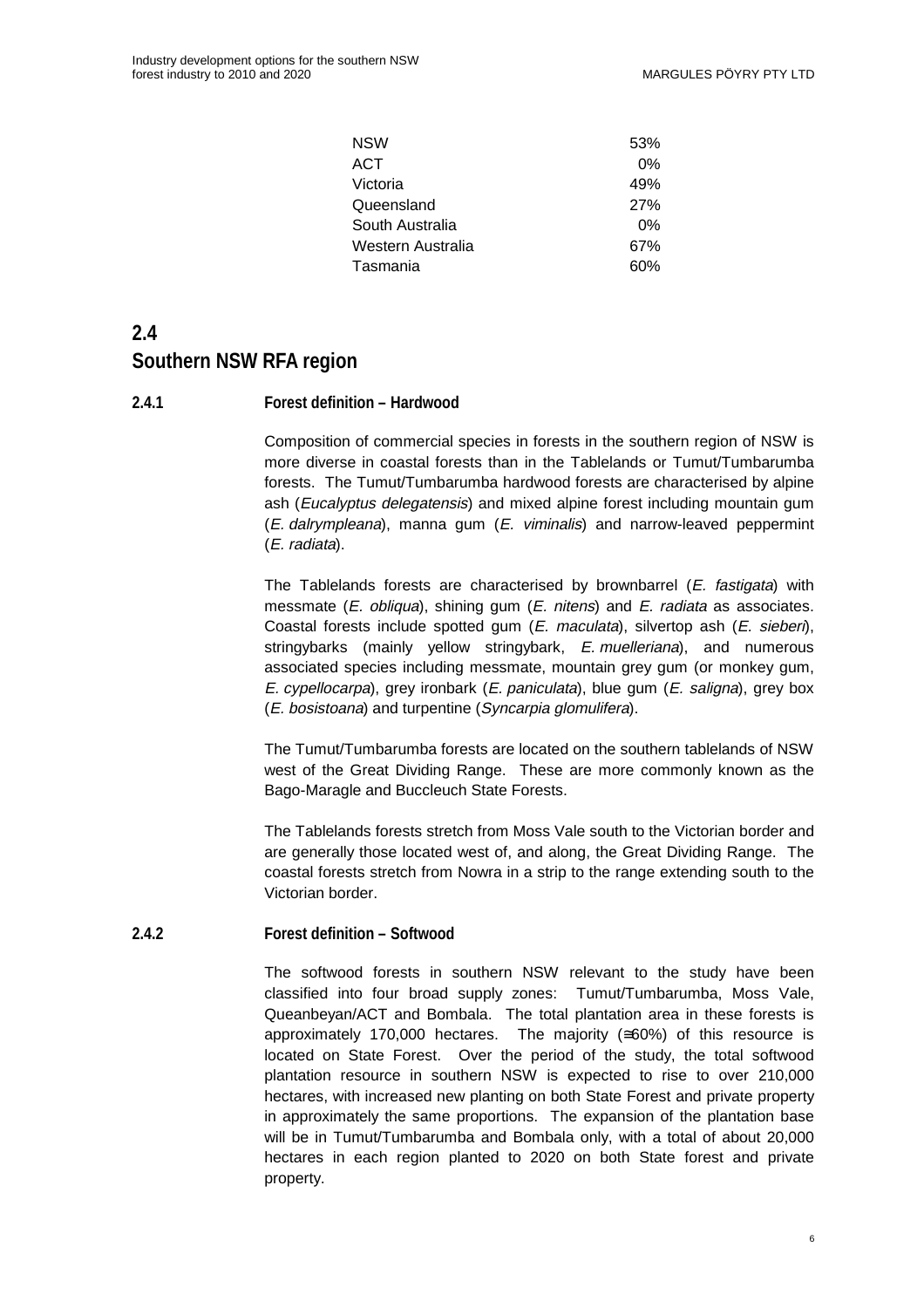<span id="page-22-0"></span>Although the plantations in the Oberon area are technically part of the southern NSW RFA region, they have not been addressed in any detail in this report because:

- 1. They do not fit with the other parts of the study region due to their geographic separation.
- 2. They are part of the Central Tablelands softwood resource which covers the Oberon, Lithgow, Bathurst and Orange areas.
- 3. Wood flows from the Central Tablelands to the Southern region have been very small and infrequent and are likely to remain so.
- 4. The resource in this area will not impact on other developments in the Southern region.

#### **2.4.3 Data collection and interpretation**

In order to quantify and qualify the potential resource available to industry for the period of the study, growers (public and private) and resource managers throughout southern NSW were contacted with requests for information. These requests indicated the level and detail of information required in order to estimate potential resource availability to 2020, and included both hardwood and softwood forest resources.

Information requested included current and projected availability of resource by product (sawlog, pulpwood) and grade (quality code, eg quota grade, non-quota grade). Industry was consulted to determine the current utilisation of this resource. Other information requested included plantation area, projections of plantation establishment rates to 2020 and digital data on forest and land use classification for southern NSW.

The hardwood forest resource in southern NSW is currently the subject of a number of studies affiliated with and/or a function of the RFA process. In order to minimise the possibility of conflicting resource data, two wood supply scenarios derived from the Resource and Conservation Assessment Council (RACAC) Draft Interim Forestry Assessment Report have been illustrated here. These are designed to represent a range of volumes that may potentially be available to industry post-RFA process, not defined outcomes of the process.

The "maximum woodflow scenario" represents the estimated sawlog volumes available to industry as found in column 3 on page 49 of the Draft Interim Assessment Process (IAP) Report for S1 and S2 regions, and column 2 on page 50 for the Eden Management Area. The "minimum woodflow scenario" represents the estimated volumes available to industry as found in column 7 on page 49 of the Draft IAP Report for S1 and S2 regions, and for the Eden Management Area, because the IDFA announced by the NSW government in September 1996 is slightly different from that represented by column 4 on page 50 of the Draft IAP Report of June 1996, the government's minimum sawlog outcome of 20,000 m<sup>3</sup> per annum was adopted.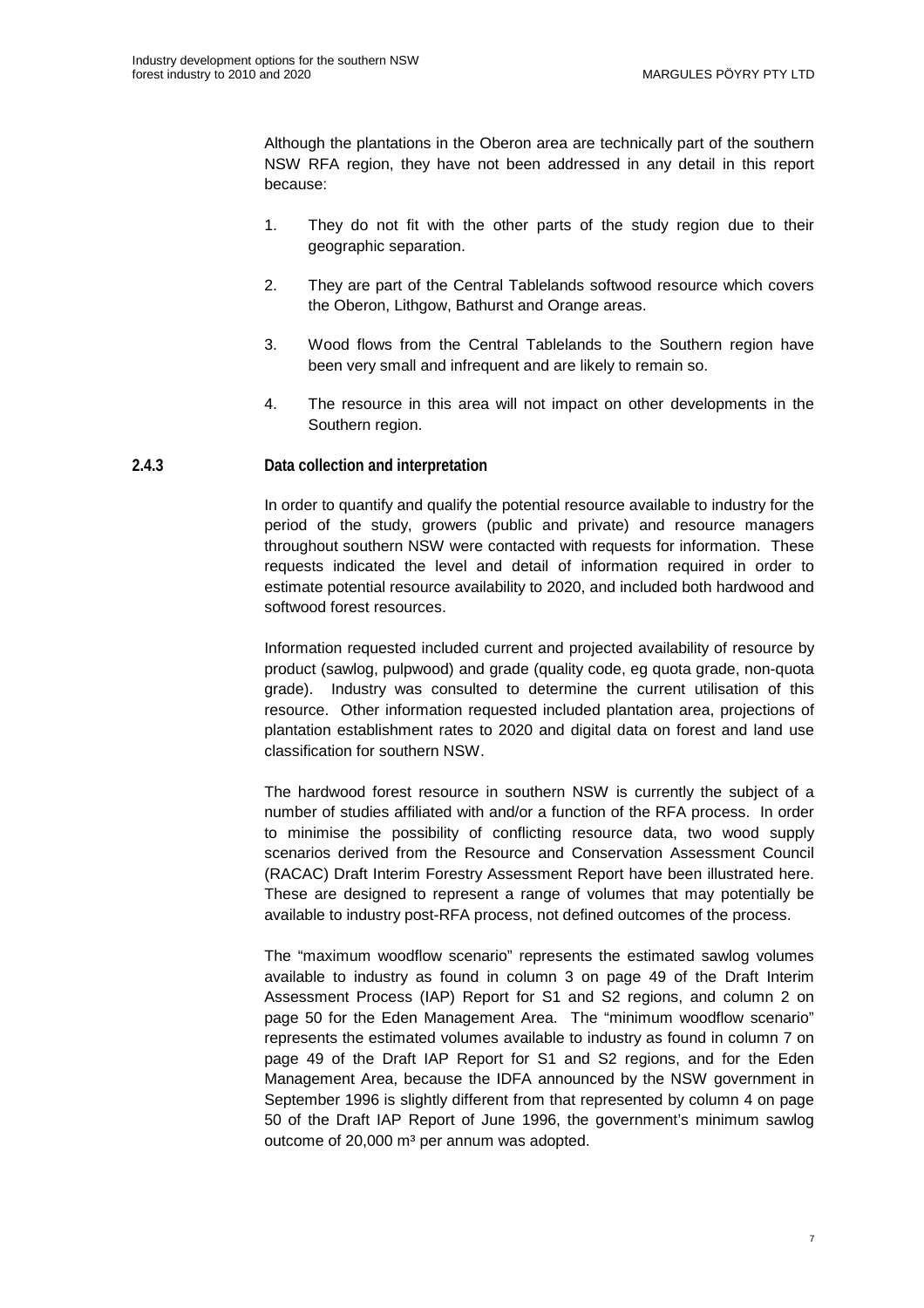Hardwood pulpwood volume estimates are based on availability in each management area as by-products from sawlog operations conducted under current silvicultural prescriptions, together with available thinning volumes and sawmill residues. It is important to note that further silvicultural improvements and plantation yields would provide for an increase in the total resource above what is illustrated here.

Following are resource information summaries by supply region for southern New South Wales. These illustrate industry utilisation of forest resources across the region and projections of present and future availability (to 2020) of hardwood and softwood, public and private property forest resources.

Hardwood sawlog availability decreases over time under both woodflow scenarios. This is due to an estimated declining private property resource, both in quantitative and qualitative terms. Note that for sawlog, implications are that current level of industry may only be maintained if the assumptions under the "maximum woodflow scenario" are adopted.

It is important to note that from 2010 to 2020 there is a significant change in log grades available. Under the maximum woodflow scenario, quota logs drop from 68% to 44% of the total available where quota small increases from 14% to 38%. These changes are similar under the minimum woodflow scenario.

For hardwood pulpwood, increasing volumes are forecast to become available over time. Integrated harvesting currently practised in the Eden Management Area and "head-butt" harvesting in operation elsewhere will be replaced over time with regrowth thinning operations. These will concentrate on selective harvesting of suppressed stems to allow for high quality sawlog to grow on. Higher volumes of pulpwood will be generated under this system. Although recent changes in silviculture resulting in more retained trees may impact on woodflows, these impacts will not be significant during the period of this study.

Industry was consulted to ascertain the current cost competitiveness position of respective producers. This information has been utilised in preparing the cost competitiveness analysis, yet remains commercial-in-confidence.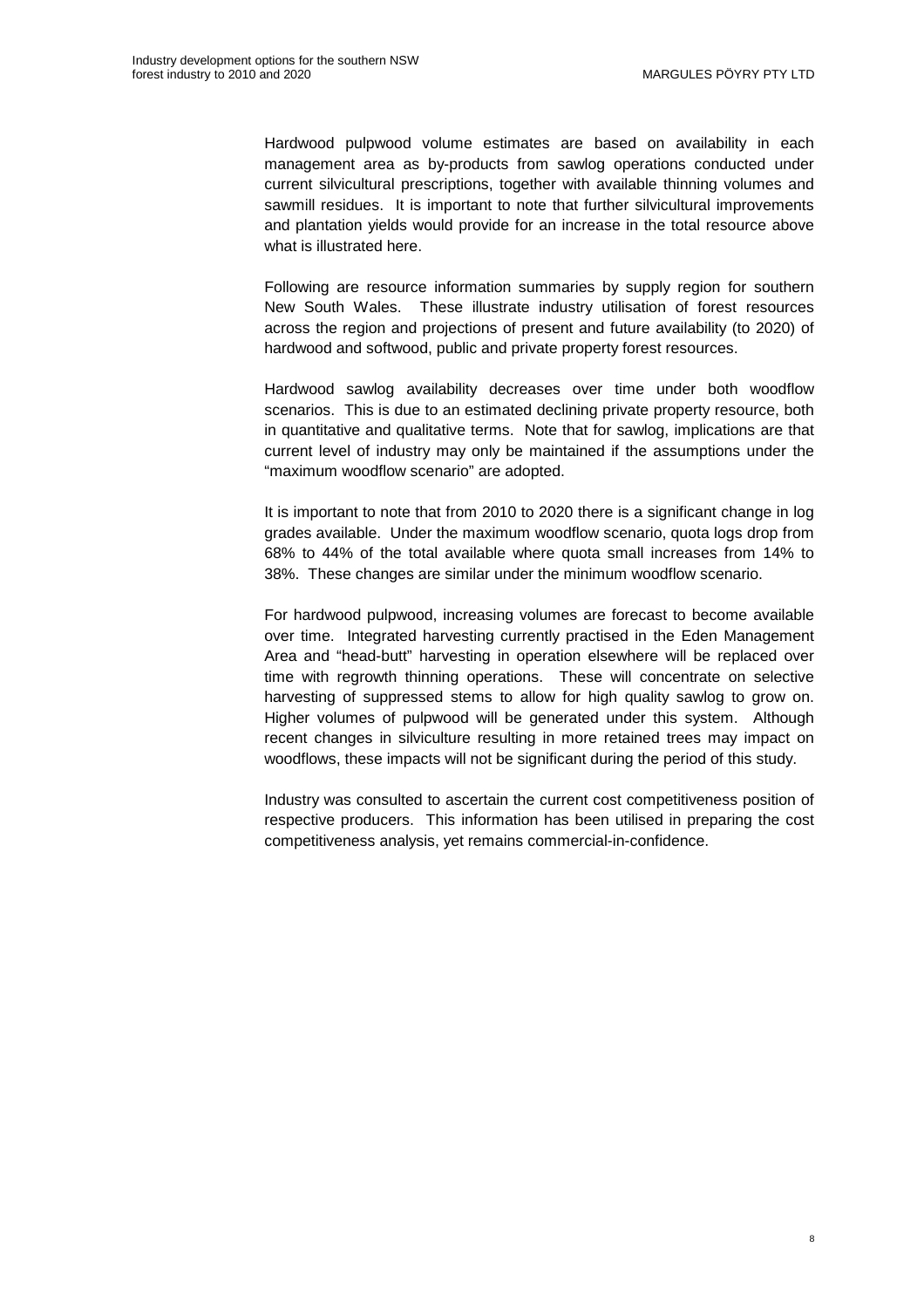#### <span id="page-24-0"></span>**Table 2-2: Hardwood resource descriptions - State forest and private property - Supply Scenario 1 - Maximising woodflow opportunities**

|                       |       |       | Current cut (1997) |        |                     |       |                | Current potential |        |                     |       |       | 2010    |        |                     |       |       | 2020    |        |                     |
|-----------------------|-------|-------|--------------------|--------|---------------------|-------|----------------|-------------------|--------|---------------------|-------|-------|---------|--------|---------------------|-------|-------|---------|--------|---------------------|
| Sawlog                | Quota | Quota | Salvage            |        | Sub-total Roundwood | Quota | Quota          | Salvage           |        | Sub-total Roundwood | Quota | Quota | Salvage |        | Sub-total Roundwood | Quota | Quota | Salvage |        | Sub-total Roundwood |
| (000 m <sup>3</sup> ) |       | small |                    | Sawlog | products *          |       | small          |                   | Sawlog | products *          |       | small |         | Sawlog | products *          |       | small |         | Sawlog | products *          |
| Tumut/Tumbarumba      | 43.0  | 3.0   | 11.0               | 57.0   |                     | 44.7  | 3 <sub>c</sub> | 12.4              | 60.1   |                     | 44.   | 2.4   | 12.4    | 58.9   |                     | 42.7  | 2.9   | 12.4    | 57.9   |                     |
| Tablelands            | 16.2  |       |                    | 26.8   |                     | 14.2. | 3.2            | 4.6               | 22.0   |                     | 12.0  | 3.8   | 4.6     | 20.4   |                     | 7.0   | 9.3   |         | 21.2   |                     |
| Coastal               | 62.8  | 21.0  |                    | 91.3   | 0.8                 | 70.8  | 22.8           | 10.2              | 103.8  |                     | 70.9  | 19.4  | 10.2    | 100.5  | 7.01                | 31.2  | 56.5  |         | 96.4   | 7.0                 |
| Sub-total sawlog      | 122.0 | 270   | 25 <sup>o</sup>    | 175.1  |                     | 129   | 290            | 272               | 185.9  |                     | 1270  | 256   | 272     | 1798   |                     | 80.9  | 68.7  | 25.9    | 175.5  | 7.0                 |
| <b>TOTAL SAWLOG*</b>  |       |       |                    | 175.1  | 0.8.                |       |                |                   | 185.9  |                     |       |       |         | 179.8  |                     |       |       |         | 175.5  | 7.0                 |

\* includes poles, piles, girders and veneer

|                                   |            |                   | Current cut (1997) |                    |              |            |          | Current potential |                    |              |                     |       | 2010              |                    |              |            |          | 2020       |                    |              |
|-----------------------------------|------------|-------------------|--------------------|--------------------|--------------|------------|----------|-------------------|--------------------|--------------|---------------------|-------|-------------------|--------------------|--------------|------------|----------|------------|--------------------|--------------|
| Pulpwood<br>(000 m <sup>3</sup> ) | Integrated | Residual Thinning |                    | Sawmill<br>residue | <b>TOTAL</b> | 'ntegrateo | Residual | <b>Thinning</b>   | Sawmill<br>residue | <b>TOTAL</b> | Integrated Residual |       | Thinning          | Sawmill<br>residue | <b>TOTAL</b> | Integrated | Residual | I Thinning | Sawmill<br>residue | <b>TOTAL</b> |
| Tumut/Tumbarumba                  |            |                   |                    | 22.8               | 22.8         | 6.0        |          | 10.0              | 24.0               | 40.0         | 6.0                 |       | 10.0 <sub>1</sub> | 23.6               | 39.6         | 6.0        |          | 10.0.      | 23.2               | 39.2         |
| Tablelands                        |            | 15.6              |                    | 8.0                | 23.6         |            | 16.5     | 8.0               | 6.6                | 31           |                     | 16.5  | 16.0              | 6.1                | 37.8         |            | 18.5     | 51.0       | 6.3                | 72.8         |
| Coastal                           | 312.0      | 74.3              | 50.0               | 27.6               | 463.9        | 358.0      | 92.0     | 123.0             | 32.2               | 605.2        | 358.0               | 92.0  | 313.0             | 32.3               | 763.0        |            | 92.0     | 733.       | 31.0               | 830.0        |
| Sub-total pulpwood                | 312.0      | 89.9              | 50.0               | 58.5               | 510.3        | 364.0      | 108.5    | 141.0             | 62.8               | 676.3        | 364.0 <sub>1</sub>  | 108.5 | 339.0             | 61.9               | 840.3        | 6.0        | 110.5    | 794.       | 60.5               | 942.0        |
| <b>TOTAL PULPWOOD</b>             |            |                   |                    |                    | 510.3        |            |          |                   |                    | 676.3        |                     |       |                   |                    | 840.3        |            |          |            |                    | 942.0        |

Source: RACAC Draft IAP Report June 1996, State Forests of NSW 1997, Margules Pöyry databases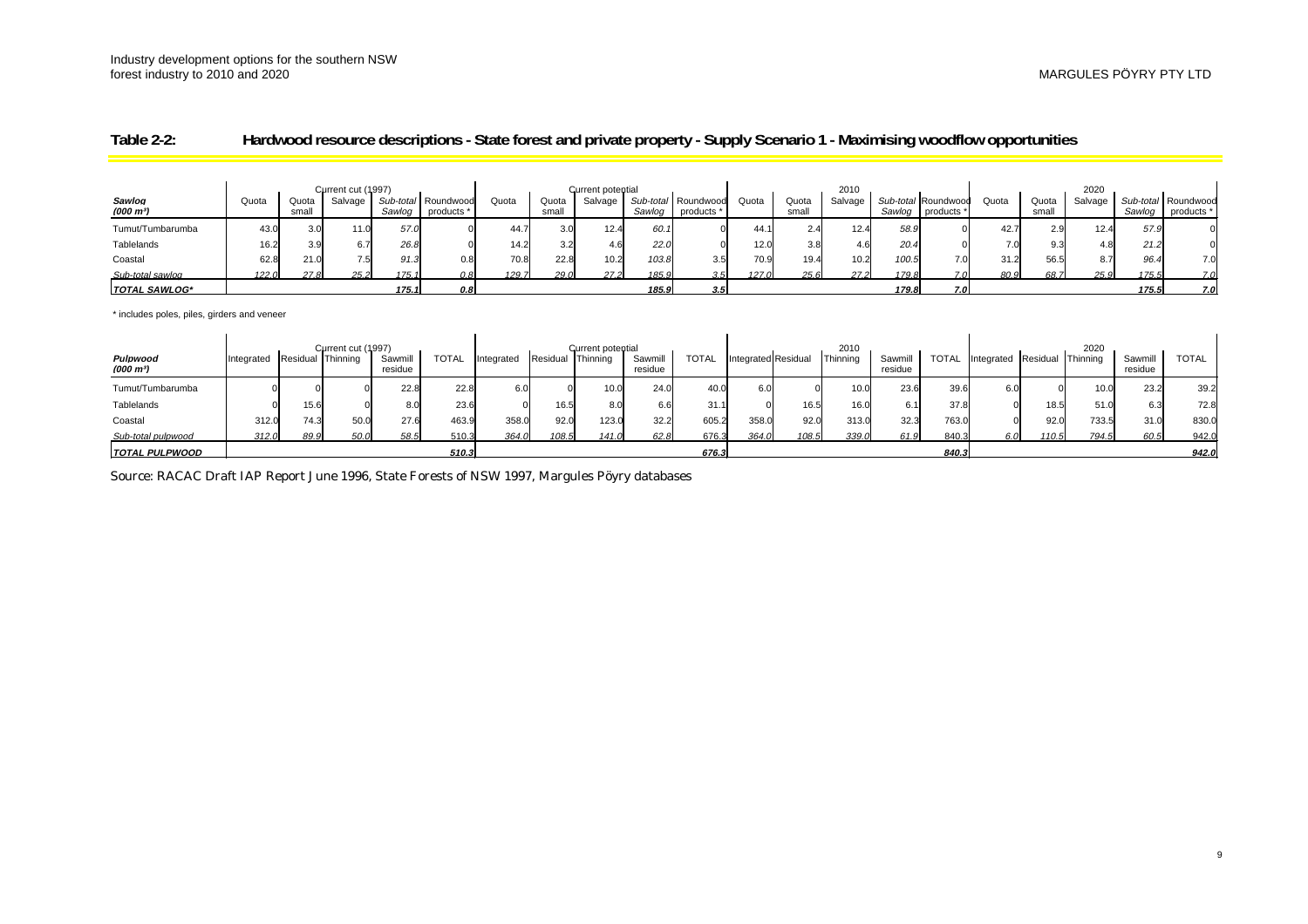#### <span id="page-25-0"></span>**Table 2-3: Hardwood resource description - State forest and private property - Supply Scenario 2 - Minimising woodflow opportunities**

|                                 |              |                | Current cut (1997) |      |                                                  |       |                 | Current potential |      |                                                    |       |                | 2010       |      |                                          |       |                | 2020     |      |                                         |
|---------------------------------|--------------|----------------|--------------------|------|--------------------------------------------------|-------|-----------------|-------------------|------|----------------------------------------------------|-------|----------------|------------|------|------------------------------------------|-------|----------------|----------|------|-----------------------------------------|
| Sawlog<br>$(000 \; \text{m}^3)$ | Quota        | Quota<br>small |                    |      | Salvage Sub-total Roundwood<br>Sawlog products * | Quota | Quota<br>small  |                   |      | Salvage Sub-total Roundwood<br>Sawlog   products * | Quota | Quota<br>small | Salvage    |      | Sub-total Roundwood<br>Sawloo products * | Quota | Quota<br>small | Salvagel |      | Sub-total Roundwoo<br>Sawlog products * |
| Tumut/Tumbarumba                | 43.0         |                | 11.0               | 57.O |                                                  | 43.0  |                 | 11.5              | 57.5 |                                                    |       |                |            | 56.  |                                          |       | റ വ            | 11.5     | 55.  |                                         |
| Tablelands                      |              |                |                    | 26.8 |                                                  | 12.8  |                 |                   | 19.8 |                                                    | 10.6  |                |            | 18.2 |                                          |       |                |          | 17.0 |                                         |
| Coastal                         | 62.8         |                |                    | 91.3 | 0.8                                              | 53.7  | 19.3            | 6.4               | 79.3 |                                                    | 53.8  | 15.            |            | 76.0 |                                          | 22.9  | 44.2           | 5.85     | 72.9 | 4.2                                     |
| Sub-total sawlog                | 122 $\sigma$ |                | 252                | 1751 |                                                  | 100E  | 25 <sub>1</sub> |                   | 156H |                                                    | 106S  | っっ             | $24\sigma$ | 1501 |                                          | 60 N  |                |          | 115  |                                         |
| TOTAL SAWLOG*                   |              |                |                    | 1751 | nя                                               |       |                 |                   | 1566 |                                                    |       |                |            | 150F |                                          |       |                |          | 145. |                                         |

\* includes poles, piles, girders and veneer

| Pulpwood              | Integrated Residual Thinning |      | Current cut (1997) | Sawmill | <b>TOTAL</b> | Integrated Residual Thinning |                 | Current potential | Sawmill |       | TOTAL Integrated Residual Thinning |                 | 2010  | Sawmill | TOTAL | Integrated Residual Thinning |                 | 2020  | Sawmill | <b>TOTAL</b> |
|-----------------------|------------------------------|------|--------------------|---------|--------------|------------------------------|-----------------|-------------------|---------|-------|------------------------------------|-----------------|-------|---------|-------|------------------------------|-----------------|-------|---------|--------------|
| $(000 \; \text{m}^3)$ |                              |      |                    | residue | (check)      |                              |                 |                   | residue |       |                                    |                 |       | residue |       |                              |                 |       | residue |              |
| Tumut/Tumbarumba      |                              |      |                    | 22.8    | 22.8         | 6.0                          |                 | 10.0              | 23.0    | 39.0  |                                    |                 | 10.0  | 22.5    | 38.5  |                              |                 | 10.0  | 22.     | 38.1         |
| Tablelands            |                              |      |                    |         | 23.6         |                              |                 | 6.0               |         | 23.7  |                                    | ، 11            | 11.1  |         | 28.3  |                              | 11.8            | 32.1  |         | 48.9         |
| Coastal               | 312.0                        | 74.3 | 50.0               | 27.6    | 463.         | 280.0                        | 68.8            | 84.0              | 24.8    | 457.6 | 280.0                              | 68.8            | 206.0 |         | 572.9 |                              | 68.8            | 529.0 | 23.7    | 615.0        |
| Sub-total pulpwood    | 312 $\alpha$                 |      | 50 N               | 58 A    | 510.         | 286 <sub>0</sub>             | 80 <sub>6</sub> | 100 $\alpha$      | 53 B    | 520.4 | 286f                               | 80 <sub>6</sub> | 227   | 52.     | 639.7 |                              | 80 <sub>6</sub> |       | 50 C    | 702.0        |
| <b>TOTAL PULPWOOD</b> |                              |      |                    |         | 5103         |                              |                 |                   |         | 520 A |                                    |                 |       |         | 639.7 |                              |                 |       |         | -702.0       |

Source: RACAC Draft IAP Report 1996, State Forests of NSW 1997, Margules Pöyry databases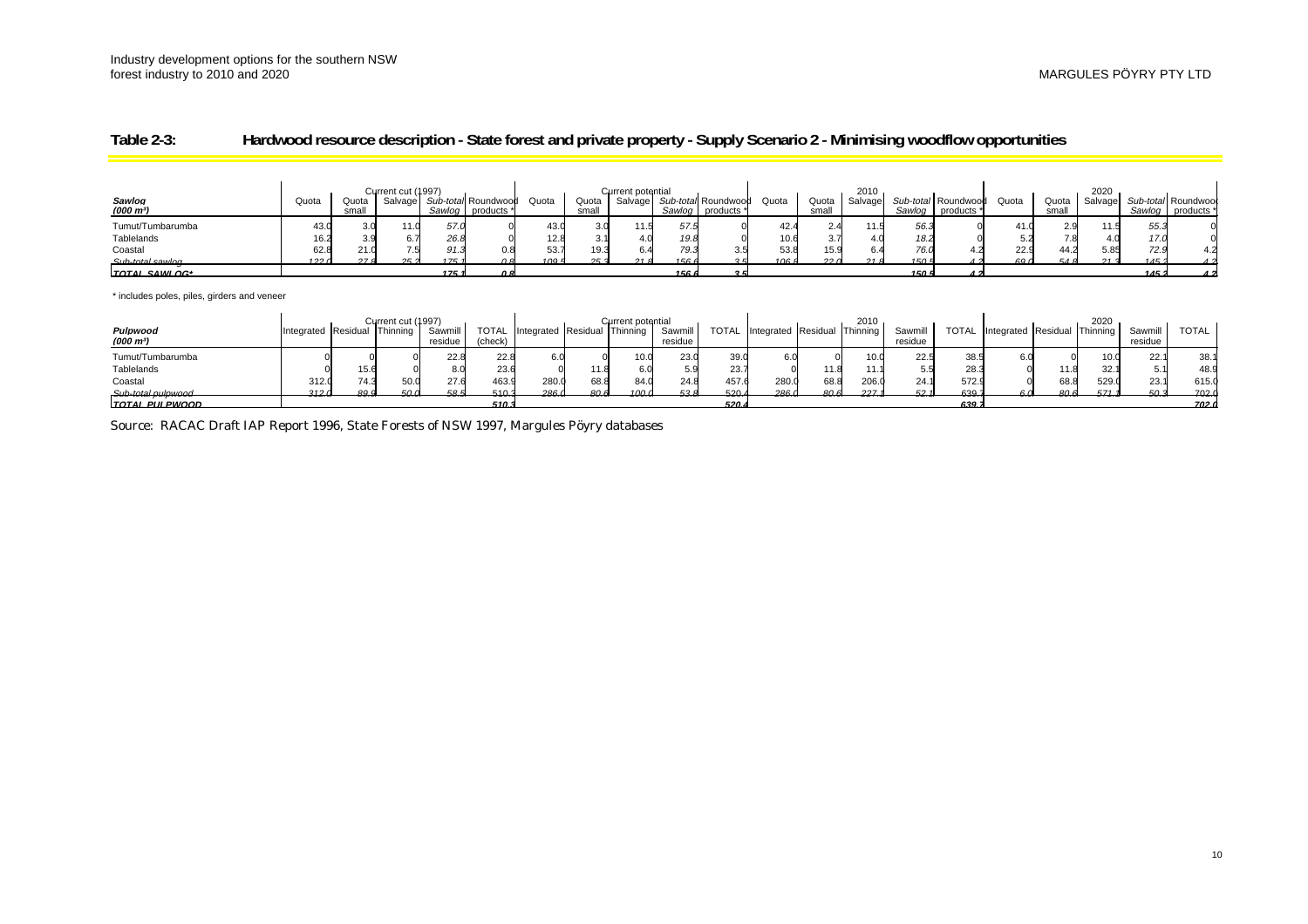<span id="page-26-0"></span>It appears under both scenarios hardwood pulpwood is not fully utilised. This is a function of one processing facility located in the south east corner of the region (as opposed to many geographically dispersed facilities located nearer the resource in the case of sawlog processing) and associated transport economics of haulage of the available resource.

Species characteristics of the resource and their distribution are also important considerations. For example, species generally unsuitable for export woodchipping within the southern NSW RFA region include the ironbark, box and bloodwood groups, as well as angophora species and turpentine. While a small percentage of these species is generally accepted by customers as a proportion of the overall mix, the major reasons for this lack of suitability are driven by end use - the colour of the timber may be too dark, thus requiring excessive bleaching and subsequent increased cost and fibre degrade, and unsuitable fibre characteristics causing problems in the paper production process. Species highly suitable for export woodchip production include the gum, stringybark and ash groups. The resource data for the southern NSW RFA region will be able to be greatly refined following the FRAMES process.

Sawmill residues have been included in the estimates of available pulpwood as a percentage of available sawn timber by supply zone by woodflow scenario.

Wood production from hardwood plantations has also been estimated. Under the maximum woodflow scenario, it is predicted that by 2010 around 2,300 hectares of plantations will have been established in the region with a focus on the coastal and tablelands supply zones (approximately 120 hectares per annum established). By 2020, it is predicted this resource will have expanded to 2,600 hectares, with woodflows expected to be approximately 15,000 tonnes of pulpwood per annum. The total estimated annual woodflow from this plantation estate is approximately 40,000 tonnes to be realised outside of the timeframe of this study. It is assumed that the 2,600 hectares will be able to be planted according to NSW State legislative requirements. It is understood that plantation establishment is progressing in the district on the Victorian side of the border.

#### **Table 2-4: Softwood sawlog resource description - State forest and private property**

| Sawlog (000 m <sup>3</sup> ) | Current cut (1997) | Current potentially available 2010 potentially available |        | 2020 potentially available |
|------------------------------|--------------------|----------------------------------------------------------|--------|----------------------------|
| Bombala                      | 50.0               | 290.0                                                    | 380.0  | 550.0                      |
| Queanbeyan/ACT               | 141.0              | 136.0                                                    | 152.0  | 172.0                      |
| Moss Vale                    | 30.0               | 40.0                                                     | 40.0   | 40.0                       |
| Tumut/Tumbarumba             | 622.0              | 692.0                                                    | 1210.0 | 1325.0                     |
| <b>TOTAL SAWLOG</b>          | 843.0              | 1158.0                                                   | 1782.0 | 2087.0                     |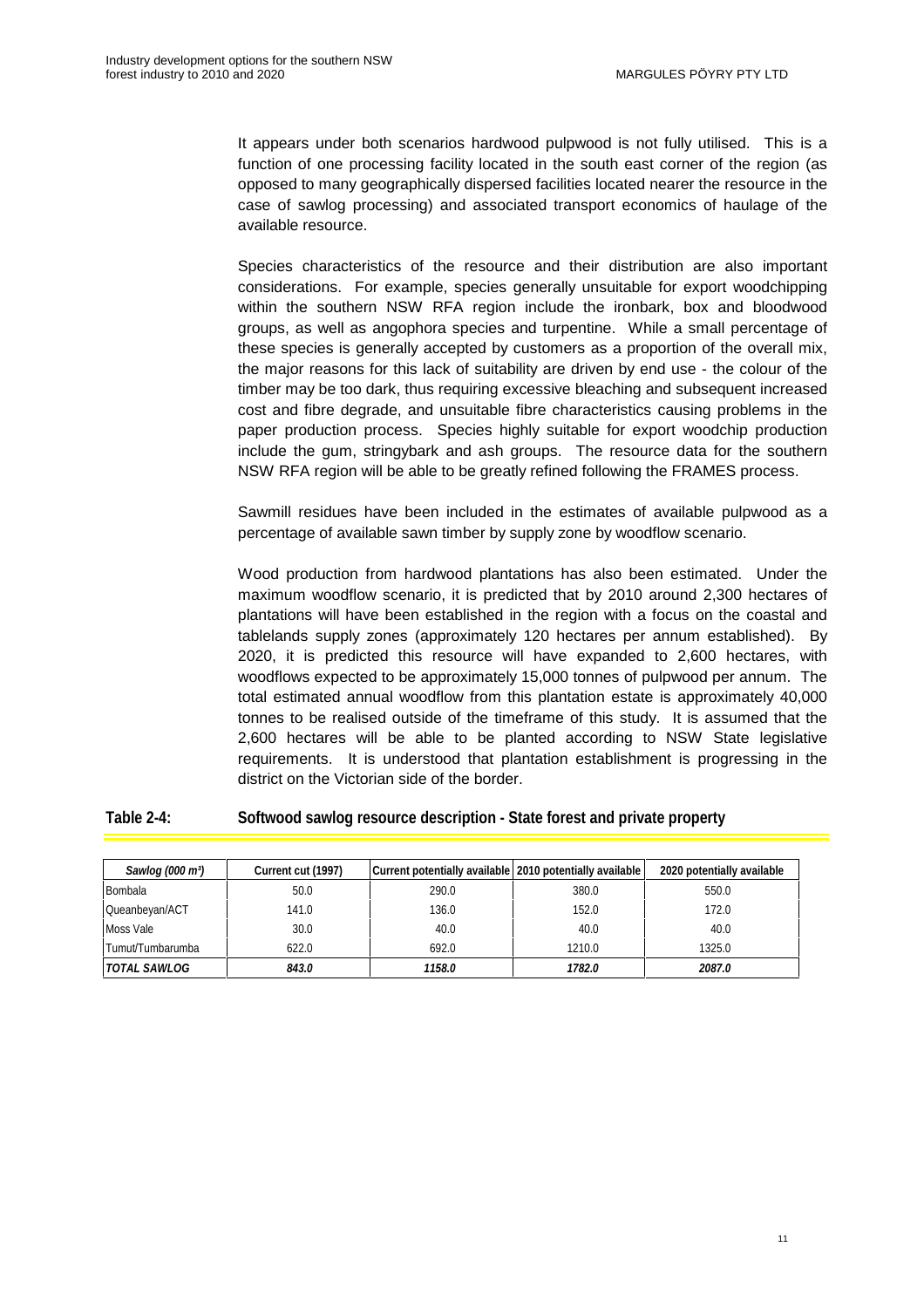| Pulpwood (000 tonnes) | Current cut (1997) |         | Current potentially available |         | 2010 potentially available |         | 2020 potentially available |         |  |  |
|-----------------------|--------------------|---------|-------------------------------|---------|----------------------------|---------|----------------------------|---------|--|--|
|                       | Roundwood          | Residue | Roundwood                     | Residue | Roundwood                  | Residue | Roundwood                  | Residue |  |  |
| Bombala               | 35                 | 0.0     | 200.0                         | 87.0    | 270.0                      | 114.0   | 270.0                      | 165.0   |  |  |
| Queanbeyan/ACT        |                    | 0.0     | 35.0                          | 40.8    | 35.0                       | 45.6    | 35.0                       | 51.6    |  |  |
| Moss Vale             | 12                 | 0.0     | 12.0                          | 12.0    | 12                         | 12.0    | 12.0                       | 12.0    |  |  |
| Tumut/Tumbarumba      | 235.0              | 205.0   | 785.0                         | 220.0   | 825.0                      | 518.0   | 795.0                      | 571.5   |  |  |
| Sub-total pulpwood    | 282.0              | 205.0   | 1032.0                        | 359.8   | 1142.0                     | 689.6   | 1112.0                     | 800.1   |  |  |
| <b>TOTAL PULPWOOD</b> |                    | 487.0   |                               | 1391.8  |                            | 1831.6  |                            | 1912.1  |  |  |

#### <span id="page-27-0"></span>**Table 2-5: Softwood pulpwood resource description - State forest and private property**

Source: RACAC Draft IAP Report 1996, State Forests of NSW 1997, Margules Pöyry databases

Softwood plantations are currently estimated at a total of 170,000 hectares for the region (excluding the Oberon/Bathurst resources). Current availability of softwood and levels of utilisation indicate significant potential for expansion of industry focused on this resource. Plantation expansion is also predicted for the two main supply areas: Tumut/Tumbarumba and Bombala. This is expected to account for additional planting of 20,000 hectares in each supply zone to 2020 (approximately 1,000 hectares per supply zone per year), with plantation expansion occurring on both State Forest and private property in approximately equal proportions. While the volume from these plantings will not have a large impact on this study, the future available volume of both sawlog and pulpwood from the expanded plantation resource will be significant.

Assumptions on plantation establishment rates have been made given historical establishment rates and, most importantly, industry and forest growers providing the impetus for such. The timing of this study relative to cognisant studies on potential availability of land for plantation establishment predicates conclusions, yet the established zones of softwood supply and firm indications by industry and growers contributing to the study allows for the assumptions described herein.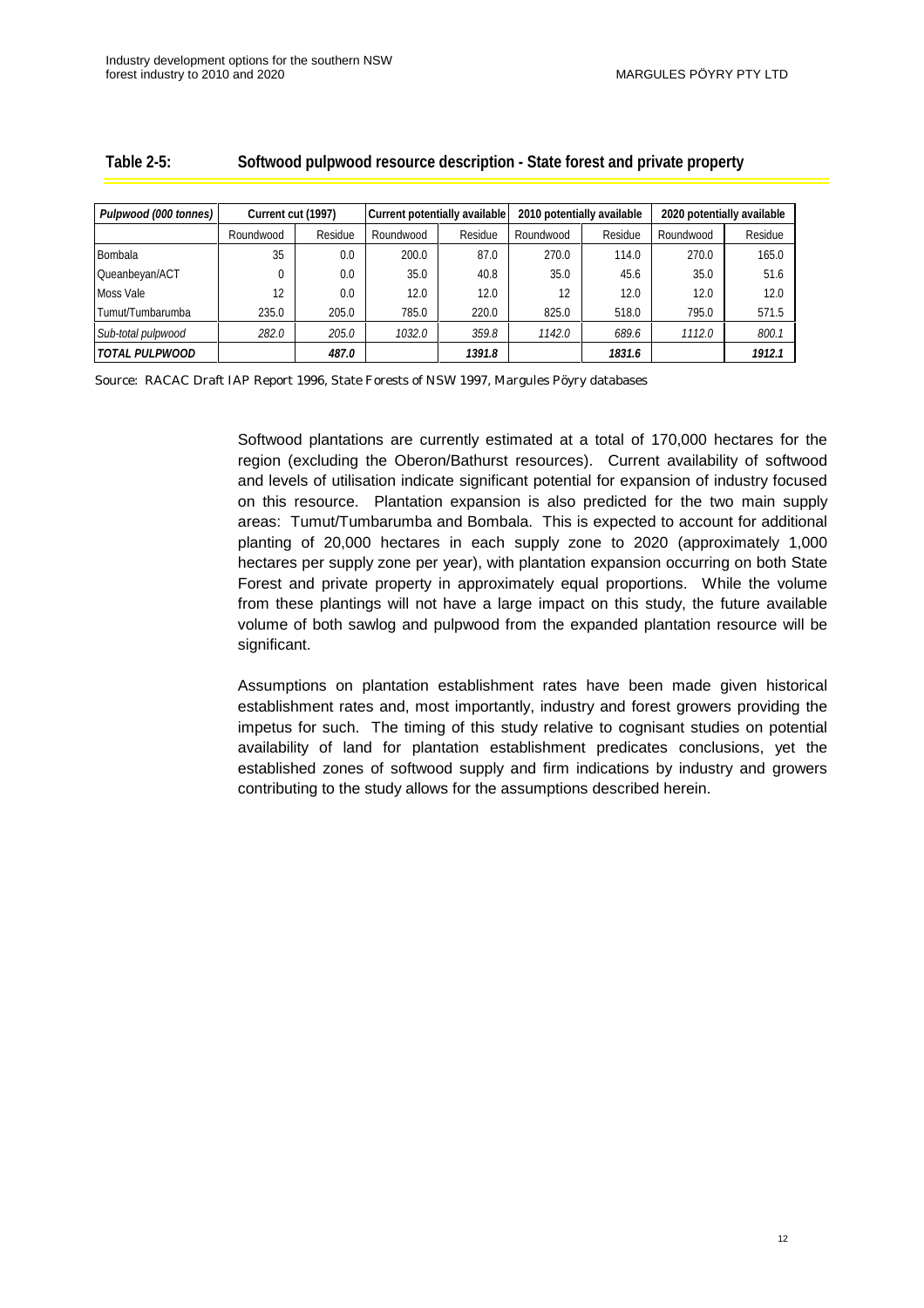# <span id="page-28-0"></span>**3. Investment Risk - Implications for Forest Development**

In assessing the feasibility of development options for the region, it is important to understand the impact of investor uncertainty on investment decisions, and what factors can reduce uncertainty and thereby enhance the likelihood of investment.

Fundamentally, what drives most companies to invest in forestry processing ventures, whether a small sawmill or a pulp and paper mill, is the prospect of making an acceptable financial return on the capital invested (ROI).

What represents an "adequate return" or, as it is often termed, the "hurdle rate" ROI varies with different investors, but at the very least, it must be more than can be achieved in passive investment options such as risk free bank accounts (the "risk free" rate). More generally, it may be defined as a rate of return which cannot be bettered by other options open to the investor that entail similar levels of risk. In general, the higher the perceived risk in a project, the higher the "hurdle rate".

A risk assessment and risk minimisation strategy is critical to any prudent analysis of an investment.

In a general sense, risks associated with new forestry projects are viewed from three perspectives:

- i. business risks eg the capacity to meet supply agreements in both volume and quality terms, log pricing policies, infrastructural impediments, fluctuations in the cost of utilities and inputs, financial risks and market fluctuations in end products.
- ii. environmental risks drought, fire, wind, pests etc are included in this context.
- iii. political or sovereign risks risks associated with political forces, for example, changes that may occur in forest policy, resource access, taxation, licences, duties etc. These risks are difficult to quantify yet nonetheless real, and may include adverse impacts through external environmental restrictions on either the market (certification, labelling), raw material supply (resource access) or unforeseen environmental problems in regulations on processing etc. These risks can include both perception and reality.

Key factors on which forest product investors focus are:

- **end product price**
- **•** production cost
- security of necessary raw material supply, and
- security of access to key markets.

Uncertainty or risk associated with any of these factors will affect the likelihood of investment.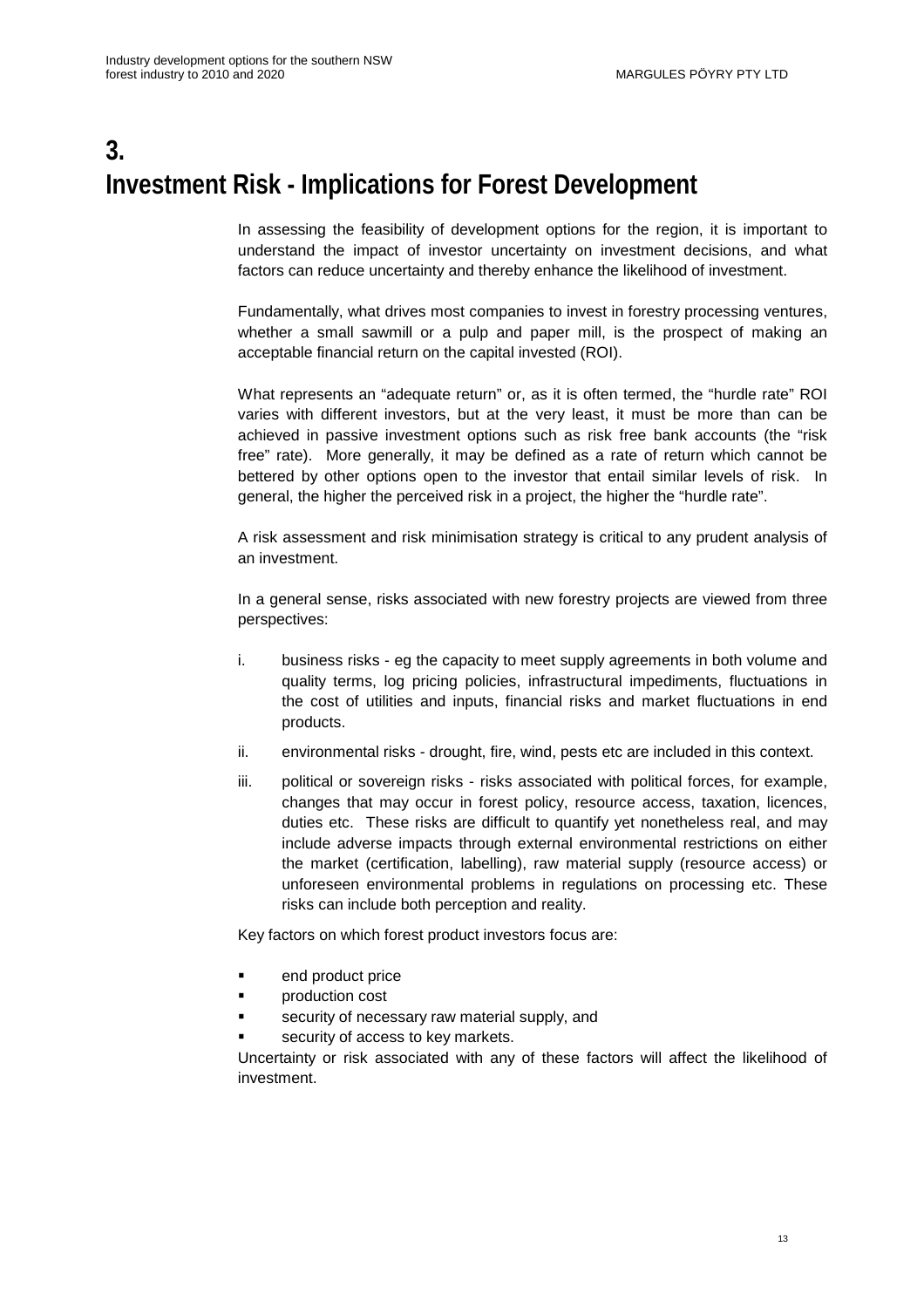# <span id="page-29-0"></span>**4. Growth Scenario of the southern NSW RFA Region Forest Industry**

### **4.1 Growth Scenario**

The growth scenario presented here for the development of the wood-based industry in the region is governed by availability and quality of hardwood and softwood resources, the cost competitive position of the respective industry and market restrictions and opportunities.



A wide range of options have been analysed. For all the options included in the growth scenario, resource, competitiveness and markets are favourable. These represent one scenario for the development of the industry in southern NSW which best address the criteria above: a number of others may be suitable.

Total investment required for all developments is significant, hence development of the industry will be over the period to 2020.

The availability of resource, as well as a free, competitive business environment will all be essential for development.

Although developments in technology will represent new opportunities for the region, for this study only known and tested products have been included.

A working group was established to firstly identify opportunities for expansion and then examine the options associated with each of the outcomes. This was comprised of representatives from the Economic and Social Technical Committee, ABARE, Margules/Jaakko Pöyry, the sawmilling, veneer, pulp and paper, panel and woodchipping industries, and State Forests of NSW. The procedure for assessment and evaluation of investment and development options was as follows:

industry and forest grower resource and cost data postulated and collated;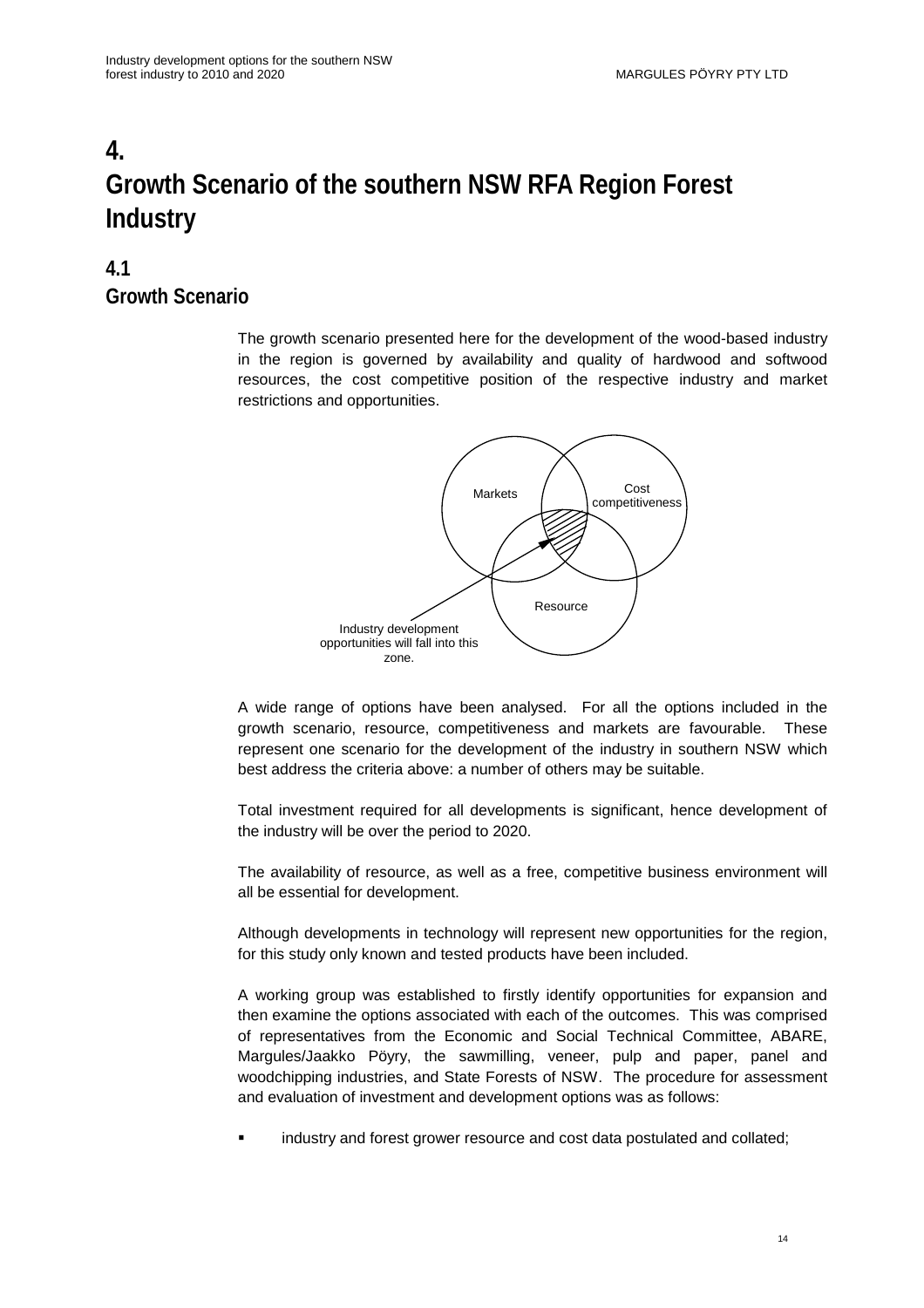- <span id="page-30-0"></span>**EXEDENT EXE** market review provided by Margules to evaluate current cost competitiveness levels of the industry for the range of potential product/process options;
- options presented to the working group to determine which industries represented the most viable opportunities for expansion, and;
- decisions made on the industries or groups of industries for which expansion/development is likely to be most feasible.

As mentioned, all development options proposed need to satisfy markets, cost competitiveness and resource constraints in order to represent the most likely options for development.

### **4.2 Current structure of the industry**

The main characteristics of the current industry structure are schematically presented in Table 4-1 and Figure 4-1 overleaf.

#### **Table 4-1: Summary of structure of the southern NSW RFA region, present and possible future (hardwood)**

| Current                  | 2010                           | 2020                   |
|--------------------------|--------------------------------|------------------------|
| <b>Existing Industry</b> | Expansions of existing         | Expansions of existing |
| Sawmilling               | Sawmilling, value added focus  | Woodchip exports       |
| Woodchip exports         | Woodchip exports               |                        |
| Pallet production        | Roundwood production           | New plants             |
| Components               |                                |                        |
| Furniture/joinery        | New plants                     |                        |
| Roundwood<br>- poles     | Sawmill based on Ash resource  |                        |
| - piles                  | Sawmill based on mixed species |                        |
| - girders                | resource                       |                        |
|                          |                                |                        |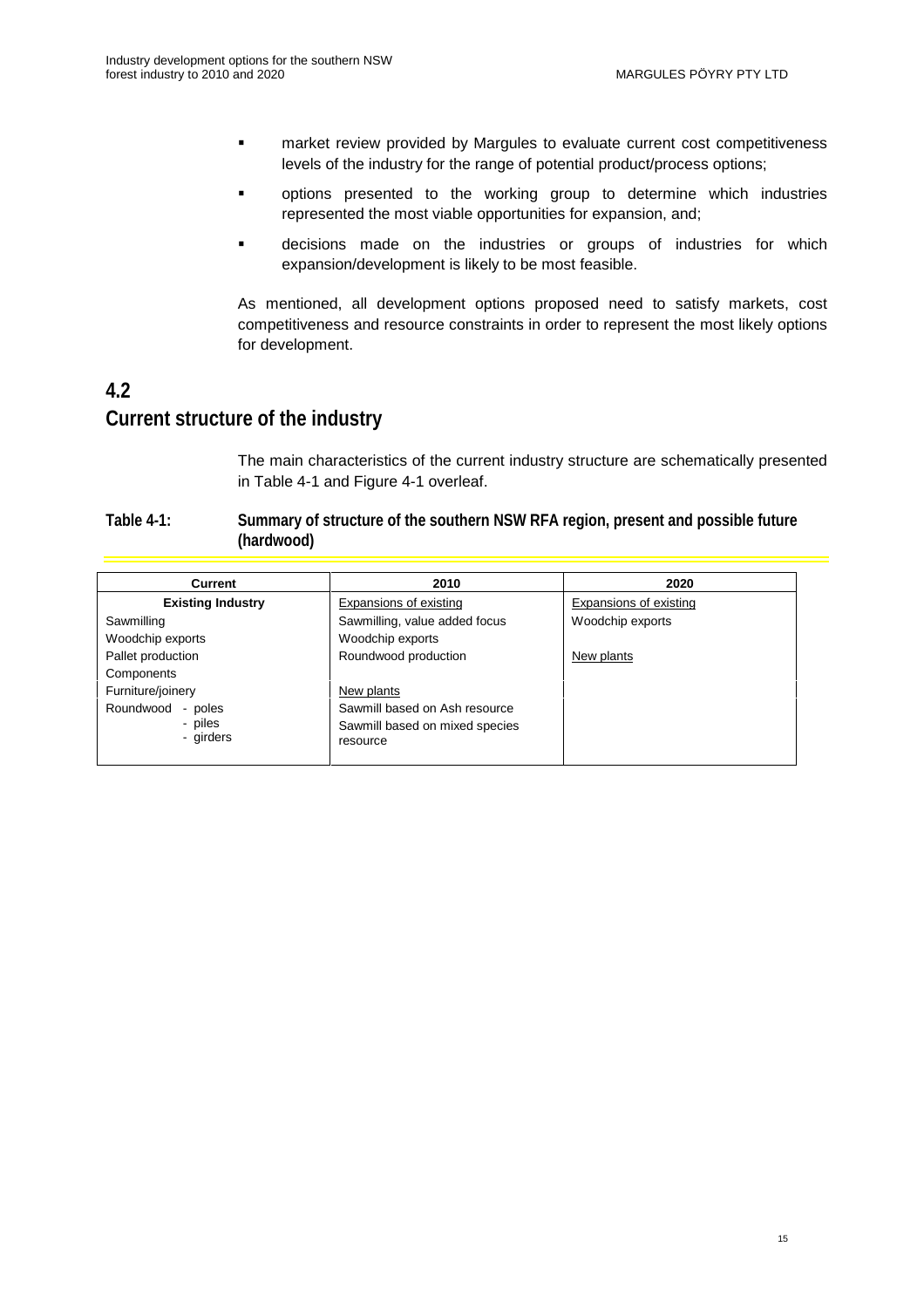It is predicted that, wherever economic haulage distance permits, the export of hardwood woodchips will continue from the region. Hardwood pulpwood, primarily for the production of woodchips for export, is an important commodity in the international marketplace. Japan is by far the world's largest importer, importing some 17.6 million m<sup>3</sup> of hardwood woodchips per annum. Australia provided approximately 23% of this volume in 1995/1996 (Source: ABARE, Japan Paper Association).

Hardwood pulpwood costs for Australia are slightly above those for Indonesia, Malaysia, Chile, Brazil and the US, and far below Scandinavia and Japan.

Present Australian exporters to the Japanese market are processing hardwood pulpwood in old, fully depreciated plants, with one notable exception. The production process is also relatively simple. Japanese purchasers place significant importance on regularity and dependability of supply and historical supply agreements and as such pay a premium for woodchips from Australia. The Japanese paper industry, because of its enormous domestic size, and guaranteed 100% sales (protected market), can afford to pay this premium for a quality product.

The capacity to pay of the export woodchip industry for their raw material, hardwood pulpwood, is therefore much higher than comparable industries in other countries. This higher capacity to pay is also in evidence in regard to sawmill residues. As the price for woodchips for export is higher than that which may be expected for domestic processing, sawmills within an economic haulage distance have the option to sell residues for export woodchip, generally achieving a higher price and hence making their operations more profitable.

It is anticipated that, over time, the protected position of the Japanese paper producers will diminish. This is already in evidence with companies investing in processing offshore, closer to raw material resource. This will, however, take considerable time. Also, the Australian hardwood resource will always be high quality in terms of its fibre characteristics, and even more so as increased thinning and plantation pulpwood becomes available. Therefore, it is predicted hardwood woodchip exports from the region will continue to 2020.

The capacity of the export woodchip industry to pay for both current and predicted future resource, is significant. Demand for hardwood woodchips from Australia is expected to continue to be firm, and the existence of the industry provides an economically attractive outlet for pulpwood and sawmill residues.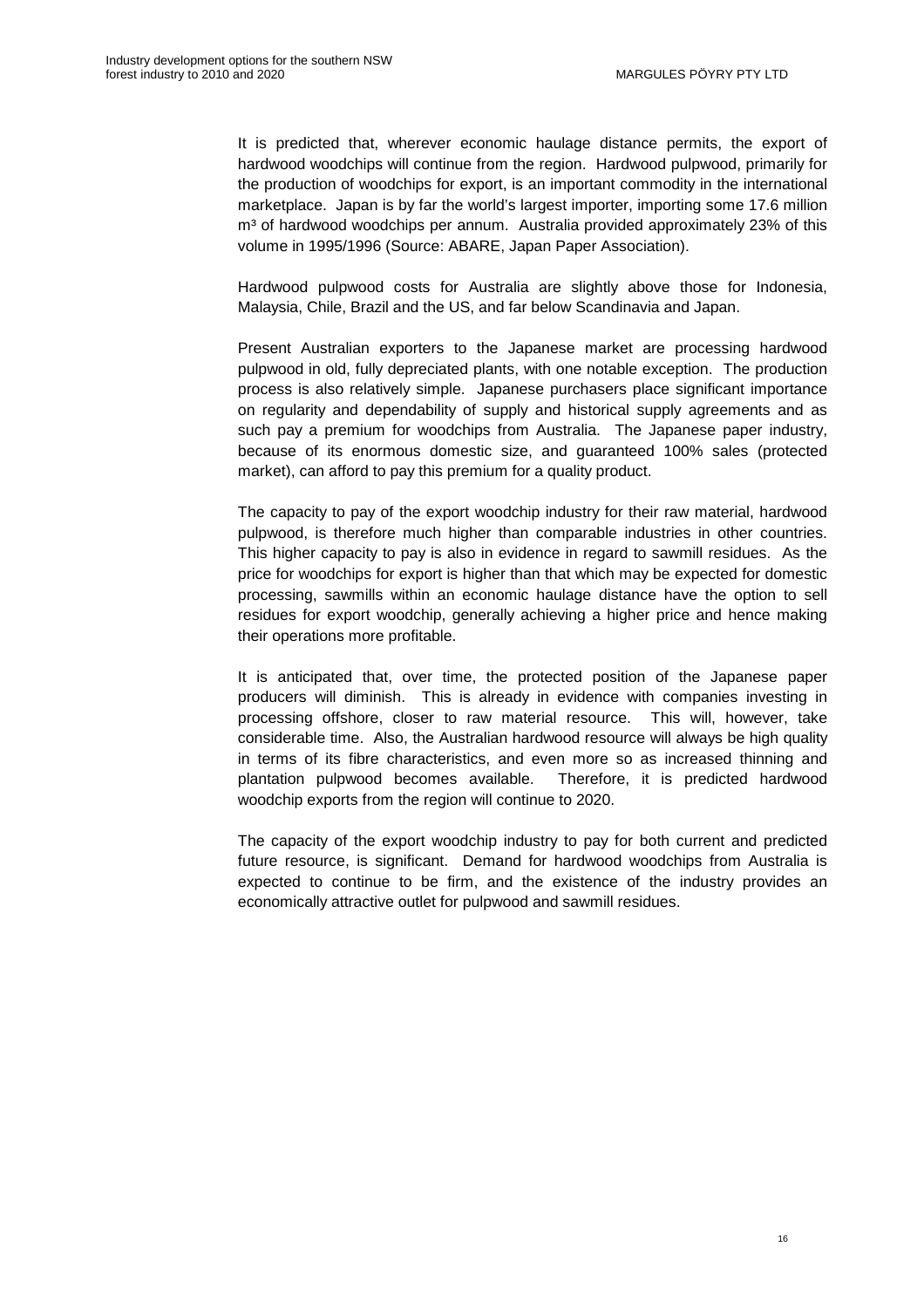

#### <span id="page-32-0"></span>**Figure 4-1: Current structure of the southern NSW RFA region forest industry - hardwood**

\* Note: intake numbers for industry include some resource from outside RFA region

# Processing outside RFA region

\*\* Note: MDF plant takes both hardwood residue and softwood

It is important to note that the export woodchip industry draws some of its resource from outside the southern NSW RFA region. Presently, this figure represents approximately 300,000 m<sup>3</sup> per annum, comprised of pulpwood roundwood and sawmill residues. This figure is anticipated to increase over time as wood supply from established plantations, private property timber, sawmill residues and pulpwood roundwood is readily available at competitive prices in neighbouring East Gippsland.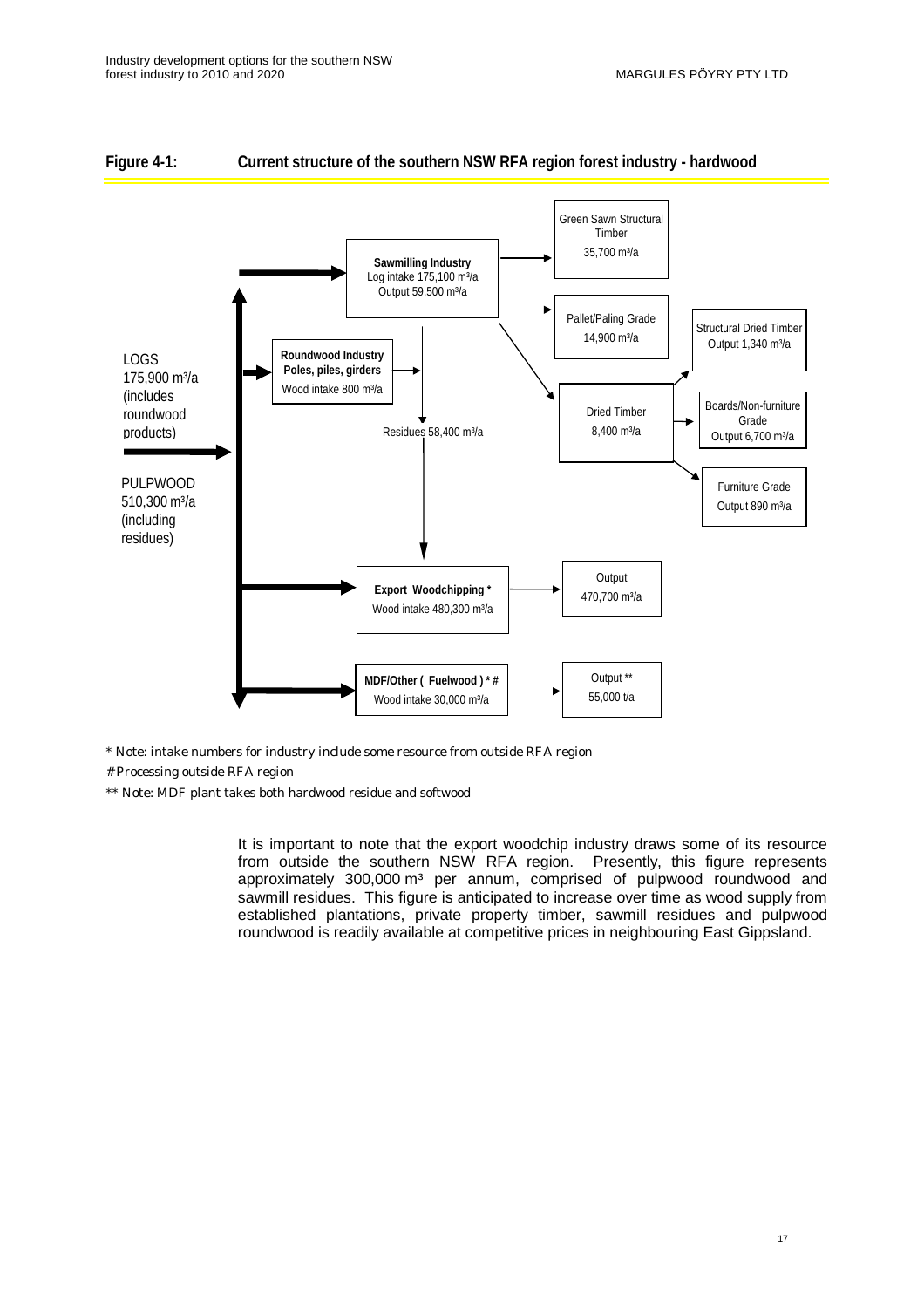#### <span id="page-33-0"></span>**Table 4-2: Summary of structure of the southern NSW RFA region, present and possible future (softwood)**

| <b>Current</b>           | 2010                   | 2020                   |
|--------------------------|------------------------|------------------------|
| <b>Existing Industry</b> | Expansions of existing | Expansions of existing |
| Sawmilling               | Sawmilling             | Sawmilling             |
| <b>MDF</b>               | Treated pine posts     | Treated pine posts     |
| Particleboard            |                        |                        |
| Newsprint manufacture    | New plants             | New plants             |
| Treated pine posts       | <b>Sawmills</b>        | LVL/Plywood            |
| Plywood                  | Pulp/Paper development |                        |
|                          | <b>MDF</b>             |                        |
|                          |                        |                        |
|                          |                        |                        |
|                          |                        |                        |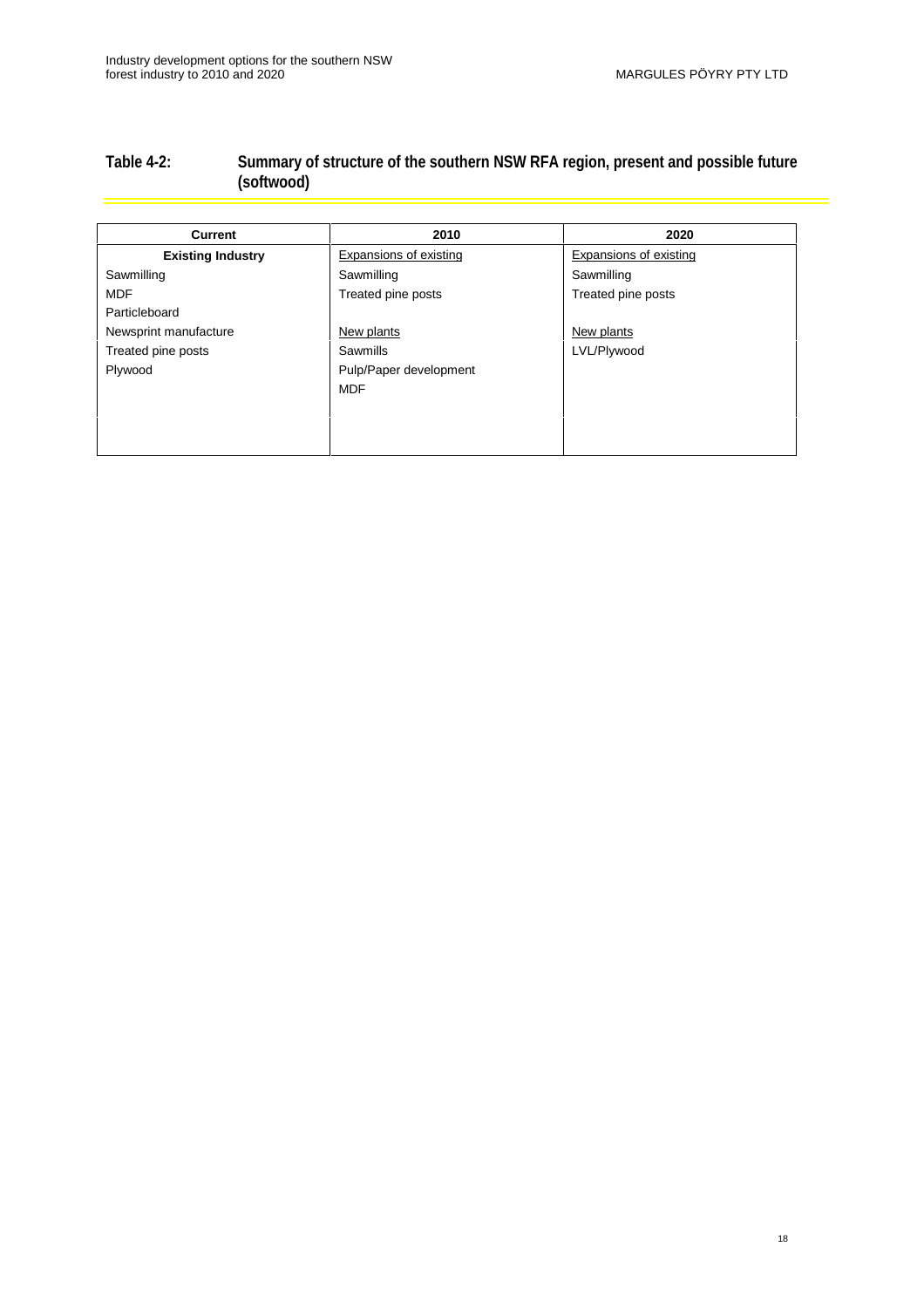

#### <span id="page-34-0"></span>**Figure 4-2: Current structure of the southern NSW RFA region forest industry - softwood**

\* Note: intake numbers for industry include some resource from outside RFA region

# Processing outside RFA region

\*\* Note: MDF plant takes both hardwood residue and softwood

The existing plywood mill in Wagga Wagga has a small capacity of  $5,000 \text{ m}^3$  per annum roundwood intake. This mill could continue to operate if it establishes niche markets. Expansion of the operation would require capital investment which is more likely to be in a large scale mill closer to the resource.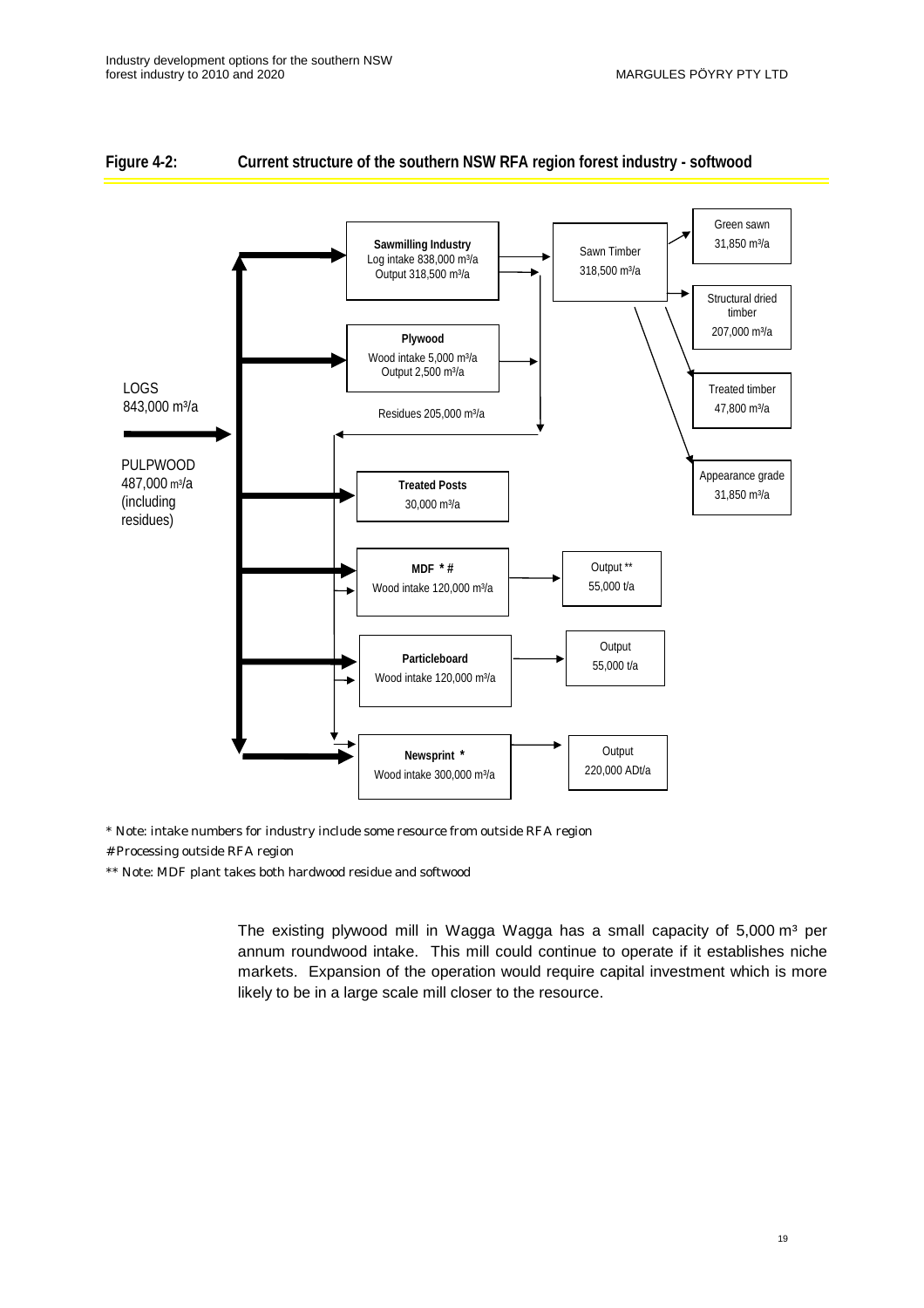### <span id="page-35-0"></span>**4.3 Forecast for 2010 and 2020**

#### **4.3.1 Basic assumptions**

In formulating a potential future structure of the industry, it is assumed that by 2010 there is a free competitive environment in the region. This, for example, means the following:

- There is free competition in the energy supply markets in the region. The possible increased power requirements for the forest industry must be supplied at competitive prices so that power supply does not limit the growth possibilities of the industry.
- Rational, efficient transport methods and harbour operations must be applied such as those applying in competing ports. This includes a general purpose wharf in Eden (as mentioned, to reduce the competitive disadvantage associated with transporting products to Port Kembla for export).
- **Internationally comparable and realistic wood royalties, road tolls, fuel and other** taxes must be applied.
- There must be no import duties, import quotas or other direct or indirect import barriers for forest product imports to Australia to protect the local producers.
- Provision of other infrastructural requirements (eg minimum road standards for industry).

In addition to this, there must be long-term security of wood supply to enable industry to make large-scale investments in processing and in plantation development programs.

This investment environment will mean that within the physical limits of the wood supply, those product/process options having good market prospects and competitive strength may be implemented in the medium to long term.

It must be stressed that for hardwood, the two supply scenarios illustrated represent a range of potential wood supply options which may be available to industry post the RFA process. Development options take into account and comment upon the effect of the present state of flux regarding resource supply in NSW.

It is critical to recognise that proposed developments, particularly in the case of softwood, are strongly interrelated with regard to integration of utilisation of both sawlog and pulpwood products. Industries that commence without markets for all end products, including by-products, will not have a long-term future.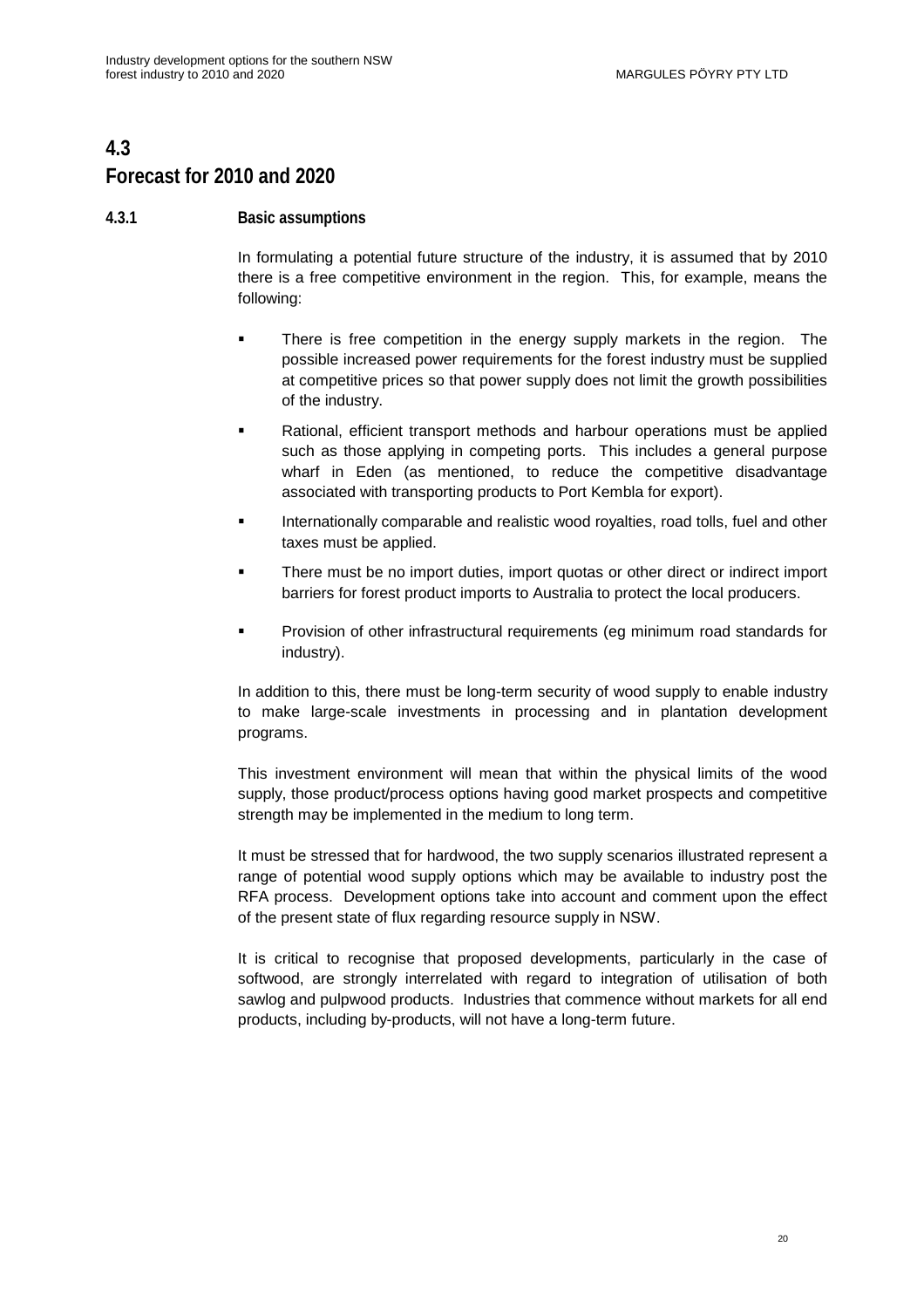#### <span id="page-36-0"></span>**4.3.2 Basic assumptions - Resource**

The available resource in southern NSW governs the potential industrial development options within the region.

The hardwood resource in the region may be broadly categorised as alpine ash or mixed species. The alpine ash resource, located solely in the Tumut/Tumbarumba supply zone, represents the best opportunity for development of wood-using industries. This is due to the uniformity of the resource with regard to sawing and drying characteristics, its quality (strength, appearance) and its inherent fibre characteristics which are attractive for pulp and paper, panelboard manufacture, or export woodchip.

Hardwood plantations should also be considered in this category. While it is anticipated the majority of these will be located in the Coastal and Tablelands supply zones, the uniformity of resource characteristics and potential suitability for the same end uses as the ash resource, with the possible exception of sawn timber, allows for inclusion in the same category as the above. As mentioned previously, economic haulage distance is a critical factor in determining the catchment for resource supply to the export woodchip industry. Over time, the nature of the hardwood pulpwood resource will gradually change, with more regrowth and thinning material available under the stated silvicultural assumptions. This is much sought after by paper producers, and hence it is anticipated that utilisation of the hardwood pulpwood resource for woodchip export will continue from the existing facility in Eden, with resource being drawn from a potentially wider wood supply catchment based on quality and haulage constraints.

The mixed species resource, however, is less attractive for these end-uses in general as investment decisions need to take into account the inherent variability of the resource and the effects this will have on critical processing stages. For example, not all of the species in the Coastal supply zone are suitable for sawing and drying, yet some, such as spotted gum and blackbutt, are exceptional. Log quality is more variable in the native forest mixed species.

Also, some species are unsuitable for export woodchip, as end customers in Japan express valid concern over the quality of the fibre and its ability to be used in papermaking. Further research is required into the mixed species resource to more precisely define optimum end uses and hence development options for utilising this resource.

A summary is as follows: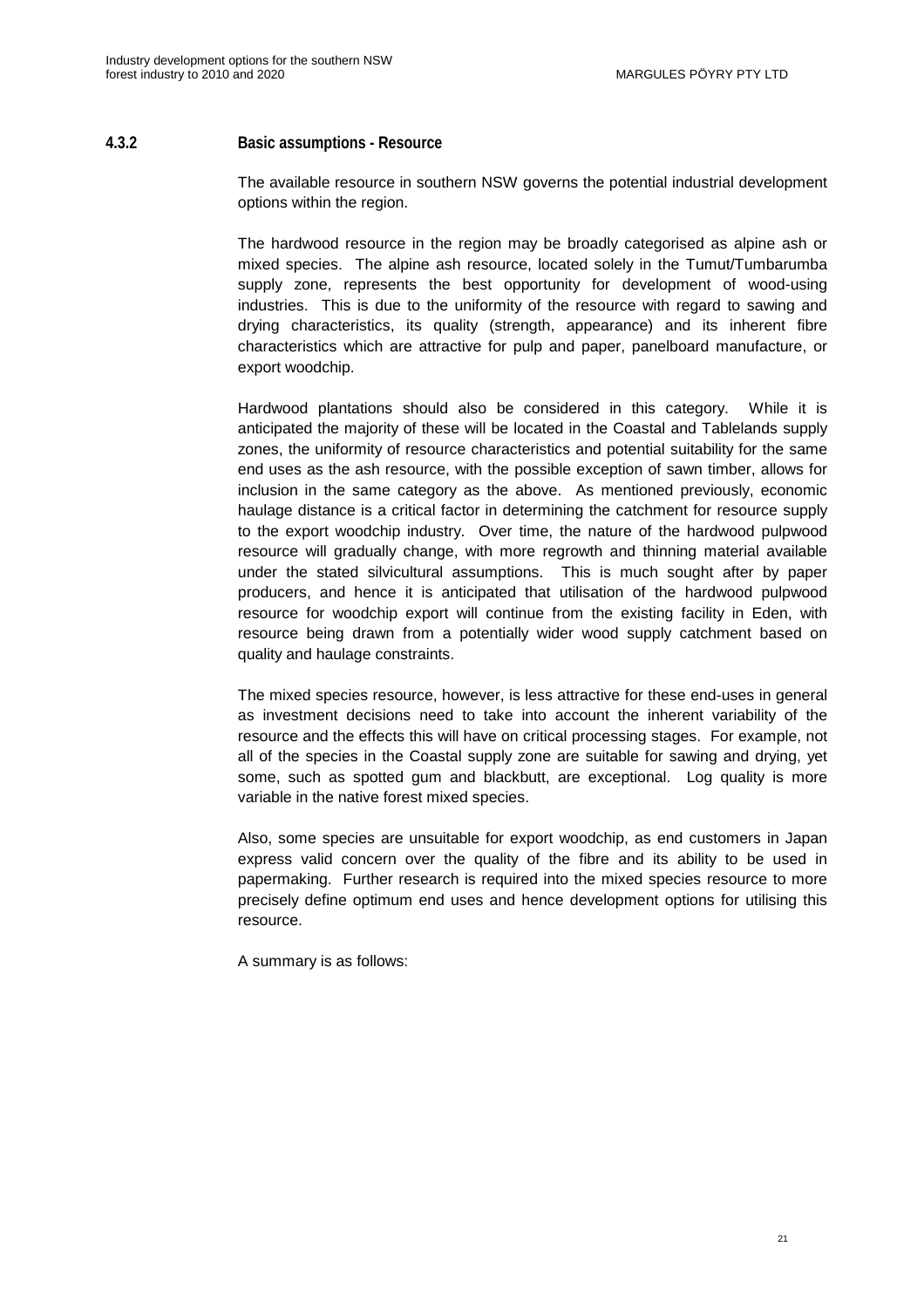| Sawlog $(000 \text{ m}^3)$ | <b>Current harvest</b> | <b>Current potential</b> | Potential2010 | Potential2020 |
|----------------------------|------------------------|--------------------------|---------------|---------------|
| Tumut/Tumbarumba           | 57.0                   | 60.1                     | 58.9          | 57.9          |
| Tablelands                 | 26.8                   | 22.0                     | 20.4          | 21.2          |
| Coastal                    | 91.3                   | 103.8                    | 100.5         | 96.4          |

**TOTAL 175.1 185.9 179.8 175.5**

#### <span id="page-37-0"></span>**Table 4-3: Hardwood resource potentially available under a "maximum woodflow" scenario**

| Pulpwood $(000 \text{ m}^3)$ | <b>Current harvest</b> | <b>Current potential</b> | Potential2010 | Potential2020 |
|------------------------------|------------------------|--------------------------|---------------|---------------|
| Tumut/Tumbarumba             | 22.8                   | 40.0                     | 39.6          | 39.2          |
| Tablelands                   | 23.6                   | 31.1                     | 37.8          | 72.8          |
| Coastal                      | 463.9                  | 605.2                    | 763.0         | 830.0         |
| <b>TOTAL</b>                 | 510.3                  | 676.3                    | 840.3         | 942.0         |

| <b>Roundwood products</b><br>$(000 \text{ m}^3)$ | <b>Current harvest</b> | <b>Current potential</b> | Potential2010 | Potential2020 |
|--------------------------------------------------|------------------------|--------------------------|---------------|---------------|
| Tumut/Tumbarumba                                 |                        |                          |               |               |
| <b>Tablelands</b>                                |                        |                          |               |               |
| Coastal                                          | 0.8                    | 3.5                      | 7.0           | 7.0           |
| <b>TOTAL</b>                                     | 0.8                    | 3.5                      | 7.0           | 7.0           |

#### **Table 4-4: Hardwood resource potentially available under a "minimum woodflow" scenario**

| Sawlog $(000 \text{ m}^3)$ | <b>Current harvest</b> | <b>Current potential</b> | Potential2010 | Potential2020 |
|----------------------------|------------------------|--------------------------|---------------|---------------|
| Tumut/Tumbarumba           | 57.0                   | 57.5                     | 56.3          | 55.3          |
| Tablelands                 | 26.8                   | 19.8                     | 18.2          | 17.0          |
| Coastal                    | 91.3                   | 79.3                     | 76.0          | 72.9          |
| <b>TOTAL</b>               | 175.1                  | 156.6                    | 150.5         | 145.2         |

| Pulpwood $(000 \text{ m}^3)$ | <b>Current harvest</b> | <b>Current potential</b> | Potential2010 | Potential2020 |
|------------------------------|------------------------|--------------------------|---------------|---------------|
| Tumut/Tumbarumba             | 22.8                   | 39.0                     | 38.5          | 38.1          |
| Tablelands                   | 23.6                   | 23.7                     | 28.3          | 48.9          |
| Coastal                      | 463.9                  | 457.6                    | 572.9         | 615.0         |
| <b>TOTAL</b>                 | 510.3                  | 520.3                    | 639.7         | 702.0         |

| <b>Roundwood products</b><br>$(000 \text{ m}^3)$ | <b>Current harvest</b> | <b>Current potential</b> | Potential2010 | Potential2020 |
|--------------------------------------------------|------------------------|--------------------------|---------------|---------------|
| Tumut/Tumbarumba                                 |                        |                          |               |               |
| Tablelands                                       |                        |                          |               |               |
| Coastal                                          | 0.8                    | 3.5                      | 4.2           | 4.2           |
| TOTAL                                            | 0.8                    | 3.5                      | 4.2           | 4.2           |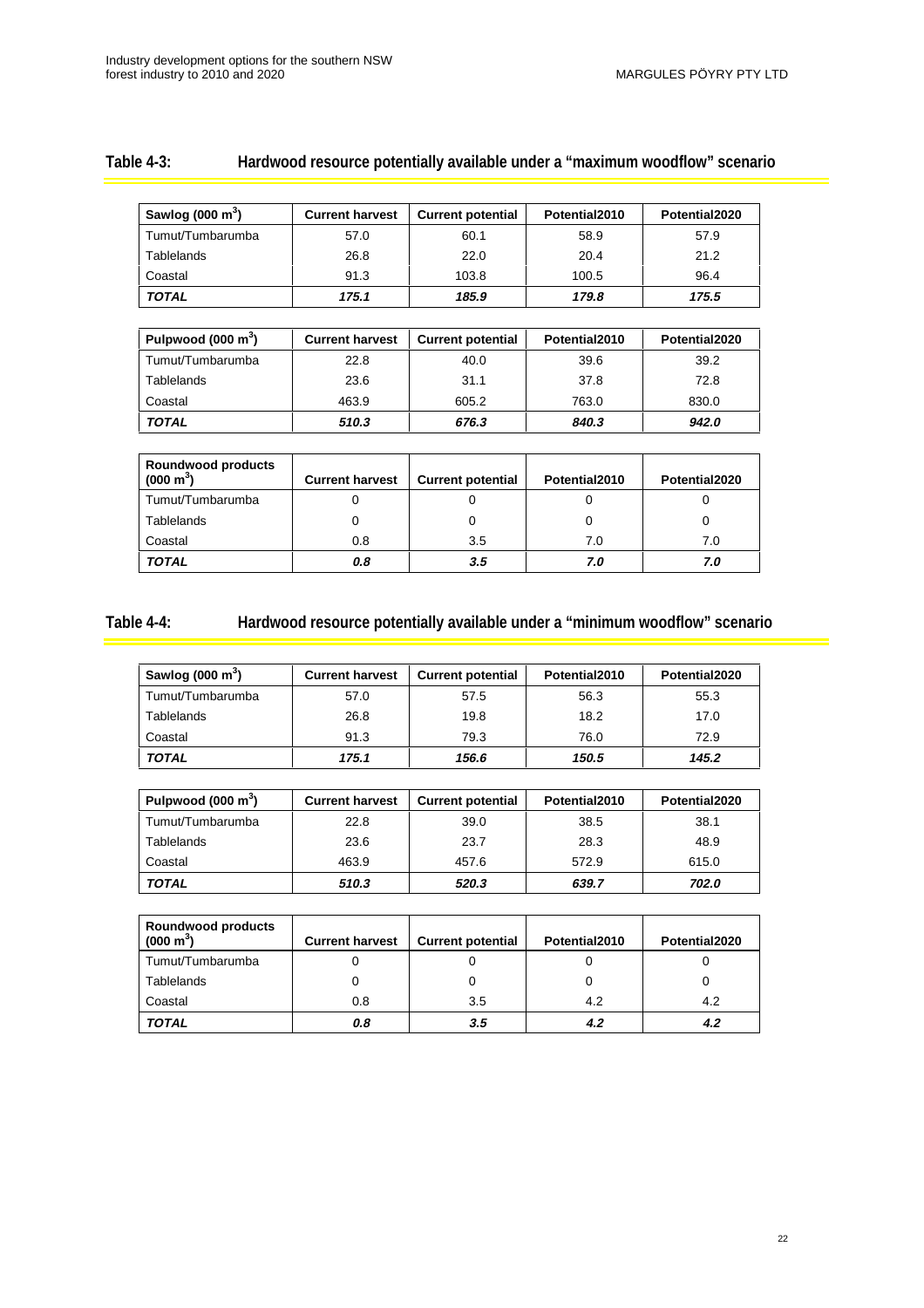#### **Supply Scenario 1: "Maximum woodflow" - hardwood**

Sawlog availability is fairly stable, reaching about  $180,000$  m<sup>3</sup> per annum by 2010, and 176,000 m<sup>3</sup> per annum by 2020. It is, however, expected that the established industry will develop further and over time fully utilise this resource, reducing the new mill options, with the major exception of the Tumut/Tumbarumba hardwood resources.

Availability of pulpwood roundwood is expected to reach about 840,000  $m^3$  per annum by 2010 to  $942,000 \text{ m}^3$  per annum by 2020. Smoothing the estimated available pulpwood to 2020, annual availability is about  $891,000$  m<sup>3</sup> per annum for the period 2010-2020.

Residues from sawmilling operations presently comprise about 58,000 m<sup>3</sup> per annum. This volume is predicted to remain stable in line with predictions on sawn timber production.

Roundwood products (poles, piles, girders and veneer) availability increases gradually over time from 3,500  $m<sup>3</sup>$  per annum currently potentially available to 7,000  $m<sup>3</sup>$  per annum available in 2010 and 2020. This does not include availability from the Tumut/Tumbarumba region, although some volume may be expected, particularly from the high quality ash resource. Due to the relative isolation of the resource and associated transport economics, this will likely be utilised as very high quality sawlog and be processed into the maximum value-added end uses.

#### **Supply Scenario 2: "Minimum woodflow" - hardwood**

Resource trends are very similar to that under the "maximum woodflow" scenario, the major exception being the lower levels of resource available to industry. Current sawlog availability peaks at 157,000  $m<sup>3</sup>$  per annum, about 18,000  $m<sup>3</sup>$  per annum less than the current level of harvest.

By 2010, sawlog availability is about  $150,000$  m<sup>3</sup> per annum, and by 2020, around 145,000  $\text{m}^3$  per annum. Important implications of this supply scenario are that availability of sawlog is significantly below current industry utilisation.

Hardwood pulpwood availability under this supply scenario increases over time, mostly as a result of silvicultural practices (thinning of regrowth) as discussed previously. Total availability is predicted to be about  $640,000$  m<sup>3</sup> per annum in 2010, rising to about  $702,000$  m<sup>3</sup> per annum in 2020.

Roundwood products availability increases slightly over time from the  $3,500 \text{ m}^3$  per annum currently potentially available to  $4,200$  m<sup>3</sup> per annum by 2010 and 2020.

An example of industry developments that may take place within southern NSW, taking into account established industry, the cost competitive position and market opportunities, is presented below.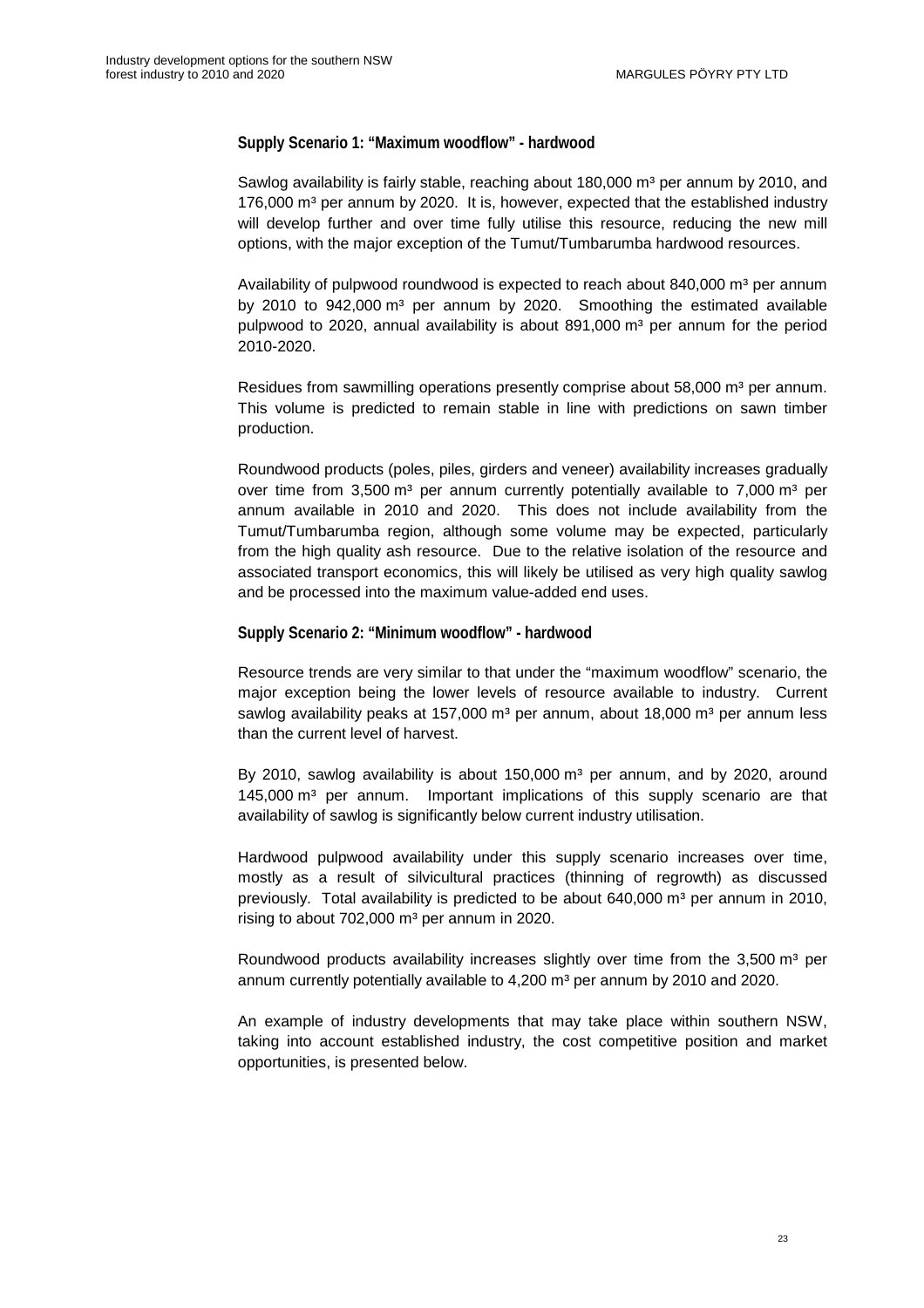#### <span id="page-39-0"></span>**4.3.3 Mechanical wood products industry development**

#### **Solid wood products - Hardwood sawnwood**

Hardwood sawnwood, with a focus on high-value end products, represents the most feasible opportunity for development in the region. It is predicted that the number of hardwood sawmills in the region will decrease as production is expected to be concentrated in fewer, large plants as opposed to dispersed small plants. Sawlog technology will be implemented to recover higher value products from the resource as it changes from the traditional "quota logs" to smaller logs and logs with higher levels of defect. This will include development of technology which enables the handling of short logs, smaller diameter logs and regrowth logs and sawn pieces, investment in kiln drying technology, and value-adding such as dressing and moulding. Investment in hardwood remanufacturing is expected. Development of the hardwood sawnwood sector will concentrate on value-added products for the rapidly expanding Asian markets (see over).

The types of outputs could include appearance grade products such as flooring, decking, panelling, furniture grades and components, window and door components, staircase components, parquetry, mouldings and edge laminated panels. Structural products could include F17, F27, and kiln dried bearers and joists for specialty applications, eg sports floors.

The mobile sawmilling industry will continue to operate in niche markets which are less price sensitive. The mobile sawmilling industry encompasses fixed mills, mobile mills and craftwood collectors. The industry in the region currently processes about 1,000  $m^3$  per annum of species such as stringybark, grey box, woolybutt, ironbark, bloodwood, messmate, and special species such as blackwood, sassafras, she-oak and silver wattle. Potential exists for small scale expansion of this industry given security of access to suitable resource and acceptable licensing and codes of practice for operations.

It is anticipated that by 2010, one new hardwood sawmill focusing specifically on cutting the high quality ash resource in the Tumut/Tumbarumba district will have been constructed. This mill will be strongly market-oriented with relation to cutting the resource and have kiln drying, dressing and moulding associated with the development. It is also anticipated that, in the same timeframe, another new hardwood sawmill focusing specifically on cutting the non-Ash resource in the Tumut/Tumbarumba district will have been constructed. This mill will be similar in concept to the above, but the inherent resource characteristics with respect to milling and drying of the mixed alpine species requires specific technology. These mills could be developed as one facility with two very distinct production lines, thus capitalising on shared drying, dressing and moulding facilities.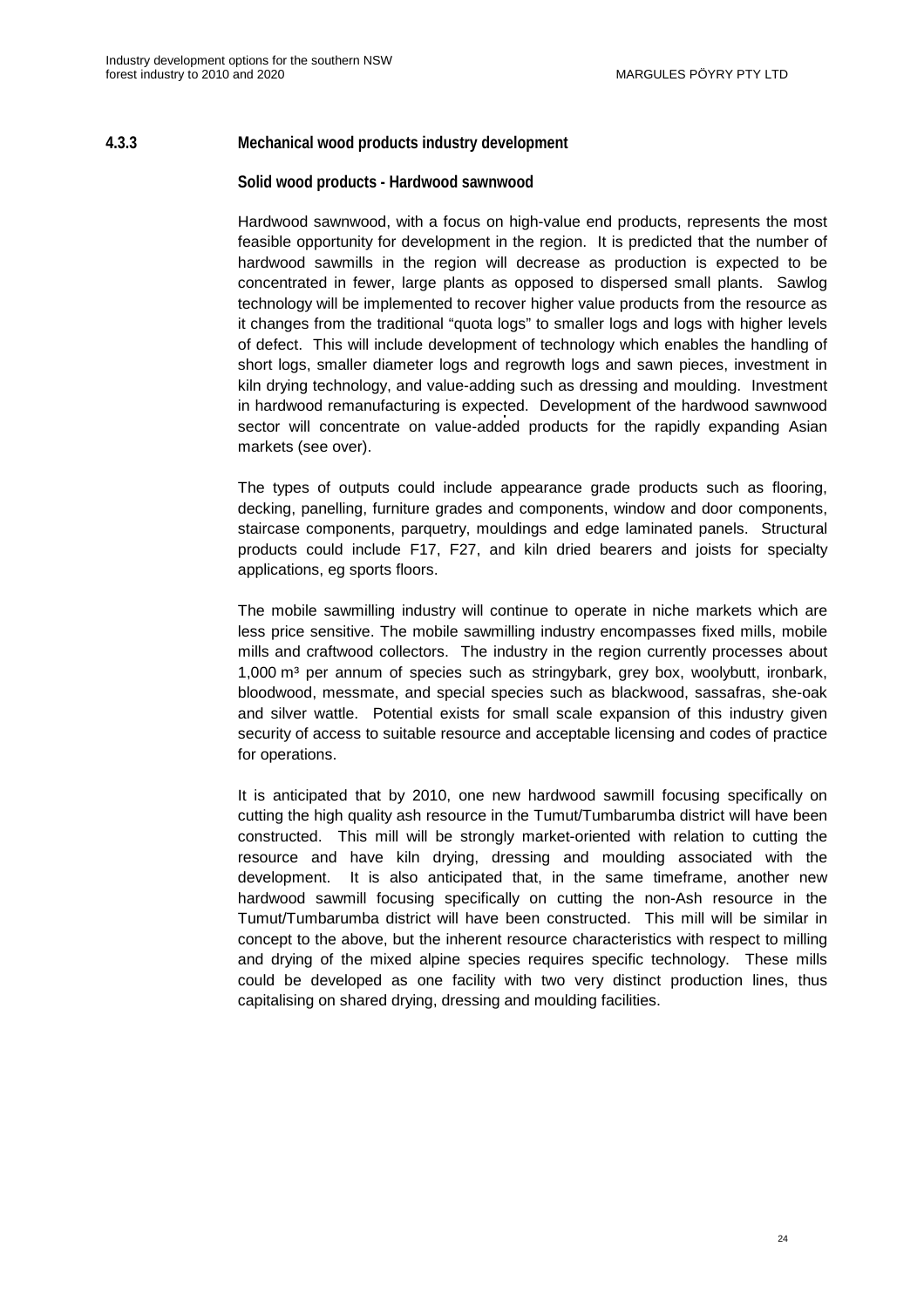

#### <span id="page-40-0"></span>**Figure 4-3: Total annual value of hardwood imports into Japan from Jan 1990 to Dec 1996**

Figure 4-3 shows the total annual CIF value of hardwood imports by Japan. The value of hardwood mouldings imported by Japan has increased nearly sixfold between 1990 and 1996. Accompanying this increase has been the replacement of sawn hardwood by hardwood components as the most valuable hardwood product group imported by Japan. Hardwood components are usually seasoned, dressed and finished pieces for use in doors, windows and other high class joinery and in furniture manufacture. They simply require putting together either in a factory or "in situ". They thus represent the ultimate in value-added production and marketing.

Currently hardwood component imports equal a little under half the total value of all hardwood products imported by Japan. It seems likely, in the near future, the combination of hardwood mouldings and componentry will account for 75% of the value of all Japanese value-added hardwood imports.

#### CONCLUSIONS ON CURRENT HARDWOOD IMPORT TRENDS INTO JAPAN

- While the overall sawn hardwood market appears static, there has been significant growth in imports of mouldings and componentry.
- High labour and land costs are forcing more furniture manufacturers offshore contributing to rising imports of semi-finished products.
- The Japanese market for imported hardwood veneers is almost entirely influenced by Malaysian exports. Other exporters into this market seem to maintain their volumes during times when Malaysian exports fluctuate.

Source: NZFRI WoodWide forest products database.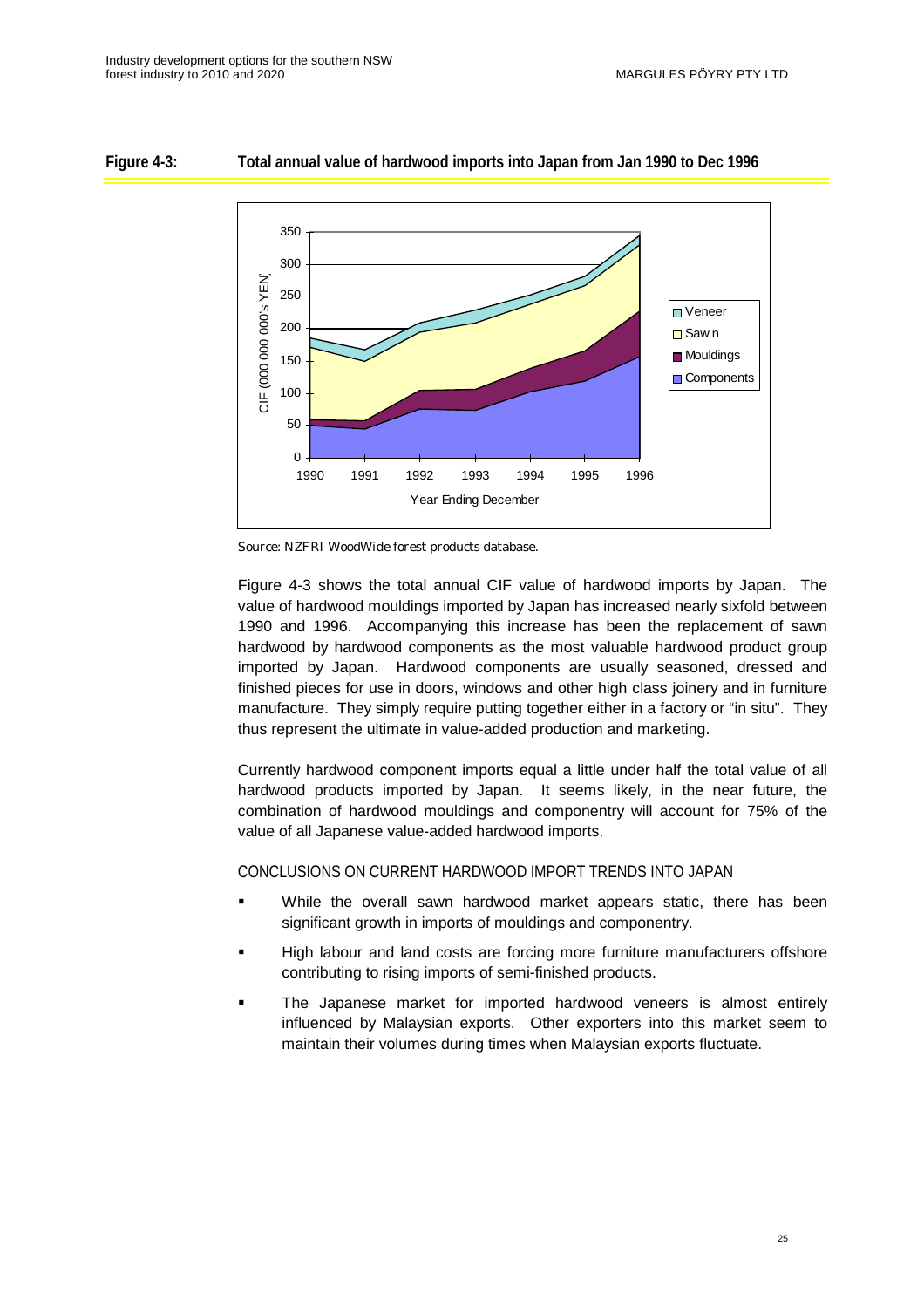

#### <span id="page-41-0"></span>**Figure 4-4: Total annual value of hardwood imports into Korea from Jan 1990 to Dec 1996**



Figure 4-4 shows the total annual value (CIF USD) of hardwood products imported by Korea. The major ramification for suppliers is that the combined value of components and mouldings now exceeds the value of sawn timber imports. The landed volume of hardwood components and mouldings in Korea would be much less than the volume of sawn hardwood of an equal CIF value. This suggests a lower unit freight cost involved in the export of components and mouldings to Korea, thus the opportunity to capture an increased margin may exist.

#### CONCLUSIONS ON CURRENT KOREAN IMPORT TRENDS

- Korean hardwood component imports from Malaysia, Indonesia and Thailand have risen from being insignificant in 1990 to over 50% of all component imports by 1996.
- The flattening of supply in tropical hardwood mouldings from Indonesia has been offset by increased supply from Malaysia.
- The value of veneer imports has shown little growth, relative to other hardwood imports.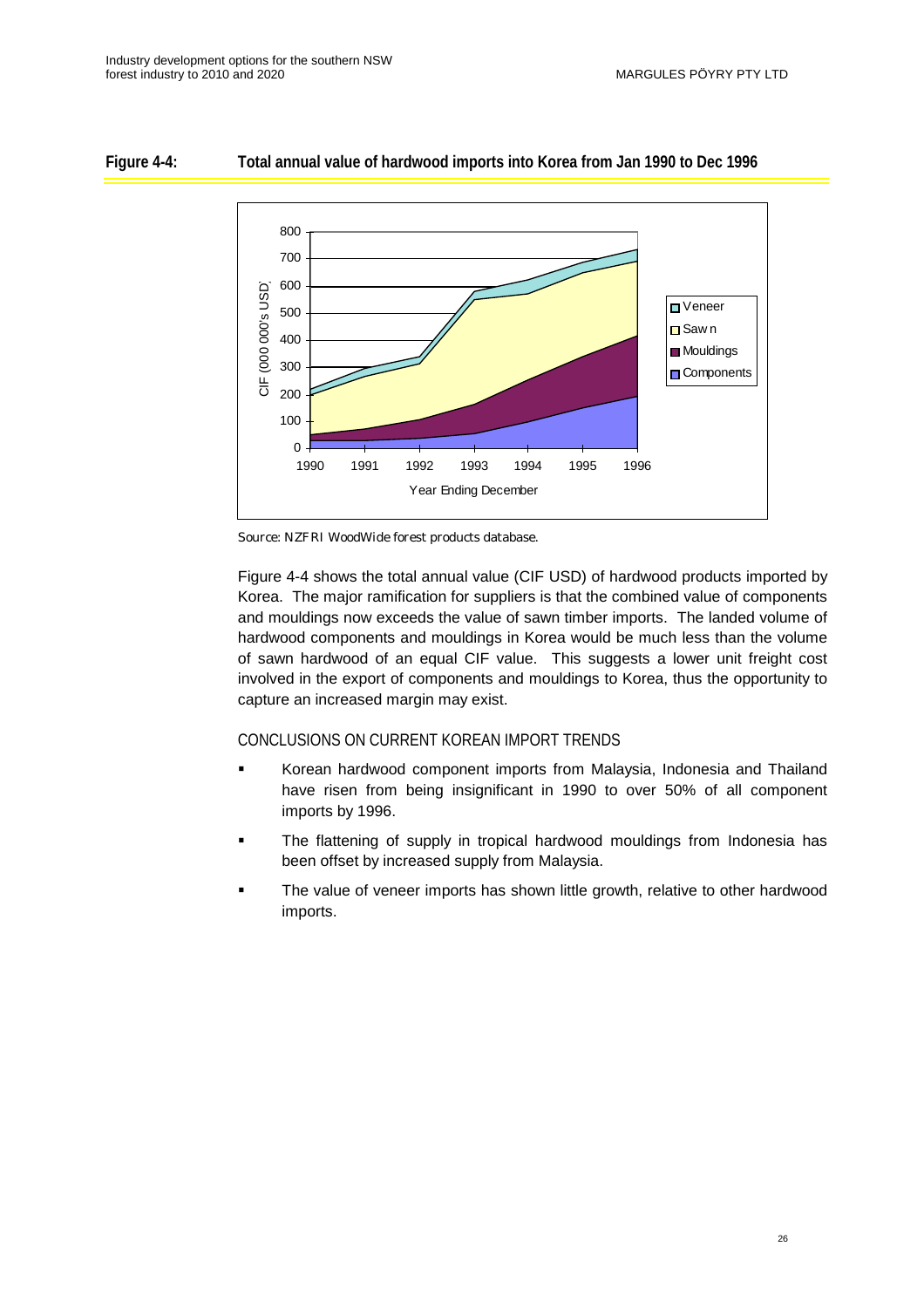#### <span id="page-42-0"></span>**Figure 4-5: Total annual value of hardwood imports into Taiwan from Jan 1990 to Dec 1995**



Source: NZFRI WoodWide forest products database.

There were sharp increases in the total annual CIF value of hardwood imports from 1990 to 1993. Thereafter, this value remained static (Figure 4-5). The CIF value of sawn hardwood imported by Taiwan from 1990 to 1995, has remained at about half the total CIF value.

#### CONCLUSIONS ON TAIWAN'S CURRENT IMPORT TRENDS

- **The total value of hardwood imports peaked during 1993/1994 in Taiwan, and** has since declined very slightly.
- Value of imports increased strongly pre-1993, but has since remained relatively stable, while volumes have dropped, indicating the increasing value of imported material.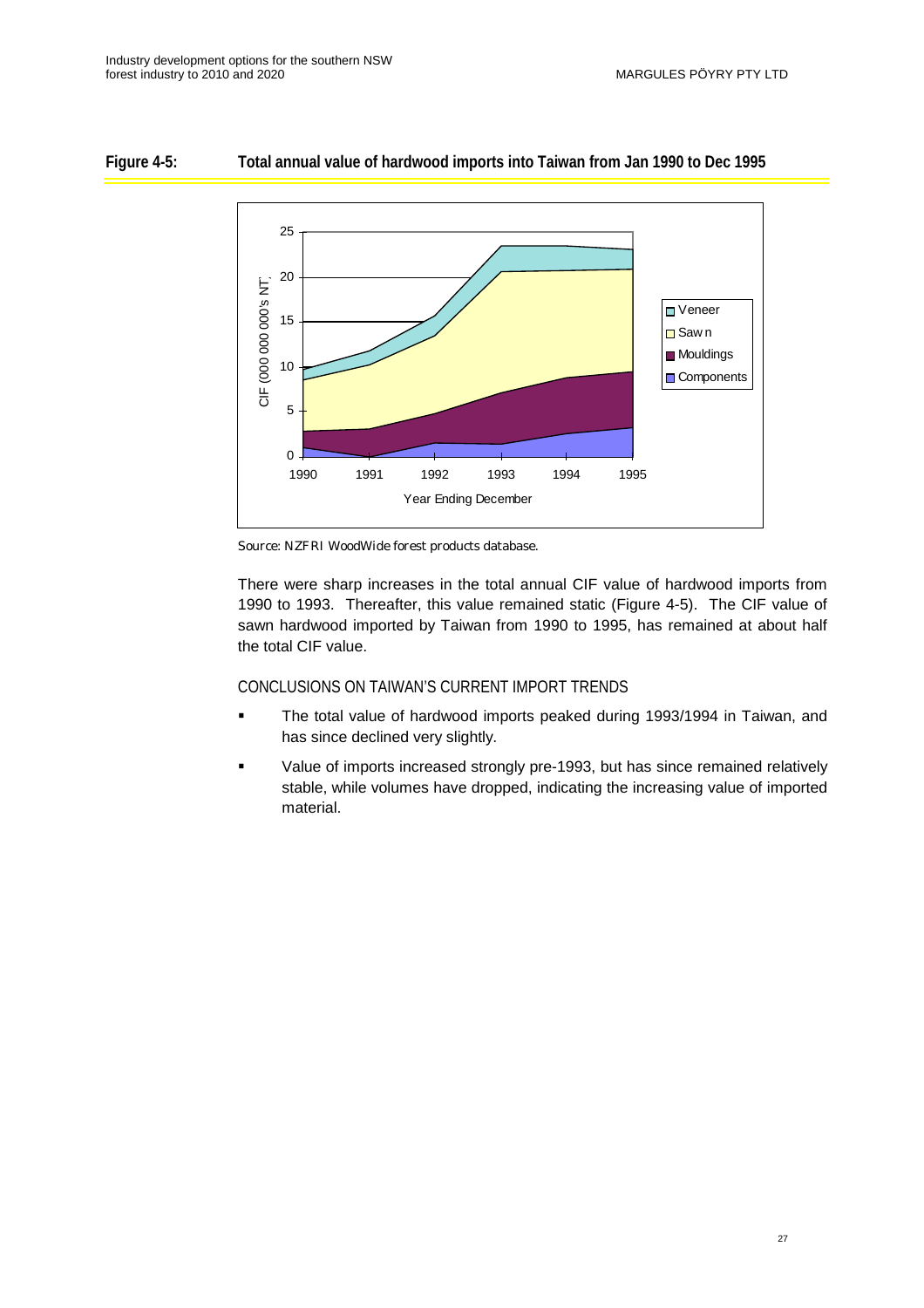<span id="page-43-0"></span>





The total annual CIF value of hardwood imports has increased from about USD 180 million in 1992 to USD 300 million in 1996. However, this increase has been against the trend in terms of the relative importance of each of the products, ie sawn timber has increased its share of the total while mouldings and components have reduced. This is probably a reflection of China's stage of development and the sophistication of its markets.

#### CONCLUSIONS ON CURRENT CHINESE IMPORT TRENDS

- Combined CIF values for mouldings and component have risen consistently apart from 1996. However, components peaked in 1994.
- The CIF values for veneer and sawn timber have maintained a steady rise since 1992 with a relatively sharp increase in 1996.
- Overall, the total CIF value of Chinese imports seems to be flattening out.

#### **Solid wood products - Hardwood roundwood**

These roundwood products are essentially poles, piles, girders (for bridge members etc) and veneer. The poles, piles and girders are historically centred around the coastal species of high strength characteristics. These include grey ironbark, grey box, spotted gum, blackbutt (E. pilularis) and stringybark. Sales occurred mostly in the Nowra, Batemans Bay and Narooma areas to a preservative treatment plant at Mogo, with annual volumes of about 5,000 m<sup>3</sup>. Poles were initially for domestic use, but prior to the plant closure in 1990, approximately one-third of poles were produced for export. Piles are usually produced from turpentine and as such have intermittent sales.

Currently, the industry is centred on Nowra/Batemans Bay with poles going to Koppers at Hume in the ACT.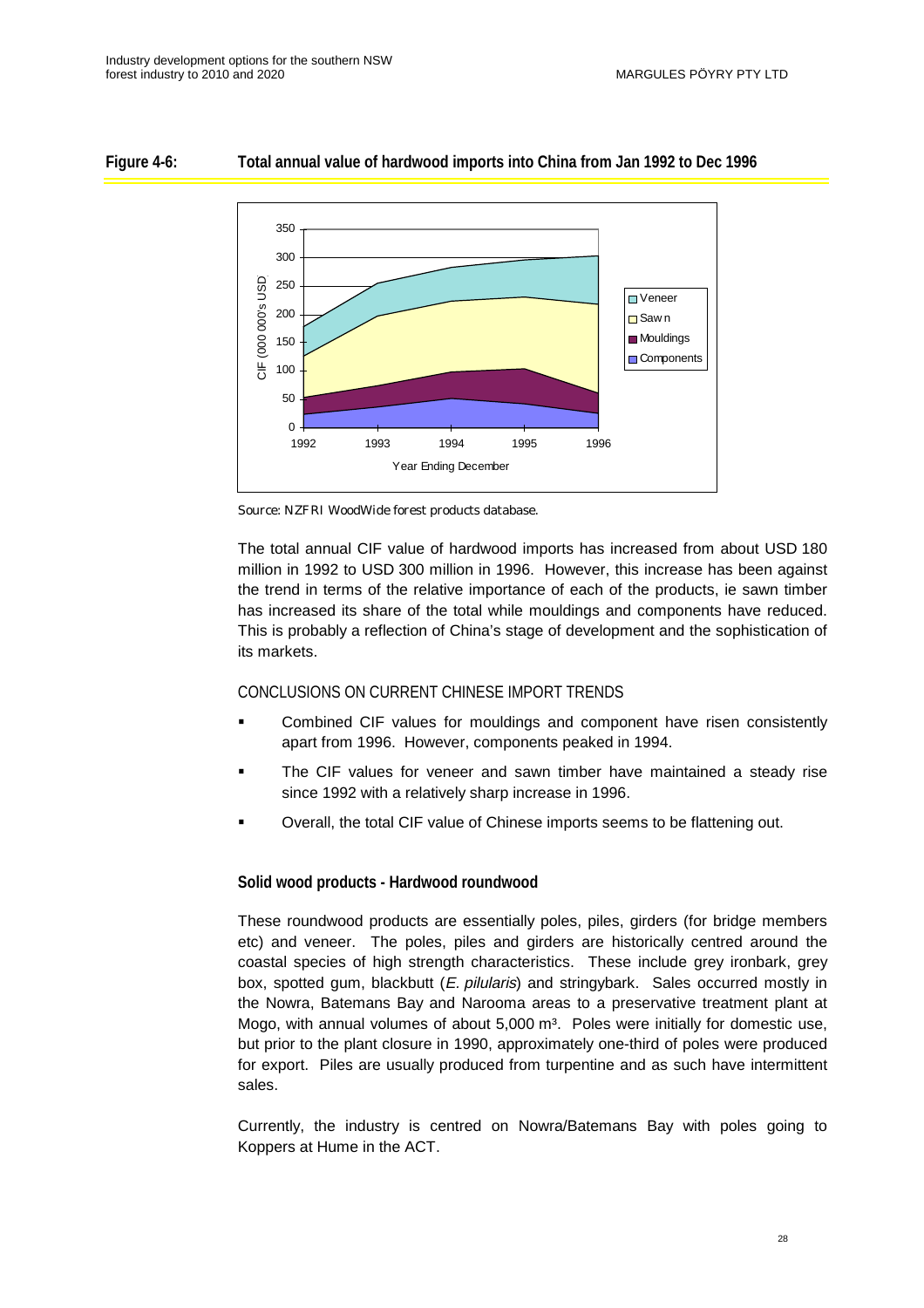<span id="page-44-0"></span>It is anticipated that, due to the low cost in comparison to other materials, markets for these products will exist into the future. These will tend to become species-specific and concentrate on producing particular, very high value, end use products.

#### **Solid wood products - Hardwood veneer**

Current multi-aged forest may be expected to carry reasonably high levels of defect, thus rendering a large section of the resource unsuitable for veneer production. With a change to a predominantly regrowth resource over time, provided fire may be relatively excluded, it is anticipated veneer quality material will be available from this resource. Further study needs to be undertaken into the suitability of individual species for veneer, particularly face veneer, production. Species such as blackbutt and spotted gum are highly suitable for this type of veneer production.

As for poles, piles and girders, markets are expected to be species-specific, for example utilising the high quality spotted gum resource. Resource is insufficient for an industry based solely on this type of product, although potential exists for combi-ply or small quantities of hardwood veneer at, for example, the proposed Bombala supply zone plywood plant by 2020.

As mentioned previously, the relative isolation of the Tumut/Tumbarumba hardwood resource and associated transport economics would exclude this from the predominant areas of supply along the coast. Resource size is also limiting, hence the high quality material will likely be utilised as sawlog and be processed into the maximum value end uses.

#### **Table 4-5: Softwood resource potentially available - southern NSW**

| Sawlog (000 $m3$ ) | <b>Current harvest</b> | <b>Current potential</b> | <b>Potential 2010</b> | Potential 2020 |
|--------------------|------------------------|--------------------------|-----------------------|----------------|
| <b>Bombala</b>     | 50                     | 290                      | 380                   | 550            |
| Queanbeyan/ACT     | 141                    | 136                      | 152                   | 172            |
| Moss Vale          | 30                     | 40                       | 40                    | 40             |
| Tumut/Tumbarumba   | 622                    | 692                      | 1.210                 | 1.325          |
| <b>TOTAL</b>       | 843                    | 1.158                    | 1.782                 | 2,087          |

|                                | <b>CURRENT HARVEST</b> |                | <b>CURRENT POTENTIAL</b> |                | POTENTIAL 2010 |                | POTENTIAL 2020 |         |
|--------------------------------|------------------------|----------------|--------------------------|----------------|----------------|----------------|----------------|---------|
| Pulpwood (000 m <sup>3</sup> ) | Roundwood              | <b>Residue</b> | Roundwood                | <b>Residue</b> | Roundwood      | <b>Residue</b> | Roundwood      | Residue |
| Bombala                        | 35                     | $\mathbf{0}$   | 200                      | 87             | 270            | 114            | 270            | 165     |
| Queanbeyan/ACT                 | $\theta$               |                | 35                       | 40.8           | 35             | 45.6           | 35             | 51.6    |
| <b>Moss Vale</b>               | 12                     | $\mathbf{0}$   | 12                       | 12             | 12             | 12             | 12             | 12      |
| Tumut/Tumbarumba               | 235                    | 205            | 785                      | 220            | 825            | 518            | 795            | 571.5   |
| <b>TOTAL</b>                   | 282                    | 205            | 1,032                    | 359.8          | 1.142          | 689.6          | 1,112          | 800.1   |
|                                |                        | 487            |                          | 1,391.8        |                | 1,831.6        |                | 1.912.1 |

Source: RACAC Draft IAP Report, 1996, State Forests of NSW, 1997, Margules Pöyry databases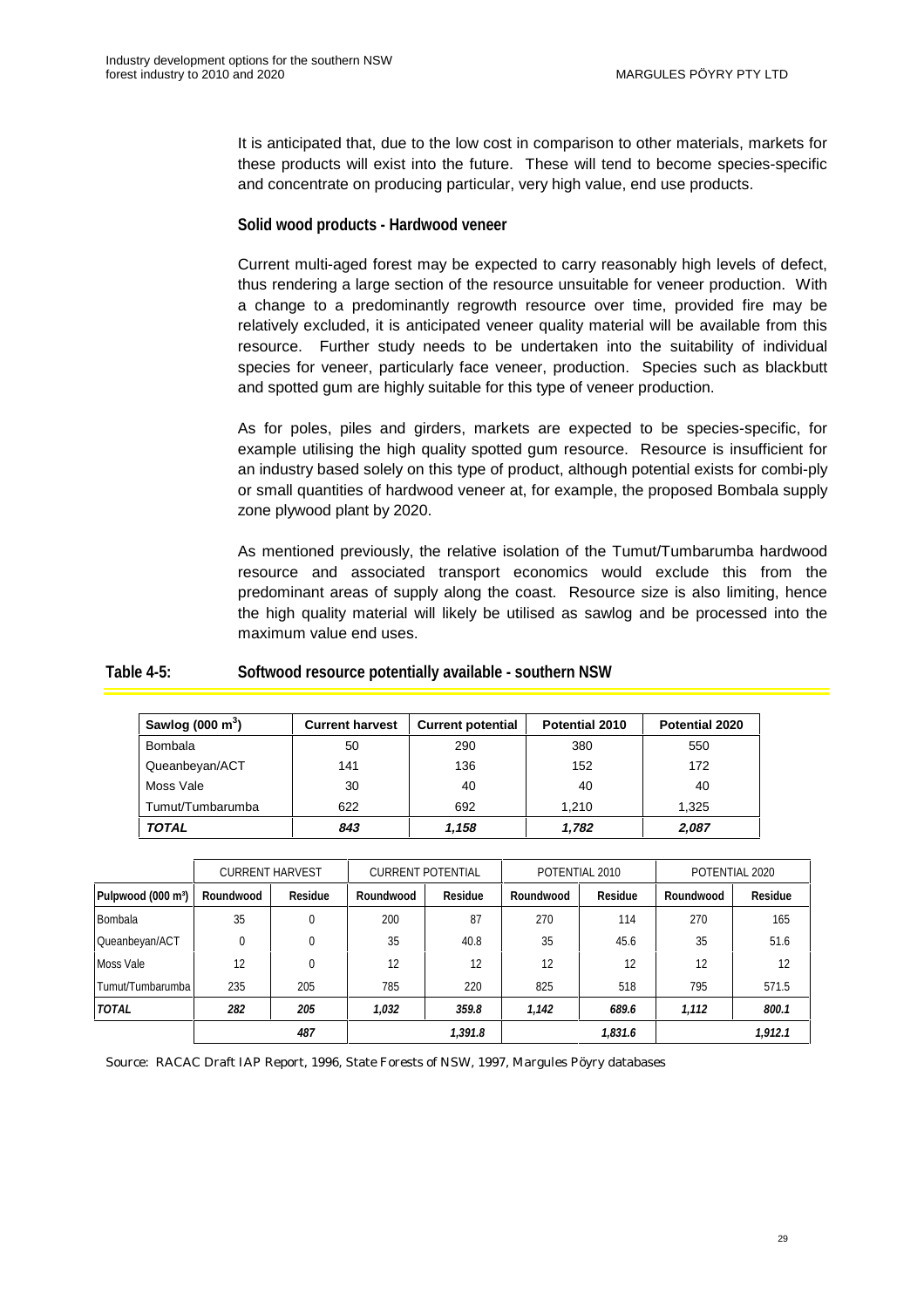#### **Solid wood products - Softwood sawnwood**

The greatly expanded availability of softwood sawlog will lead to large scale expansion of the softwood sawmilling industry in the region, based on the Tumut/Tumbarumba and Bombala softwood resources. Limited opportunities exist for the Moss Vale and Queanbeyan/ACT areas for new softwood sawmilling capacity as existing industry is predicted to expand to absorb additional available resource.

The predicted availability of softwood sawlog, as discussed, will greatly increase by 2010, then again by 2020. For Tumut/Tumbarumba, a new worldscale sawmill is proposed, in addition to expansion of existing softwood sawmilling. By 2020, these developments will have expanded to account for all of the available softwood sawlog resource. For example, the new worldscale sawmill to be constructed could have a capacity of  $400,000$  m<sup>3</sup> per annum on each of two lines, thus a total capacity of  $800,000$  m<sup>3</sup> per annum. It is anticipated that the construction of such a facility, once established, will provide the flexibility to utilise all of the available resource, as this will significantly lower the likelihood of another similar facility commencing operations. The market base for product from these mills will be both domestic and export, particularly post-2007, when it is predicted Australia will have a net surplus of sawn softwood.

For the Bombala sawlog resource, it is anticipated that a worldscale sawmill of about 400,000 m³ per annum capacity will be constructed by 2010, and an LVL/plywood plant utilising about 120,000  $\text{m}^3$  per annum by 2020. The sawmill will expand to utilise all of the available sawlog resource by 2020 as discussed above. Given Bombala's favourable location in relation to the proposed wharf at Eden, the likely markets for these products will be export-based.

Availability of residues from sawn timber production in Tumut/Tumbarumba are a critical component in the viability of the proposed linerboard development.

#### TREATED POSTS

A small treated pine post industry exists in the region with plants at Bombala, Moss Vale, Braidwood and the ACT. These plants will continue to supply the local market with growth opportunities restricted to general economic growth.

#### **Wood-based panel products**

#### MDF

This product represents an opportunity for production of wood-based panel products. The expanding market for MDF and cost competitive position of the industry indicates that MDF would be a viable option for development. Also, the existing plant in Wagga Wagga is below world competitive scale, and is expected to expand by 2010. MDF could utilise a proportion of hardwood pulpwood as illustrated by the Starwood (Hokushin) MDF development in northern Tasmania. This product is utilising 70% hardwood and 30% softwood in the board.

It is predicted that MDF will be in over-supply in the Asia-Pacific region until around 2004, when demand will once again outstrip predicted capacity expansions. Those MDF mills in the lower end of the cost curve, as is anticipated for the southern NSW RFA region, will be able to capitalise on this market opportunity.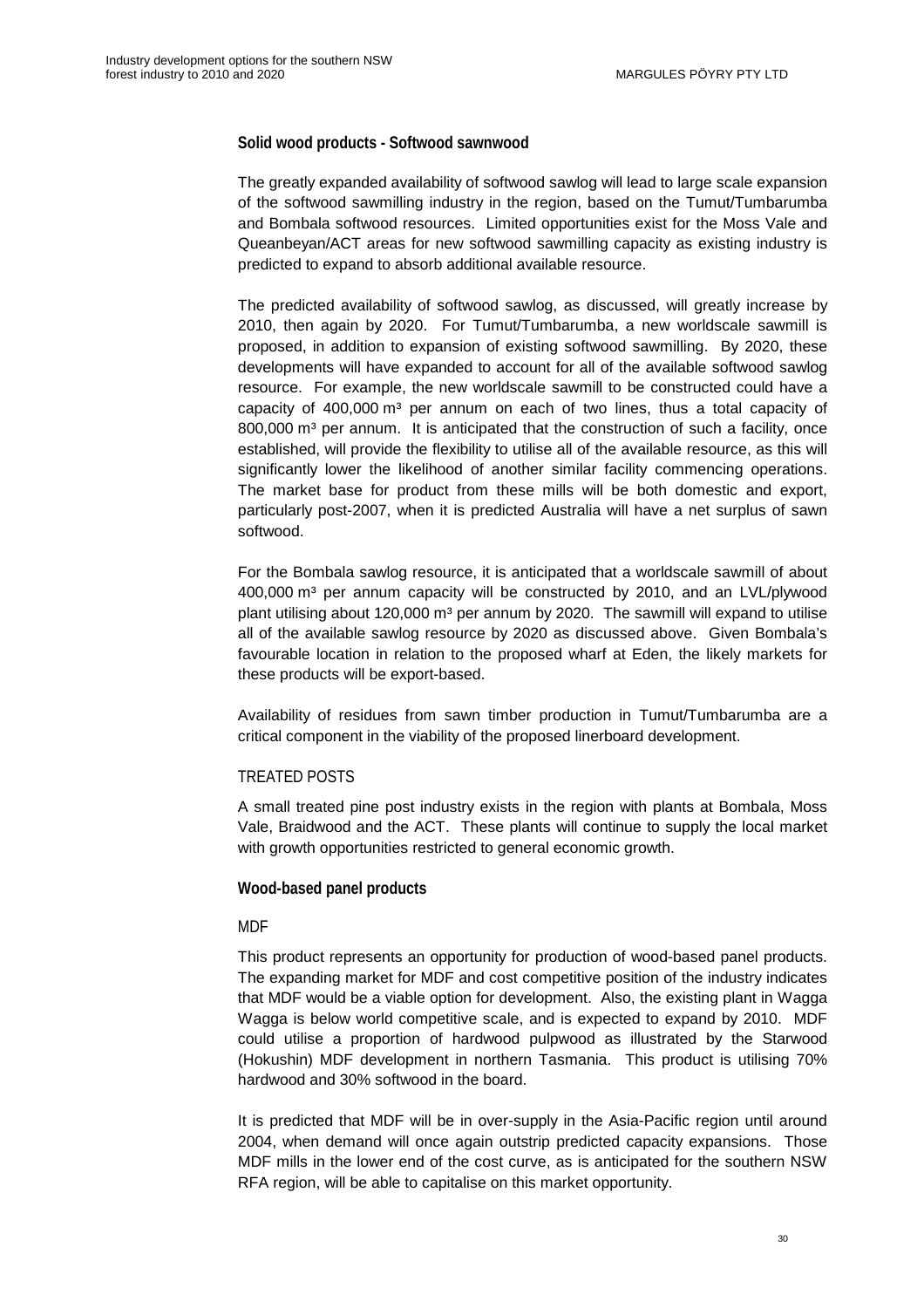It is anticipated that by 2010, an MDF plant predominantly based on softwood will have been constructed in the Bombala supply zone. The plant will be about 250,000  $m<sup>3</sup>/a$  to 300,000  $m<sup>3</sup>/a$  capacity intake. By 2020, the plant will have expanded to about  $500,000$  m $\frac{3}{2}$  capacity intake, with 2 lines of 250,000 m $\frac{3}{2}$ , one producing thick and one thin MDF for doorskins and moulded products, still predominantly softwood. The plant will utilise sawmill residue from the planned sawmill construction in the Bombala supply zone, roundwood from thinnings and hardwood from within an economic haulage distance as a part of the mix in the board. (About 15% under the maximum woodflow scenario and about 10% under the minimum woodflow scenario.) The change in percentage of hardwood input into the board reflects availability of hardwood by distance from the mill.

#### PARTICLEBOARD

Production of particleboard will be at a competitive disadvantage to other suppliers (refer cost competitiveness analysis). As a result, it is not anticipated that new particleboard production capacity will be developed in the region. However, expansion of the existing facility at Tumut is expected to satisfy domestic market demand, as the cost competitiveness position of the existing mill is favourable.

#### ORIENTED STRAND BOARD (OSB)

OSB represents a potential opportunity for utilising softwood pulpwood roundwood. However, the market in Australia and Asia-Pacific is very underdeveloped and the main producers in North America are facing a situation of oversupply. There are some new technology developments which would allow smaller scale plants to be competitive and if linked to a major market via a consumer or agent, then this type of product could easily have a future. This product, if produced as a part of an integrated development based in Bombala, would have an advantage in export markets as it would be in close proximity to the assumed Eden wharf. However, cost levels for the traditional North American style panel are high compared to international producers, and mill scale is an issue for plant location.

#### PLYWOOD, LVL AND VENEER

As mentioned, potential opportunities exist for the establishment of a plywood plant given the predicted downturn in future availability of mixed tropical hardwood peeler logs from traditional suppliers such as Indonesia and Malaysia. Further research into the suitability of native species for the production of hardwood plywood or LVL and softwood/hardwood combi-ply needs to be undertaken.

As substitution of softwood for hardwood timbers becomes more acceptable in the marketplace, market acceptance of softwood plywood will become more prevalent. Opportunities exist for expansion of the plywood industry as wood costs in the main competing countries increase, thus making Australian producers more cost competitive. As for OSB, if this development is located at Bombala, transport advantages being close to the assumed port at Eden will be important in cost competitiveness of the industry. It is anticipated that by 2020, an LVL or plywood plant will have been established in the Bombala supply zone. The mill will be about  $120,000$  m<sup>3</sup> per annum capacity intake, and utilise the available sawlog resource. Residues will be sold to the MDF plant existing in the region.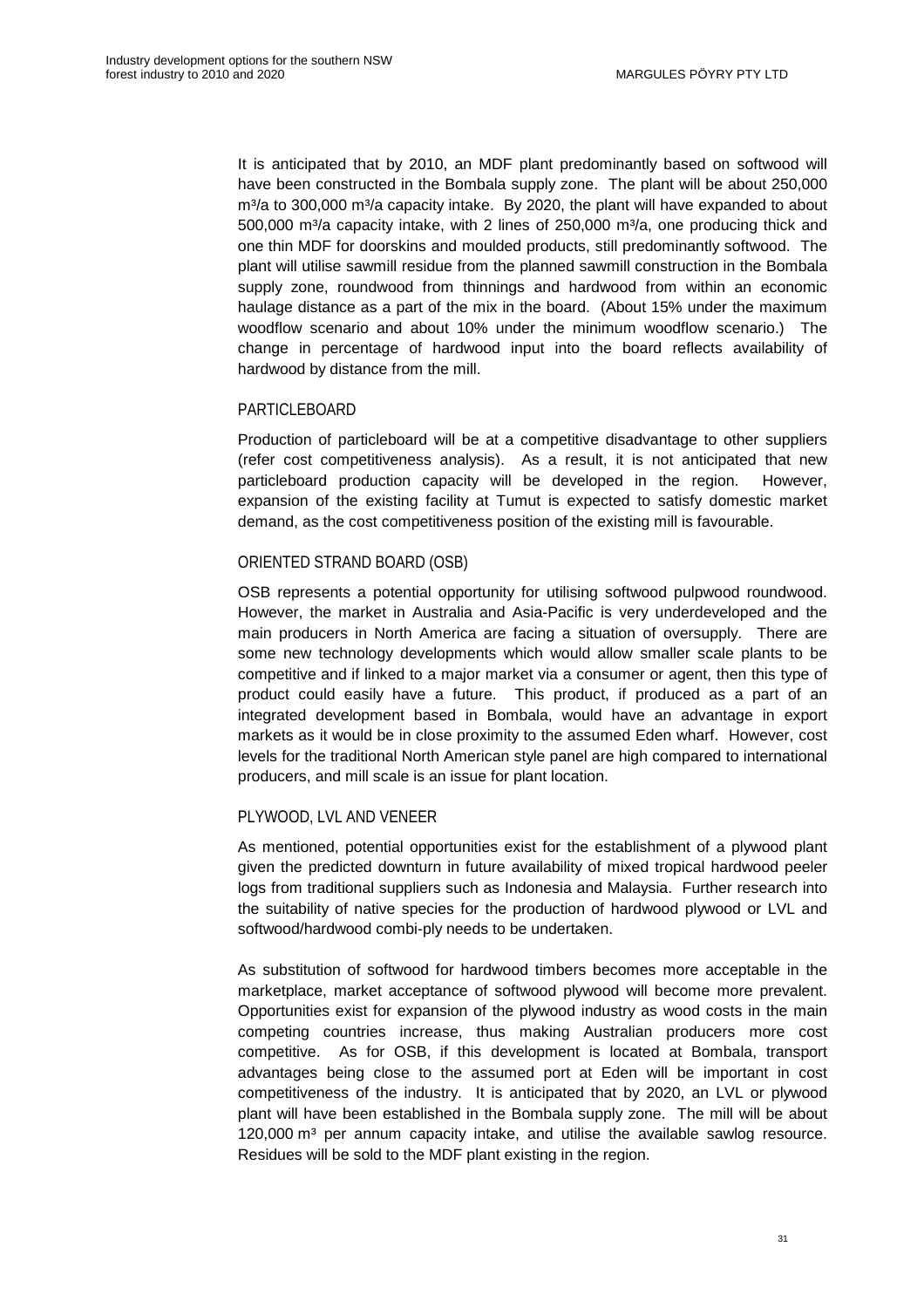#### <span id="page-47-0"></span>**4.3.4 Pulp and paper industry development**

The volume of softwood pulpwood available to 2010 and 2020 gives rise to a number of potential development options for the region. The softwood pulpwood resource potentially available will also greatly increase over time. For Tumut/Tumbarumba, it is proposed that a large scale development or expansion of processing capacity in pulp and paper manufacture will occur. This may take the form of expansion of existing facilities, but will more likely represent production of kraft linerboard in the region. The anticipated development will utilise all of the available pulpwood (roundwood and residue) not otherwise committed to industry in the Tumut/Tumbarumba region, as well as a significant proportion of that available from Queanbeyan/ACT.

The hardwood pulpwood resources in the southern NSW RFA region are insufficient to support a worldscale (internationally competitive) BHKP mill, the product which represents the best opportunity for development from a market, eucalypt resource and cost competitiveness position. If the hardwood resources in East Gippsland are considered in concert with those from the Coastal Supply Zone (as others are outside economic haulage distance), a small by world standards 400,000 ADt/a mill could be built. However, costs are high compared to the main competing regions, particularly when supplying the Japanese market.

Given the relatively poor cost competitiveness position and lack of resource, a large scale pulp mill and paper development based on hardwood in the region has not been considered as a likely option for development.

#### **4.3.5 Forecast structure for 2010 and 2020**

The forecast forest industry structure in 2010 and 2020 is illustrated in Figures 4-7 to 4-12.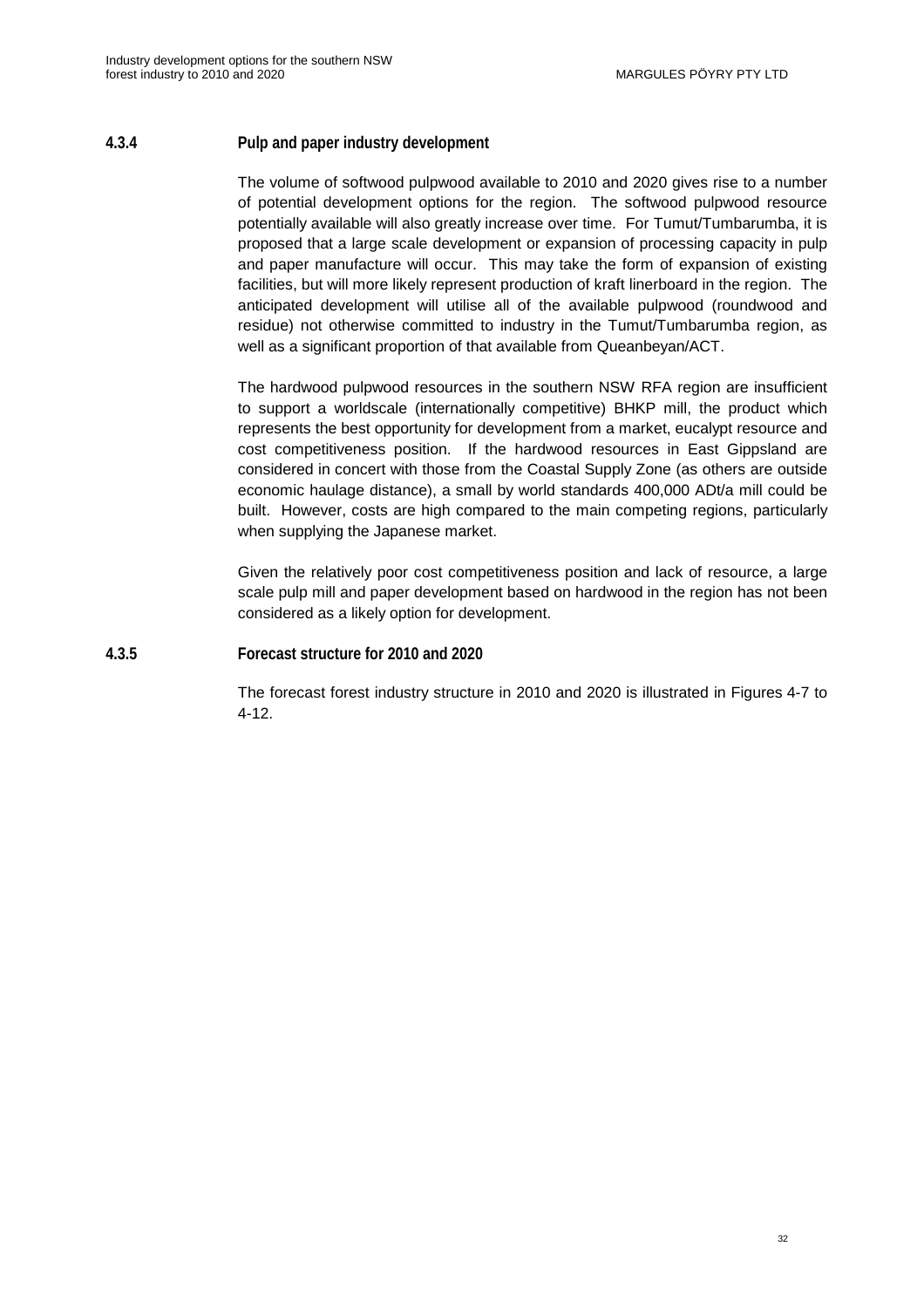

#### <span id="page-48-0"></span>**Figure 4-7: Forecast southern NSW RFA region Forest Industry Structure in the Year 2010 hardwood under "maximum woodflow" scenario**

\* Note: intake numbers for industry include some resource from outside RFA region

# Processing outside RFA region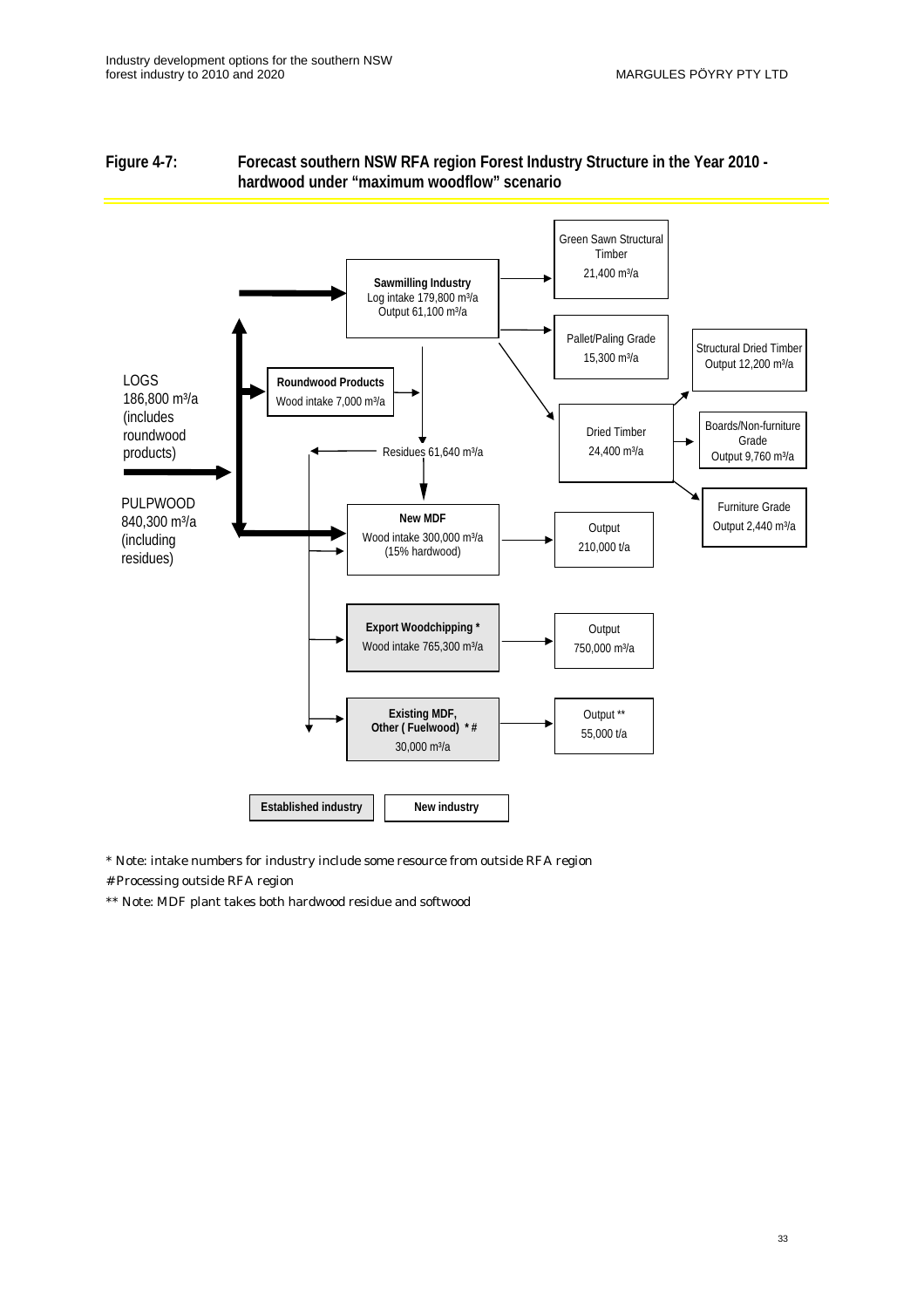It is important to recognise that the total remaining available pulpwood volume after panel industry utilisation has been allocated to export woodchipping. The distance of the mill from a proportion of the resource will make transport of some of this resource uneconomic, although all of this has been shown as available for ease of explanation. Also, the industry draws volume from outside the RFA region (see comments under Figure 4-1, page 17). This has not been shown in the figures above to illustrate the hardwood woodflows directly related to the RFA region.

It should also be noted that we have used the same proportions for sawn hardwood outputs for both the maximum and minimum woodflow scenarios. It is quite possible that the minimum woodflow will have a lower average log quality than the maximum woodflow. The impact will be increases in the lowest value products, ie pallet and paling grades, and reduced production of the value of dried products. The same impact could occur with the roundwood products. It is not possible to quantify the impact of a change in log quality, however, sawmills would be less viable and employment would decrease.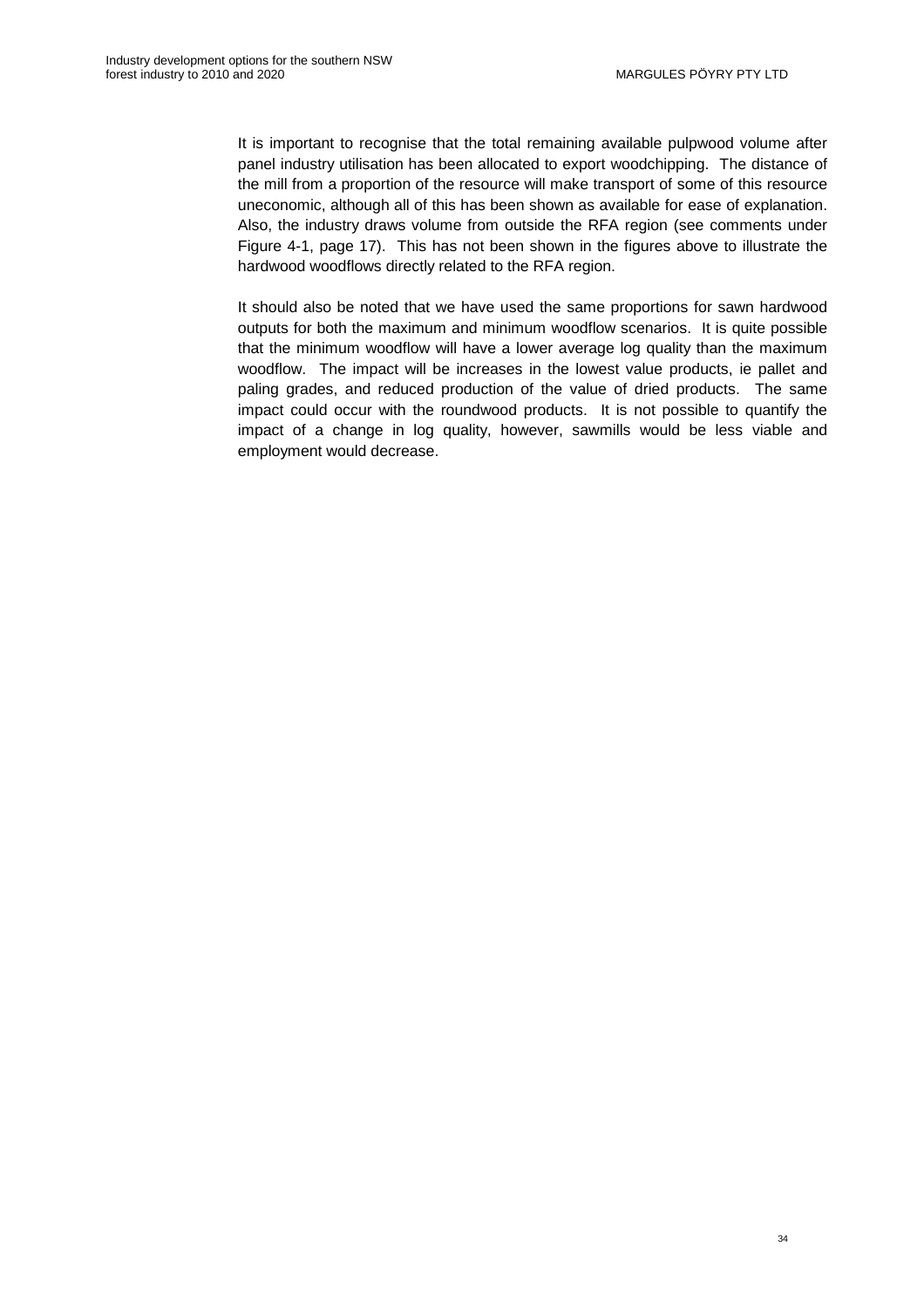

#### <span id="page-50-0"></span>**Figure 4-8: Forecast southern NSW RFA region Forest Industry Structure in the Year 2010 hardwood under "minimum woodflow" scenario**

\* Note: intake numbers for industry include some resource from outside RFA region

# Processing outside RFA region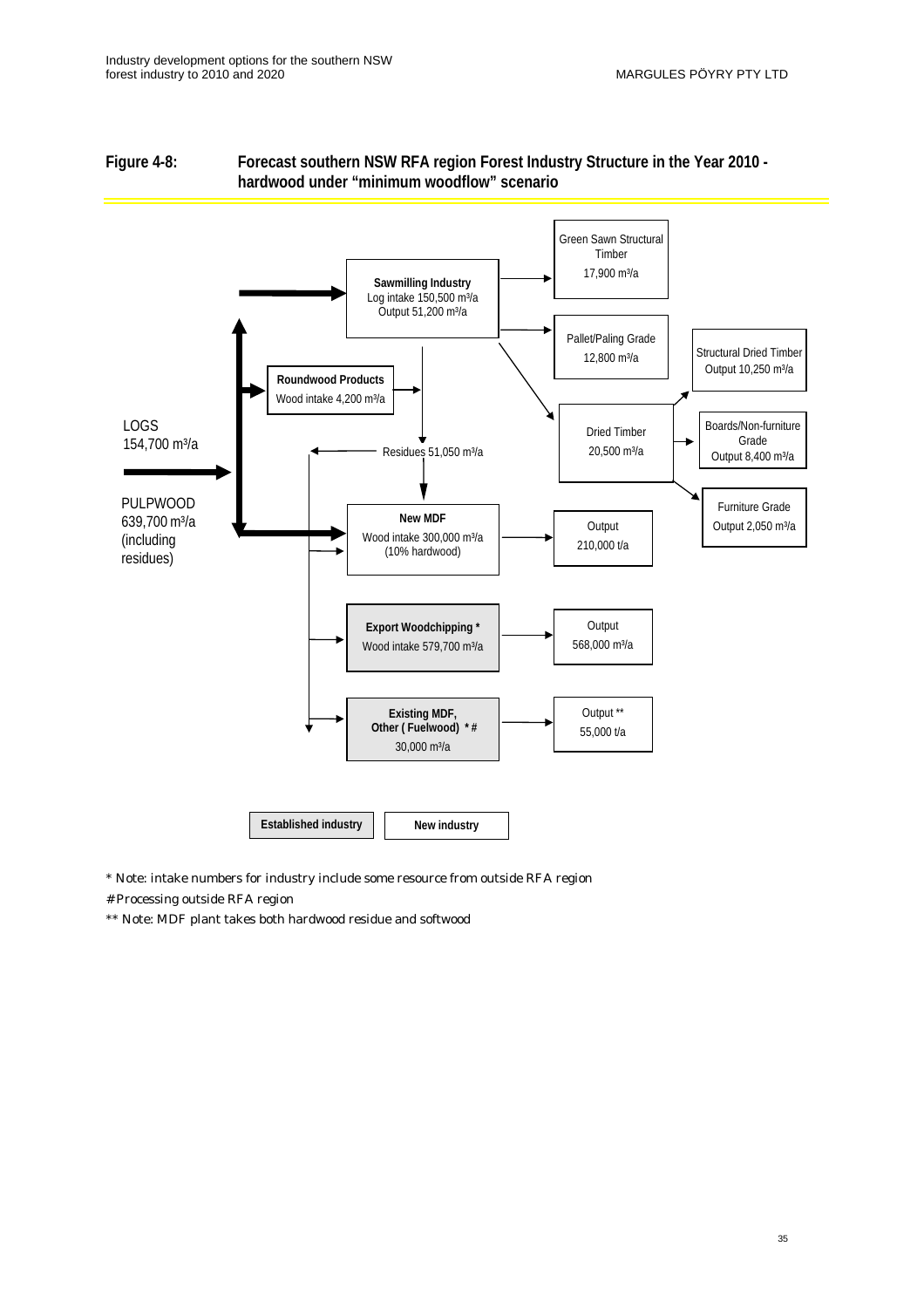<span id="page-51-0"></span>



\* Note: intake numbers for industry include some resource from outside RFA region

# Processing outside RFA region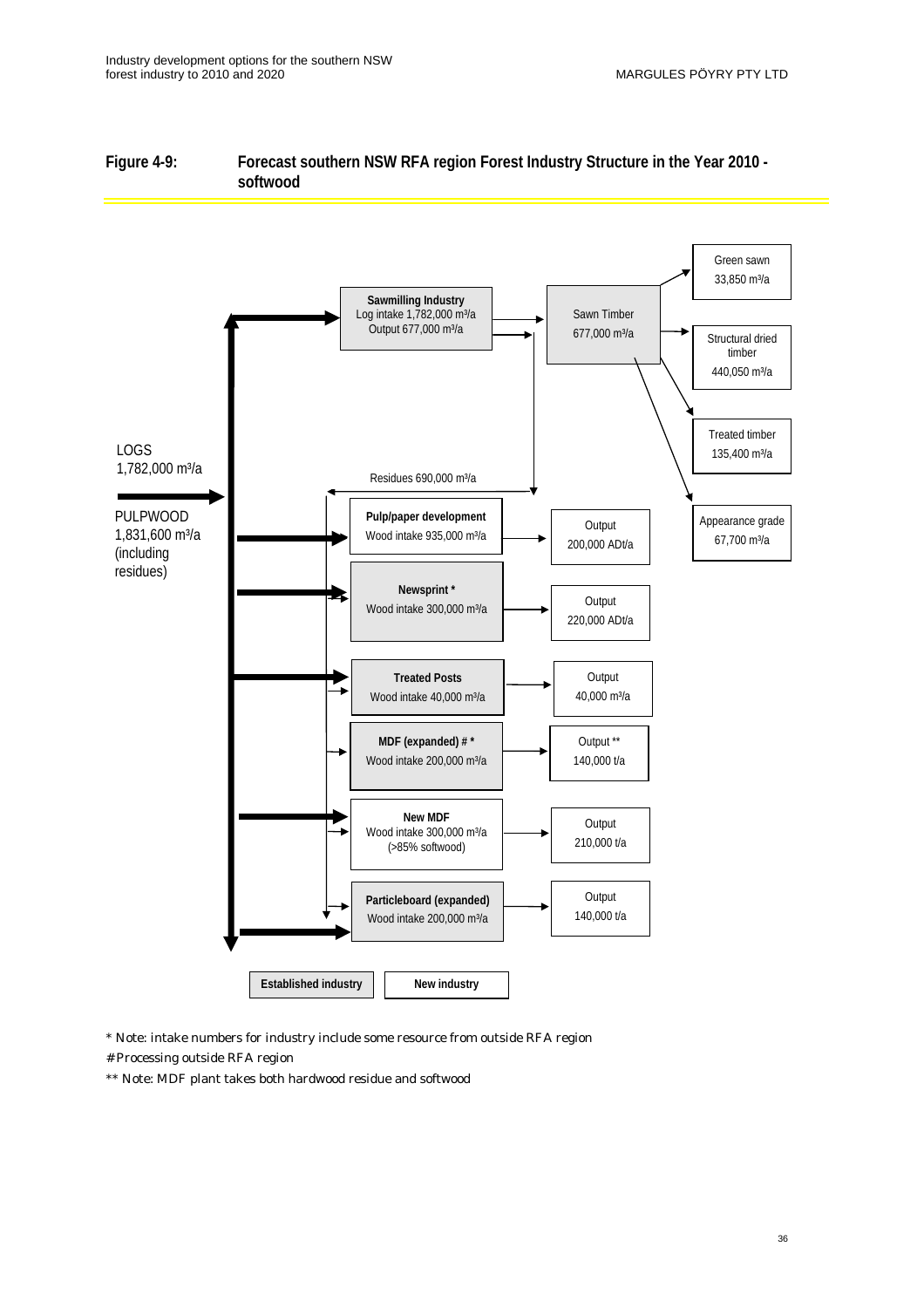

#### <span id="page-52-0"></span>**Figure 4-10: Forecast southern NSW RFA region Forest Industry Structure in the Year 2020 hardwood under "maximum woodflow" scenario**

\* Note: intake numbers for industry include some resource from outside RFA region

# Processing outside RFA region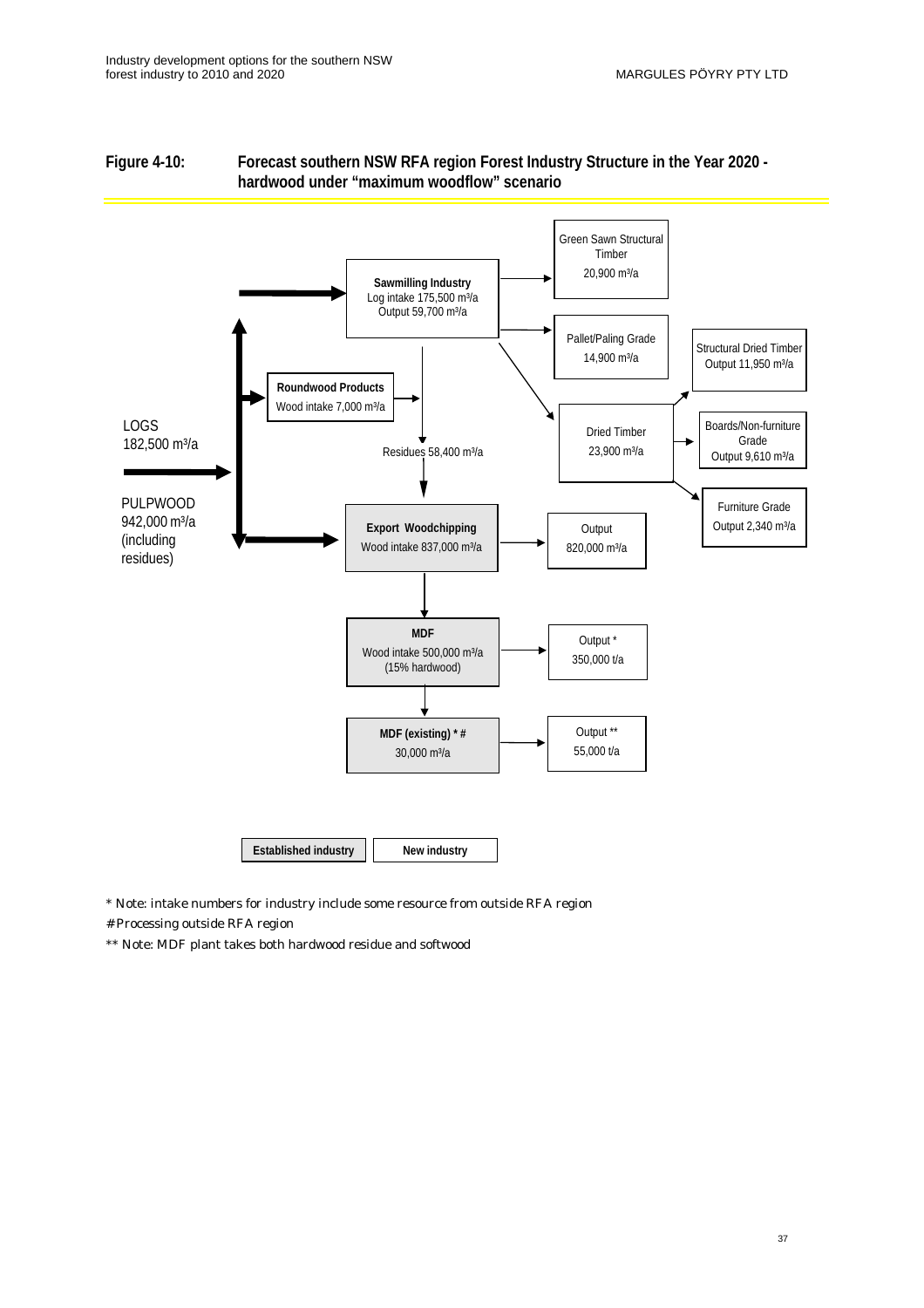

#### <span id="page-53-0"></span>**Figure 4-11: Forecast southern NSW RFA region Forest Industry Structure in the Year 2020 hardwood under "minimum woodflow" scenario**

\* Note: intake numbers for industry include some resource from outside RFA region

# Processing outside RFA region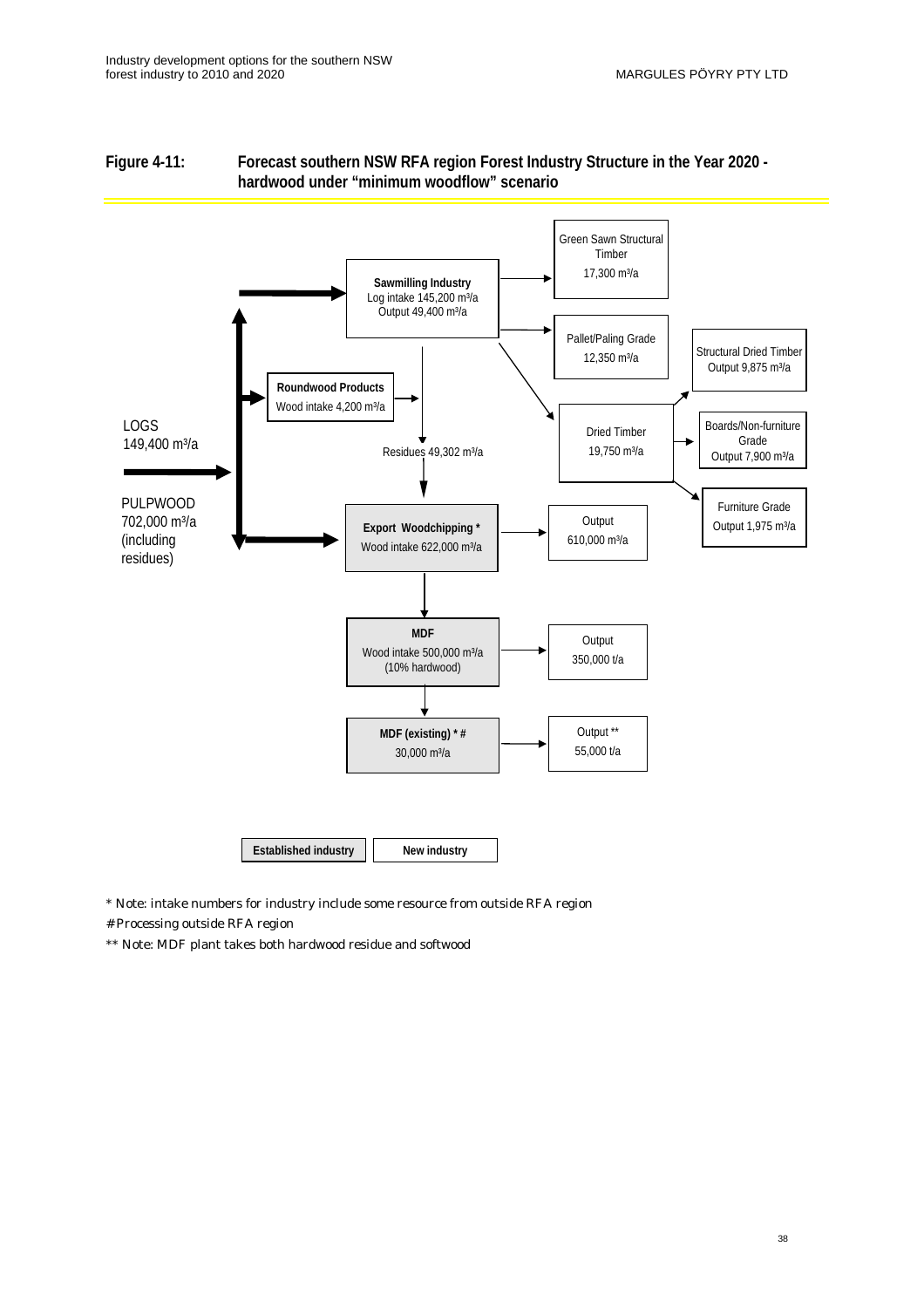

#### <span id="page-54-0"></span>**Figure 4-12: Forecast southern NSW RFA region Forest Industry Structure in the Year 2020 softwood**

- \* Note: intake numbers for industry include some resource from outside RFA region
- # Processing outside RFA region
- \*\* Note: MDF plant takes both hardwood residue and softwood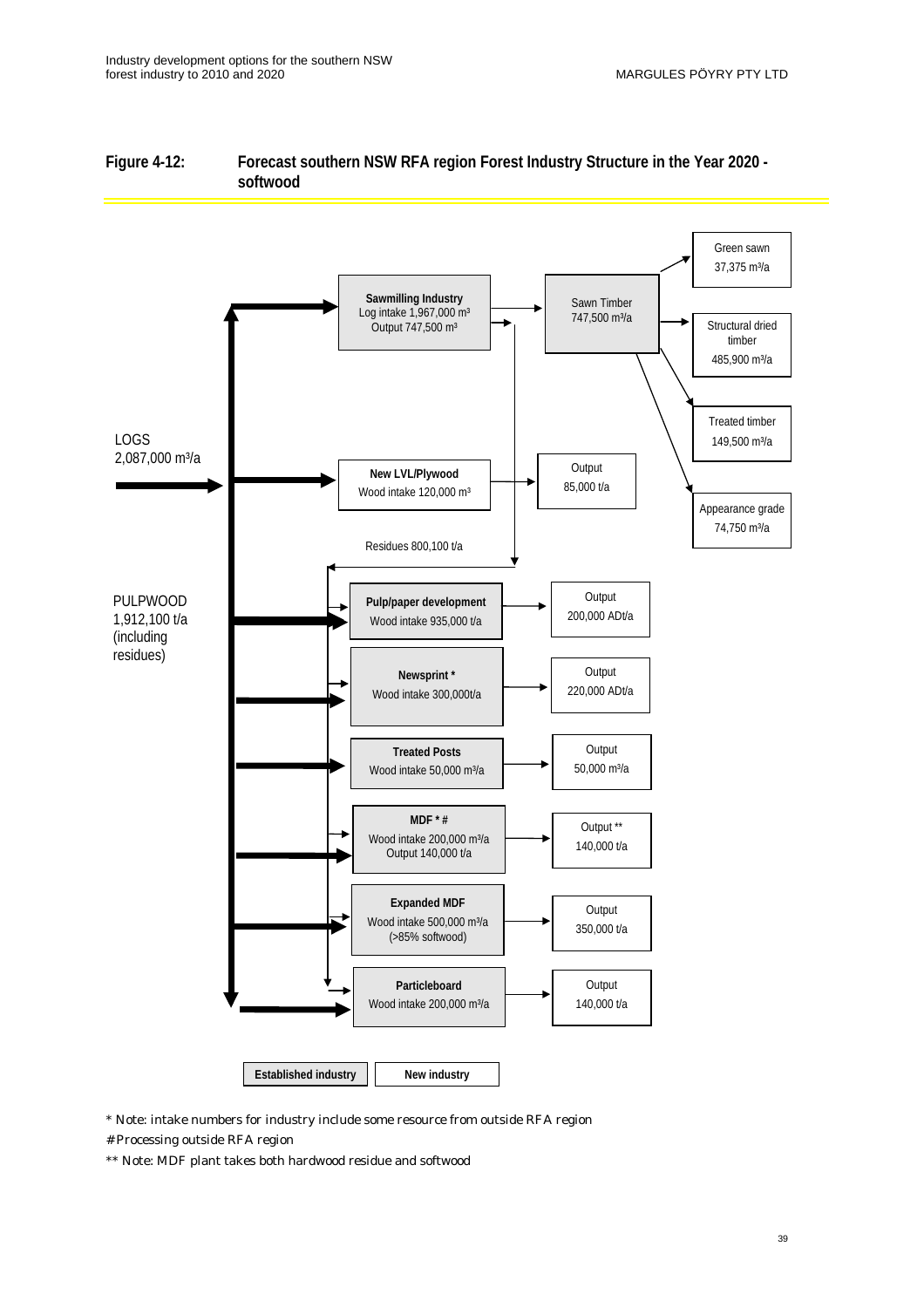#### <span id="page-55-0"></span>**Employment figures**

Following comment on the draft report, Margules has included the following figures for reference. These are based on internal best estimates of industry employment figures. This request is not in the Terms of Reference and these figures have been included as a guide only. More detailed study is required specifically investigating new mill options and employment effects.

#### **Table 4-6: Predicted industry output and employment effects to 2020 (hardwood - maximum woodflow scenario)**

|                            | 2010                                                      |                             | 2020                                                      |                             |  |
|----------------------------|-----------------------------------------------------------|-----------------------------|-----------------------------------------------------------|-----------------------------|--|
| <b>Product</b>             | <b>Production</b><br>volume/output<br>(m <sup>3</sup> /a) | <b>Direct</b><br>employment | <b>Production</b><br>volume/output<br>(m <sup>3</sup> /a) | <b>Direct</b><br>employment |  |
| Sawmilling<br>- green sawn | 21,400                                                    |                             | 29,900                                                    |                             |  |
| - pallet/paling grade      | 15,300                                                    |                             | 14,900                                                    |                             |  |
| - structural dried         | 12,200                                                    | 148                         | 11,950                                                    | 148                         |  |
| - dried boards             | 9,760                                                     |                             | 9,610                                                     |                             |  |
| - furniture grade          | 2,440                                                     |                             | 2,340                                                     |                             |  |
| Roundwood products         | 7,000                                                     | 18                          | 7,000                                                     | 18                          |  |
| <b>MDF</b>                 | 75,000                                                    | 45                          | 105.000                                                   | 63                          |  |
| Export woodchipping        | 798,400                                                   | 175                         | 866,500                                                   | 193                         |  |
| <b>TOTAL</b>               |                                                           | 386                         |                                                           | 422                         |  |

Source: Margules Pöyry internal estimates

#### **Table 4-7: Predicted industry output and employment effects to 2020 (hardwood - minimum woodflow scenario)**

|                            | 2010                                                      |                             | 2020                                                      |                             |  |
|----------------------------|-----------------------------------------------------------|-----------------------------|-----------------------------------------------------------|-----------------------------|--|
| <b>Product</b>             | <b>Production</b><br>volume/output<br>(m <sup>3</sup> /a) | <b>Direct</b><br>employment | <b>Production</b><br>volume/output<br>(m <sup>3</sup> /a) | <b>Direct</b><br>employment |  |
| Sawmilling<br>- green sawn | 17.900                                                    |                             | 17.300                                                    |                             |  |
| - pallet/paling grade      | 12,800                                                    |                             | 12,350                                                    |                             |  |
| - structural dried         | 10,250                                                    | 122                         | 9,875                                                     | 118                         |  |
| - dried boards             | 8,400                                                     |                             | 7,900                                                     |                             |  |
| - furniture grade          | 2,050                                                     |                             | 1,975                                                     |                             |  |
| Roundwood products         | 4.200                                                     | 10                          | 4.200                                                     | 10                          |  |
| <b>MDF</b>                 | 60.000                                                    | 34                          | 80.000                                                    | 46                          |  |
| Export woodchipping        | 585,700                                                   | 130                         | 622,000                                                   | 138                         |  |
| <b>TOTAL</b>               |                                                           | 296                         |                                                           | 312                         |  |

Source: Margules Pöyry internal estimates

It is important to note that for industries in the early stages of processing where volatility in production volume/output is great, fluctuations in employment figures will be correspondingly significant.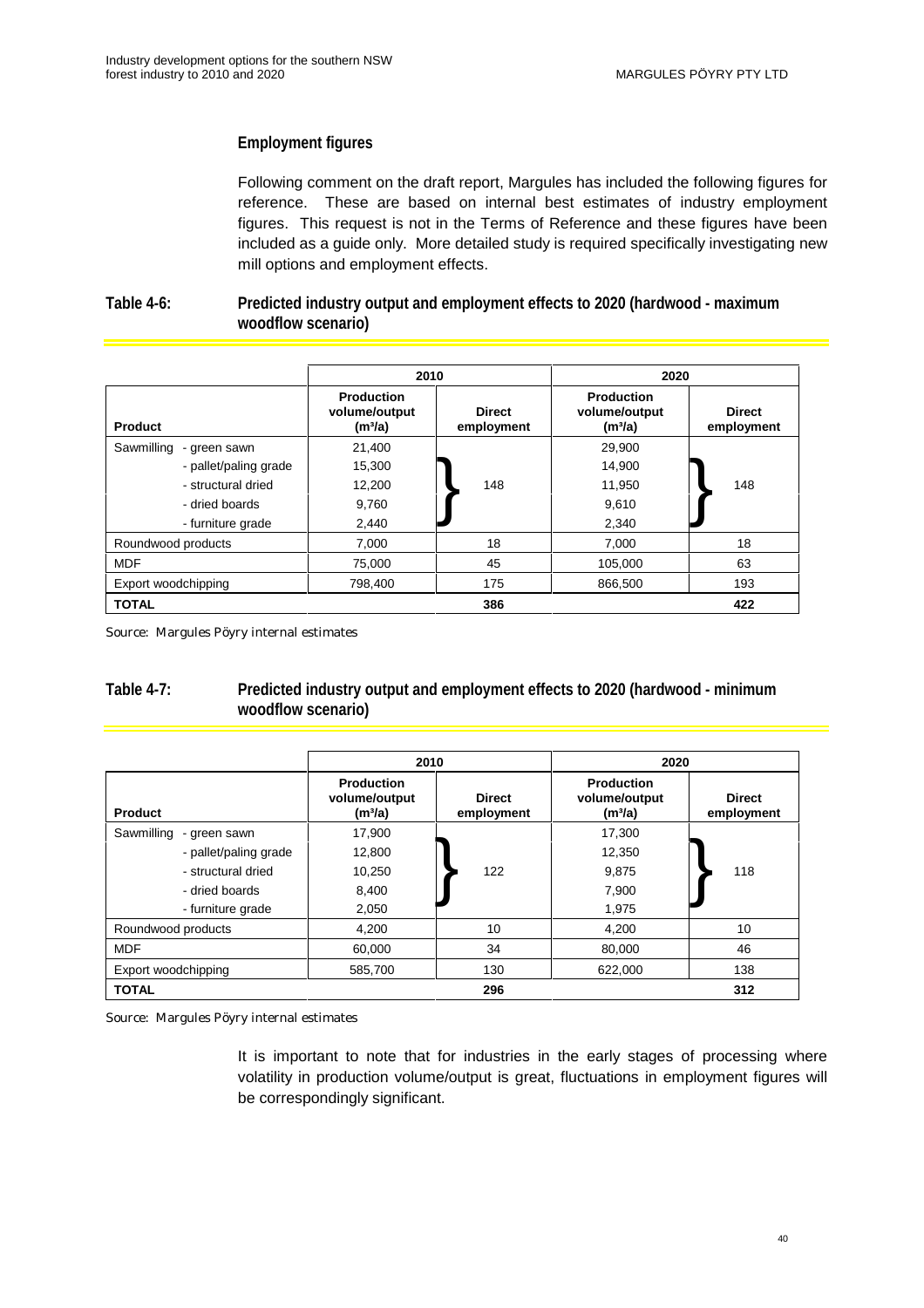#### <span id="page-56-0"></span>**Table 4-8: Predicted industry output and employment effects to 2020 (softwood)**

|                         | 2010                                                                                             |                             | 2020                                                                                             |                             |  |
|-------------------------|--------------------------------------------------------------------------------------------------|-----------------------------|--------------------------------------------------------------------------------------------------|-----------------------------|--|
| <b>Product</b>          | <b>Production</b><br>volume/output (m <sup>3</sup> /a,<br>ADt/a for pulp/paper<br>and newsprint) | <b>Direct</b><br>employment | <b>Production</b><br>volume/output (m <sup>3</sup> /a,<br>ADt/a for pulp/paper<br>and newsprint) | <b>Direct</b><br>employment |  |
| Sawmilling - green sawn | 33,850                                                                                           |                             | 37,375                                                                                           |                             |  |
| - structural dried      | 440,050                                                                                          |                             | 485,900                                                                                          |                             |  |
| - treated timber        | 135,400                                                                                          | 640                         | 149,500                                                                                          | 700                         |  |
| - appearance grade      | 67,700                                                                                           |                             | 74,750                                                                                           |                             |  |
| Pulp/paper              | 200,000                                                                                          | 132                         | 200,000                                                                                          | 132                         |  |
| Newsprint               | 220,000                                                                                          | 140                         | 220,000                                                                                          | 140                         |  |
| <b>Treated posts</b>    | 40,000                                                                                           | 53                          | 50,000                                                                                           | 67                          |  |
| <b>MDF</b>              | 350,000                                                                                          | 200                         | 490,000                                                                                          | 280                         |  |
| Particleboard           | 140,000                                                                                          | 80                          | 140,000                                                                                          | 80                          |  |
| LVL/Plywood             |                                                                                                  |                             | 85,000                                                                                           | 105                         |  |
| <b>TOTAL</b>            |                                                                                                  | 1,245                       |                                                                                                  | 1,504                       |  |

Source: Margules Pöyry internal estimates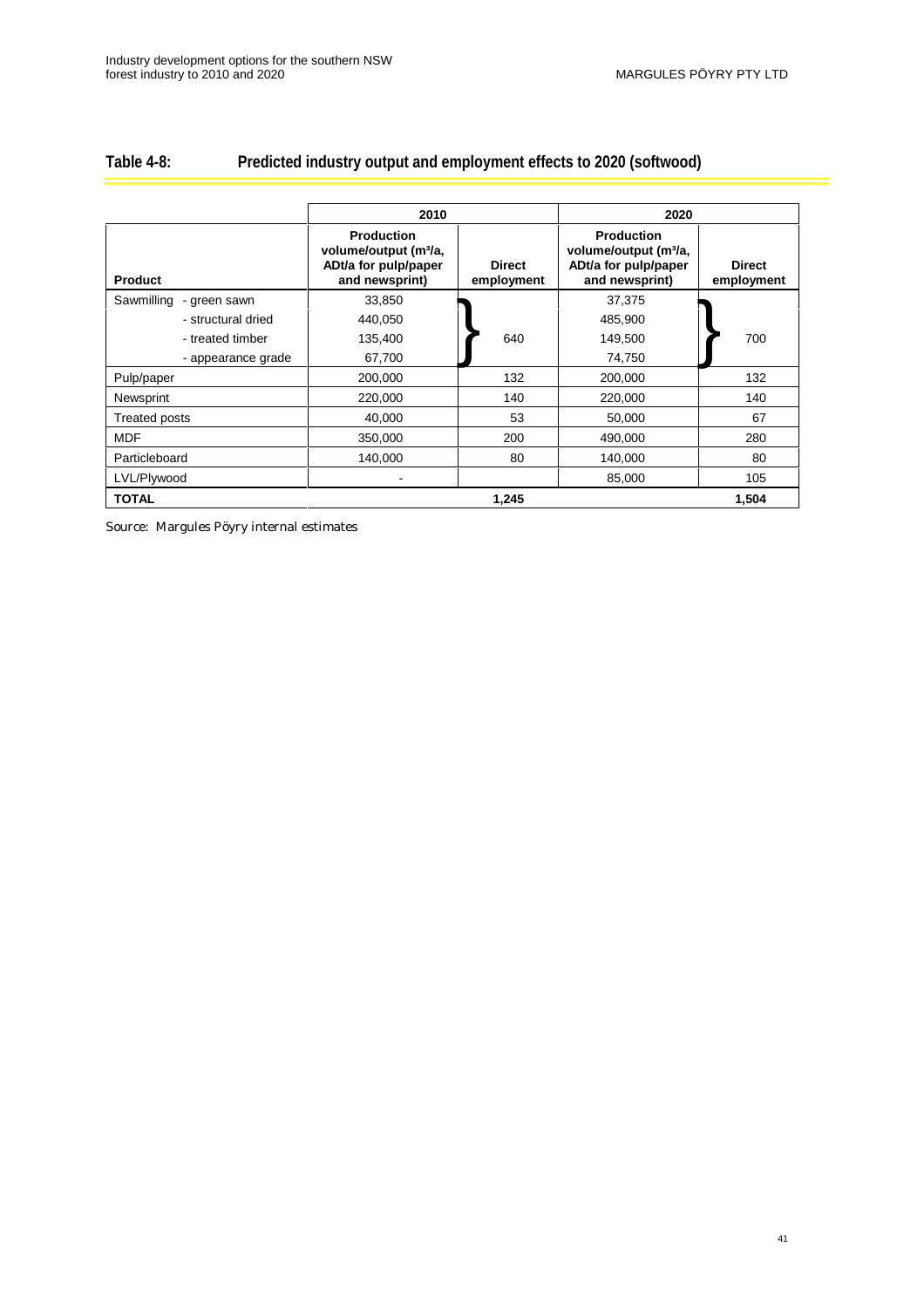# <span id="page-57-0"></span>**5. Other Factors with a bearing on the Development Scenarios**

#### **5.1.1 Alternative fibres**

The global use of non-wood fibre, such as straw, reed, bagasse, bamboo, cotton, cotton rags, hemp and kenaf is limited, representing only about 5 to 6 % of the total fibre furnish in paper and paperboard production throughout the world. The main reasons for the limited utilisation of non-wood fibres are related to inferior quality, poor economics and environmental problems. However, in the PR of China and in India, the role of non-wood fibre is significantly higher; raising the question as to whether non-wood fibres could also be used in paper production in the southern NSW RFA region.

Certain non-wood fibres such as cotton, flax, hemp, Abaca (manila hemp), Crotalaria (sunn hemp) and sisal have long fibres suitable for use in specialty papers such as security papers. The markets for these paper grades are too small in Australia for considering a new paper machine. Export possibilities are also limited because of the specific market characteristics of each market area.

Most of the non-wood fibre in papermaking is straw and bagasse, ie by-products of agriculture. Bagasse is also used as fuel at sugar mills. Its use in paper production is feasible only if alternative low-cost fuel is available for sugar mills.

The utilisation of straw generates a number of quality, techno-economic and environmental problems. Fibre yield from the harvesting of straw is typically slightly over 2 BDt of straw per hectare, and the pulping yield is thus about 1 ADt pulp per hectare. A straw pulp mill would thus require an annual harvesting area of about 600,000 hectares to be economical. This normally leads to uneconomical transport distances (transport costs are relatively high, straw being a very bulky material).

The high content of silica in straw makes chemical recovery of the spent cooking liquor difficult. Without a system for removing silica, the viscosity of the spent cooking liquor in the evaporation stage becomes very high at consistencies below 50% which inhibits burning of cooking liquor in the recovery boiler. With special process modifications and consequent additional investment, it is possible to operate chemical recovery with acceptable results. When considering high transport costs for straw and high investment costs for chemical recovery, the profitability of straw pulping is poor.

The straw pulp industry in the PR of China and in India is based on small-scale pulp mills without chemical recovery, resulting in significant environmental problems: both directly in creating heavy effluent loads and indirectly in not recovering the cooking chemicals nor the calorific value of spent cooking liquor. The outside energy requirements are thus large for producing cooking chemicals (caustic soda) and steam for cooking. This energy is generated with local coal, often of high sulphur content.

Less demanding quality requirements for end use of paper in the Chinese and Indian markets have made it possible to use large amounts of low quality straw pulp in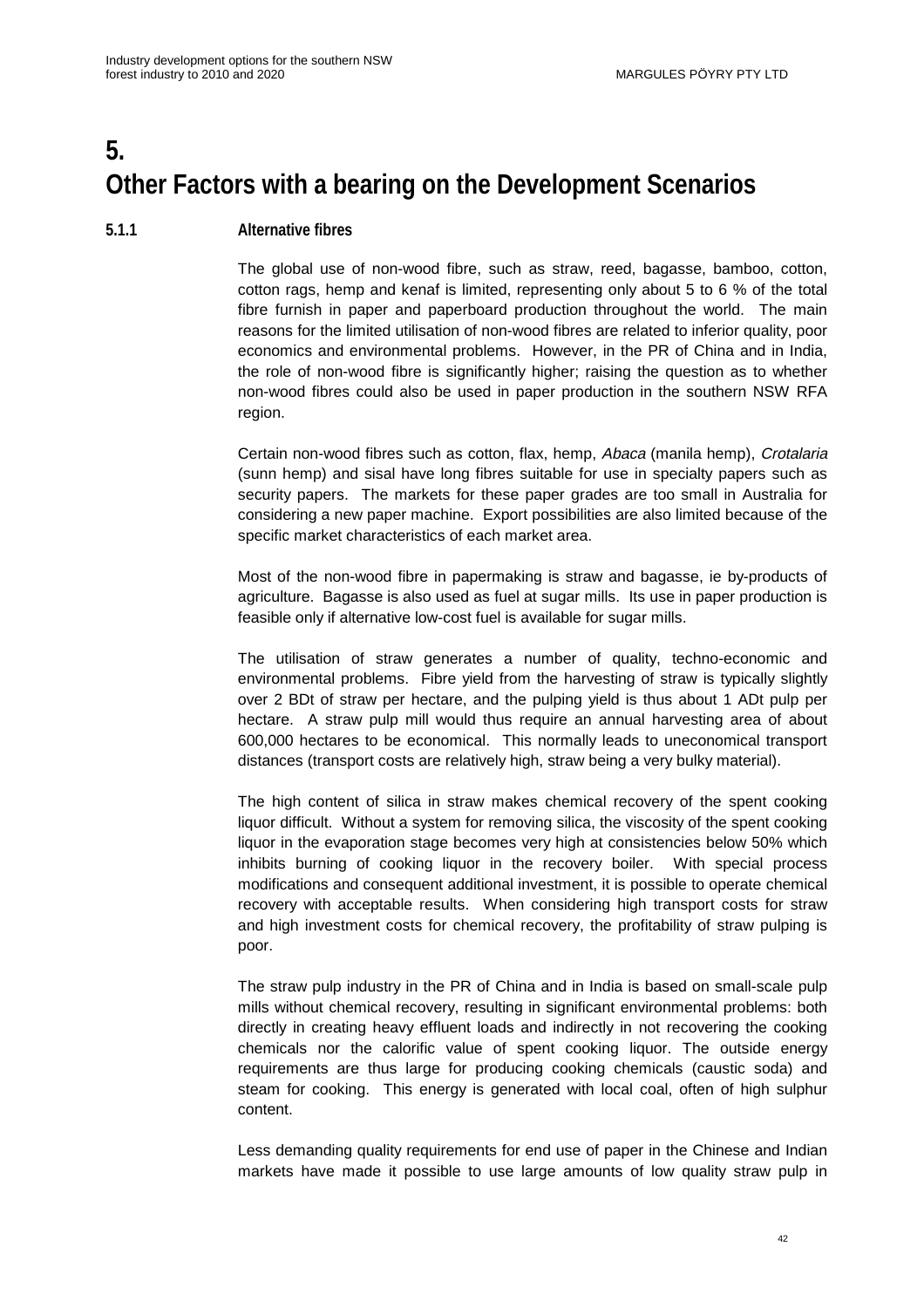<span id="page-58-0"></span>papermaking. The accumulating environmental problems as well as the increasing use of modern photocopying and printing machines will limit the suitability of straw pulp in paper in these markets in the future.

The overall impact of non-wood fibres on future long-term development possibilities of the region's paper industry will remain insignificant.

#### **5.1.2 Technological developments**

Over the period of the study, it is likely that developments in technology will continue. This will in turn develop new opportunities and alter competitive positions within the global forest industry, for example, as previously mentioned, increasing the economy of scale requirements of pulp mills and value-adding in solid wood products.

Developments in forest management and silviculture could increase productivity (and thus sustainable yield) from both native and plantation forests. Technological advances and market developments could also enable the processing of some of the pulpwood resource into sawn timber or veneer.

Potential changes are likely both within the pulp and paper and mechanical wood products industries. Within the sawmilling industry, developments such as substitution of traditional saws by knife type, and water/fluid type log breakdown will present new opportunities and increase recovery.

Within the wood-based panels industry, present technology will develop further, and presently unknown products will enter the market. These new products will increasingly utilise resource and expand end uses for products, thus increasing the opportunities for utilisation of the available resource.

#### **5.1.3 Timber Certification**

Timber certification may be an international means of signalling progress towards sustainable forest management. Certification has a role to play in regaining public confidence in the industry as a whole.

The current driving force behind timber certification is the desire by major environmental groups to ensure sustainable forest management by controlling marketing of finished products. In order to be effective, certification criteria must:

- be voluntary, transparent and supported by forest owners, managers and the public
- be connected to the RFA process
- **•** have clear links with international standards
- **EXECUTE:** involve wide survey/participation of forest users
- enable comparison of environmental performance standards between regions.

Timber certification in Australia will become more common in the future. The main drawbacks include the cost of third party auditing, a perception that consumers won't pay more for certified timber, and logistical difficulties of maintaining a documented "chain of custody" of timber from forest to hardware store.